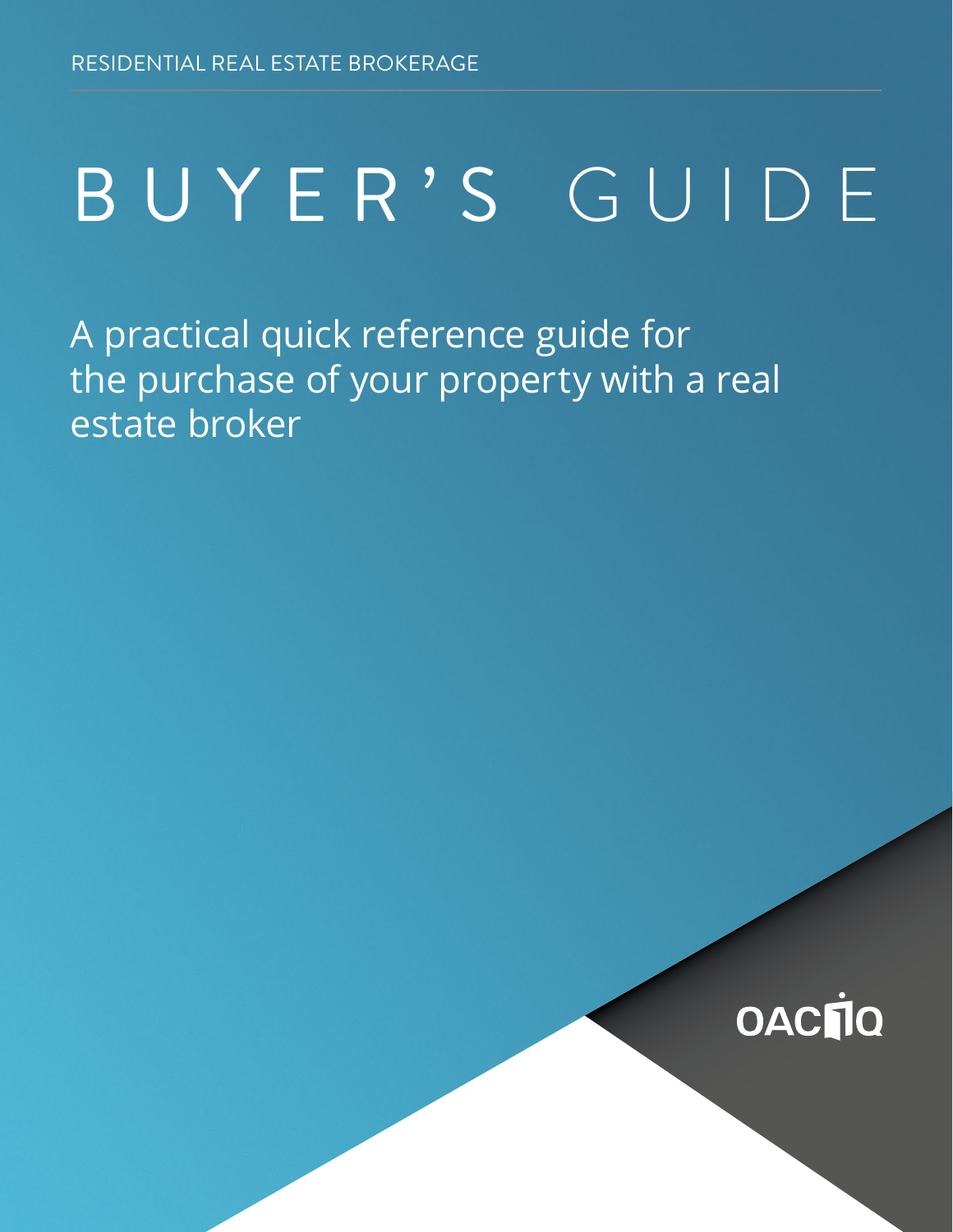Published and produced by the Organisme d'autoréglementation du courtage immobilier du Québec (OACIQ) 4905 Lapinière Boulevard, Suite 2200, Brossard (Québec) J4Z 0G2

© Organisme d'autoréglementation du courtage immobilier du Québec

All rights reserved.

Legal Deposit Bibliothèque et Archives nationales du Québec Bibliothèque et Archives Canada

ISBN: 978-2-921749-95-4 November 2017 edition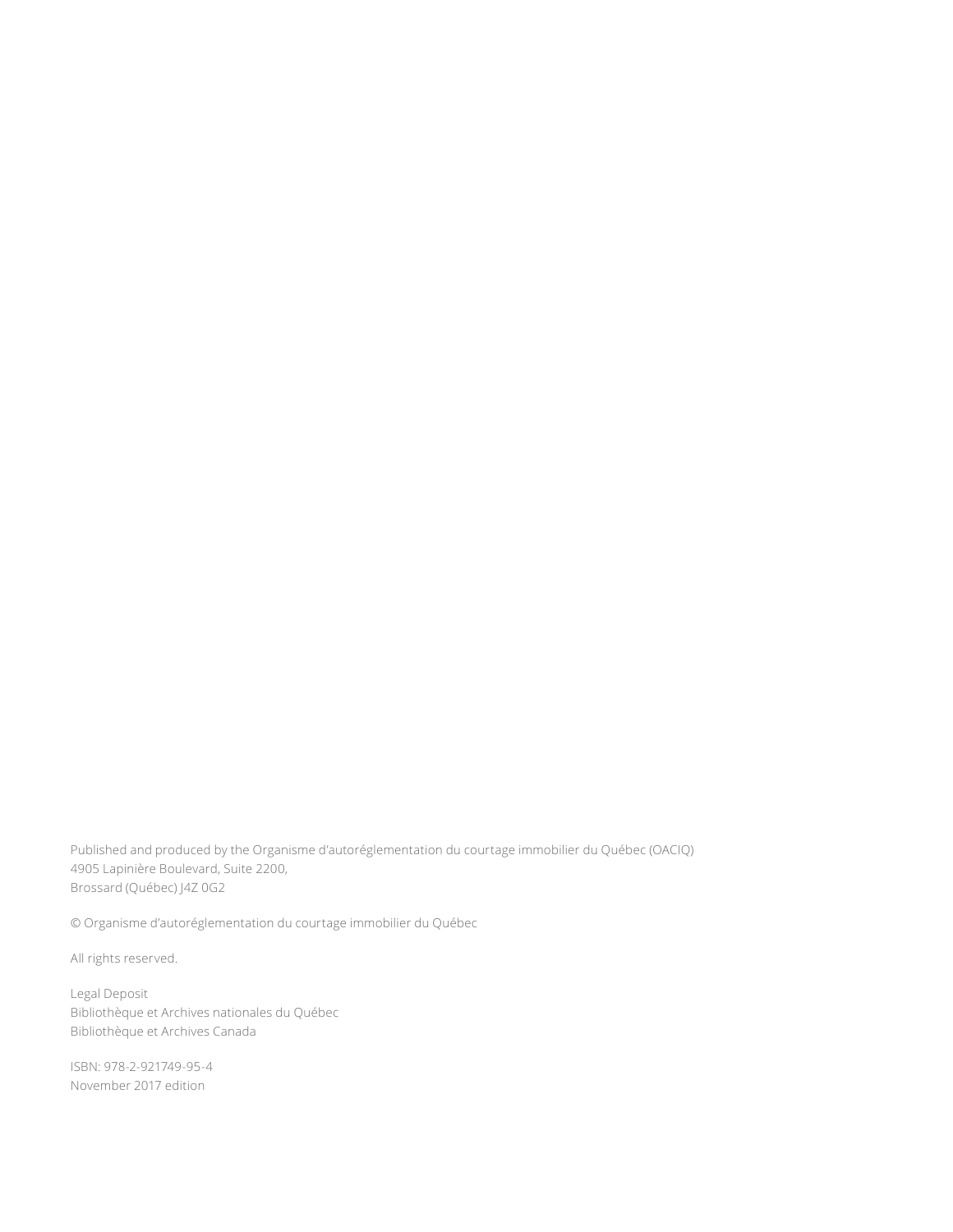## TABLE OF CONTENTS

| WHAT YOU SHOULD KNOW ABOUT                                                                                                                                             |     |
|------------------------------------------------------------------------------------------------------------------------------------------------------------------------|-----|
| BUYING A HOME                                                                                                                                                          |     |
|                                                                                                                                                                        |     |
|                                                                                                                                                                        |     |
| Learn the difference between a real estate or mortgage agency and a broker, and find out<br>about their duties and obligations.                                        |     |
| STRONG SAFEGUARDS FOR THE PUBLIC                                                                                                                                       | 8   |
| Learn more about the various services the OACIQ has put in place to protect you when you<br>carry out a real estate or mortgage transaction with the help of a broker. |     |
| <b>2</b> DETERMINE HOW MUCH YOU CAN AFFORD BEFORE<br>CHOOSING A HOME                                                                                                   | .12 |
| Make a budget in order to estimate your borrowing capacity                                                                                                             |     |
| Learn how to calculate the loan amount you need based on your downpayment,<br>deposit and indirect costs.                                                              | 15  |
| THE MORTGAGE LOAN.                                                                                                                                                     | 18  |
| Familiarize yourself with interest, loan repayment, types of loans and the Home Buyer's Plan (HBP).                                                                    |     |
|                                                                                                                                                                        |     |
|                                                                                                                                                                        |     |

*[The main differences between purchasing on your own and retaining the services of a real](#page-19-0)  [estate broker](#page-19-0)*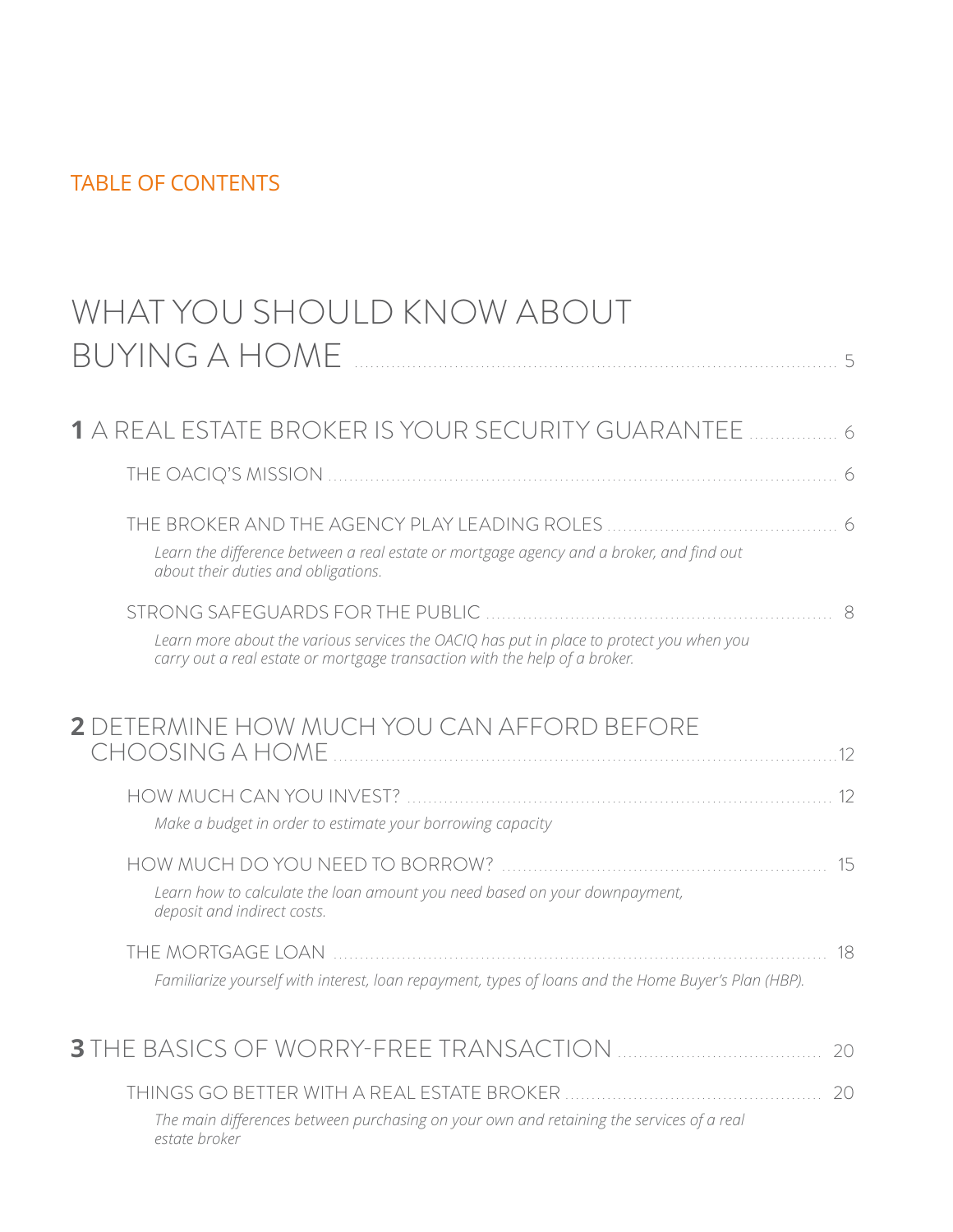| THE EXCLUSIVE BROKERAGE CONTRACT - PURCHASE                                                                                                                                                                                | 21 |
|----------------------------------------------------------------------------------------------------------------------------------------------------------------------------------------------------------------------------|----|
| See why it is advantageous to sign a brokerage contract with a broker for the purchase of<br>your property.                                                                                                                |    |
| HOW TO CHOOSE A HOME                                                                                                                                                                                                       | 22 |
| Learn how to define your needs, and then acquire tools to organize your search and your<br>visits. See how your broker can help you estimate the market value of a property.                                               |    |
| THE PROMISE TO PURCHASE                                                                                                                                                                                                    | 30 |
| Make sense of the content of the promise to purchase forms that are used when you do<br>business with a broker, including the information to be included, the conditions to be defined,<br>inclusions and exclusions, etc. |    |
| THE COUNTER-PROPOSAL                                                                                                                                                                                                       | 39 |
| See how your broker can help you navigate through conditions and deadlines when dealing<br>with counter-proposals.                                                                                                         |    |
| <b>EXPERTS AT YOUR SERVICE</b>                                                                                                                                                                                             | 40 |
| Learn about the main experts you will deal with when purchasing a home: building inspector,<br>notary, land surveyor, etc.                                                                                                 |    |
| THE PROPERTY TRANSFER                                                                                                                                                                                                      | 41 |
| An overview of the final steps at the notary's, including title examination, deed of sale, and<br>registration of ownership rights.                                                                                        |    |
| ARE YOU SATISFIED?                                                                                                                                                                                                         | 43 |
| Ask your broker any question you may have. You can also seek help from the OACIQ Info<br>Center and the Assistance Department.                                                                                             |    |
| <b>USEFUL LINKS</b>                                                                                                                                                                                                        | 44 |
| The main resources to help you with your transaction: associations, government<br>departments, consumer protection agencies, etc.                                                                                          |    |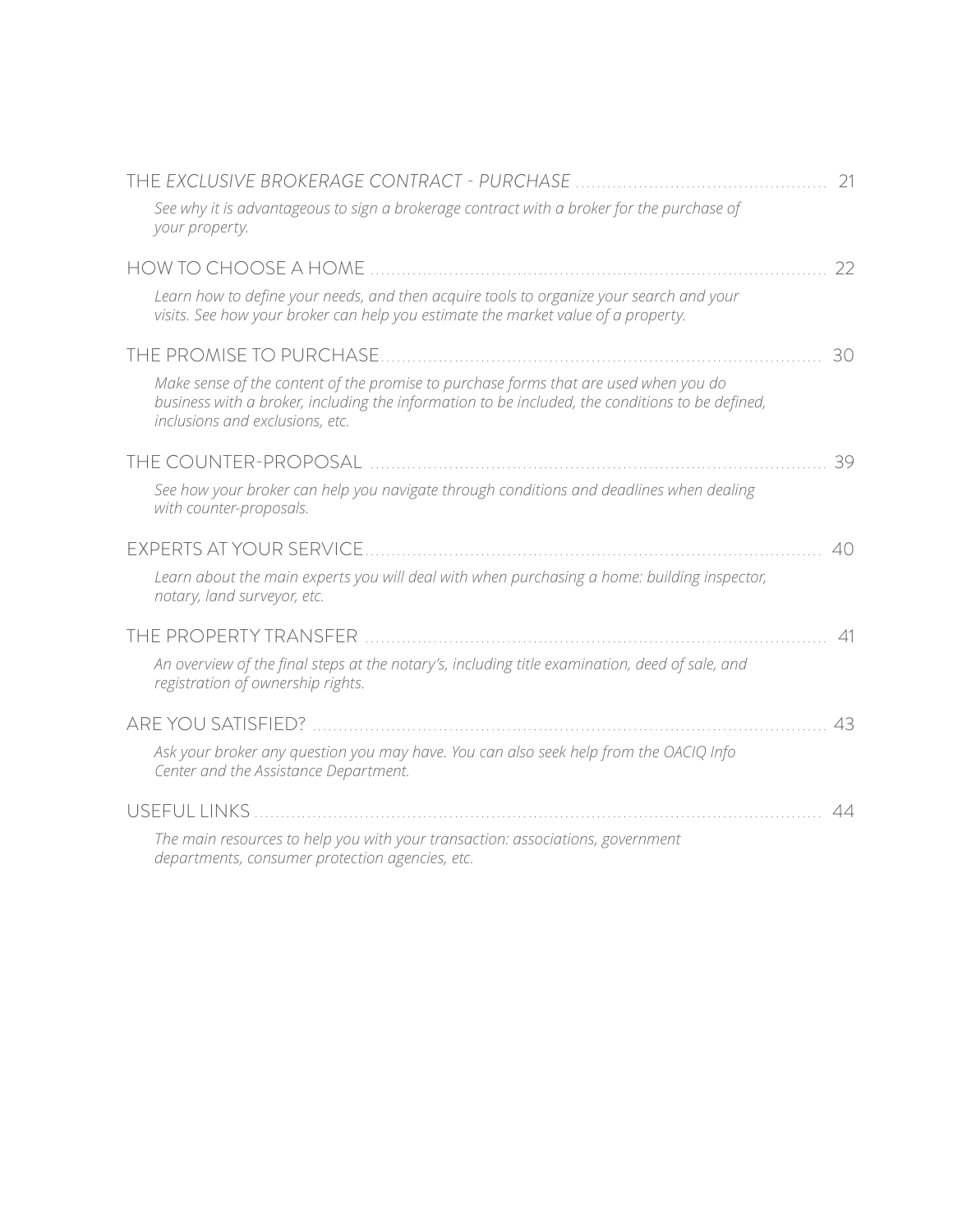<span id="page-4-0"></span>

The Organisme d'autoréglementation du courtage immobilier du Québec (OACIQ) has prepared this guide to assist you at every step of the process of purchasing a property.

In it you will find the main steps you need to follow before and during the purchase of your home as well as many useful tips to help you complete your real estate transaction in a satisfactory manner. For the steps of a sale, check the *[Seller's Guide](http://www.oaciq.com/en/pages/brochures-folders-and-various-documents)*.

This guide is meant to serve as a quick reference guide, but it does not replace the advice of a real estate or mortgage broker or agency. Its content applies exclusively to the purchase of residential property. It includes some information about properties held in divided and undivided co-ownership, but this content is not comprehensive.

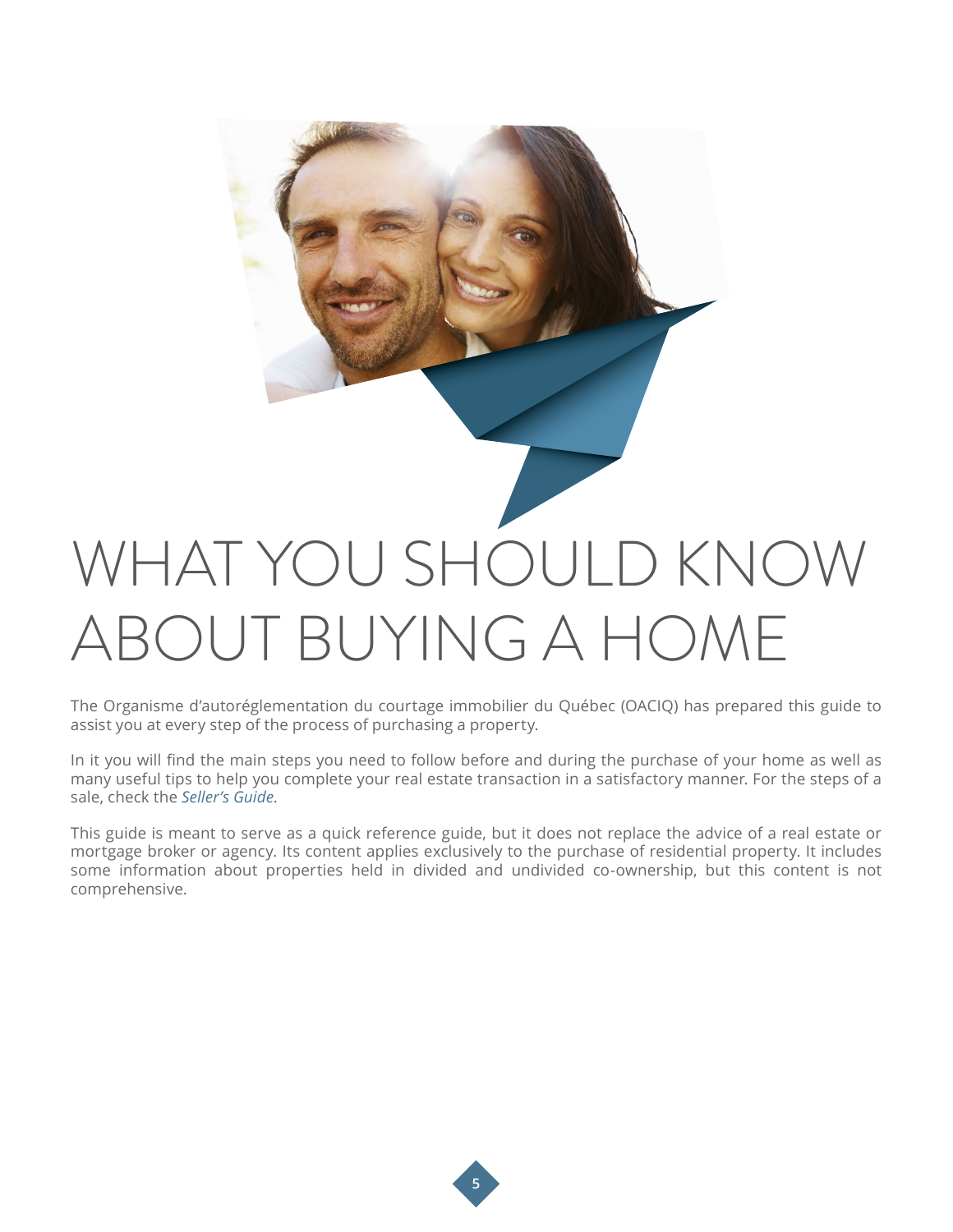## <span id="page-5-0"></span>**1** A REAL ESTATE BROKER IS YOUR SECURITY GUARANTEE

## THE OACIQ'S MISSION

The [OACIQ](http://www.oaciq.com/en/pages/about-oaciq) ensures public protection by overseeing the profession adequately and providing quality real estate and mortgage brokerage in Québec.

### **Our vision**

As an essential reference in the real estate and mortgage brokerage field, the OACIQ helps promote brokers' professionalism and competence. The OACIQ is characterized by its organizational effectiveness, its interventions and its leadership in regards to brokerage development.

## THE BROKER AND THE AGENCY PLAY LEADING ROLES

Buying or selling an immovable requires extensive technical skill and knowledge. This is why the OACIQ recommends that you use the services of a real estate brokerage professional. A broker will help you at every stage of the transaction and ensure that all the necessary steps are completed in accordance with the *[Real](http://www.oaciq.com/en/pages/by-laws-and-regulations)  [Estate Brokerage Act](http://www.oaciq.com/en/pages/by-laws-and-regulations) and its regulations.* 



A real estate broker has all the necessary tools and expertise to:

find the property that meets the needs of the buyer;



properly represent the seller with any buyer;



act as negotiator and facilitate communication between the parties;



 play an advisory role to help you define your needs and successfully complete your real estate transaction.

In addition, the broker has a duty to verify whether the immovable is subject to any restrictions of public law that are exceptions to the ordinary law of ownership under the *[Act Respecting the Preservation of Agricultural Land](http://www2.publicationsduquebec.gouv.qc.ca/dynamicSearch/telecharge.php?type=2&file=/P_41_1/P41_1_A.html)  [and Agricultural Activities](http://www2.publicationsduquebec.gouv.qc.ca/dynamicSearch/telecharge.php?type=2&file=/P_41_1/P41_1_A.html)* or the *[Environment Protection Act](http://laws-lois.justice.gc.ca/eng/acts/C-15.31/)* and related regulations. For more details, see the form *[Declarations by the seller of the immovable](http://www.oaciq.com/en/pages/real-estate-brokerage-forms)*.

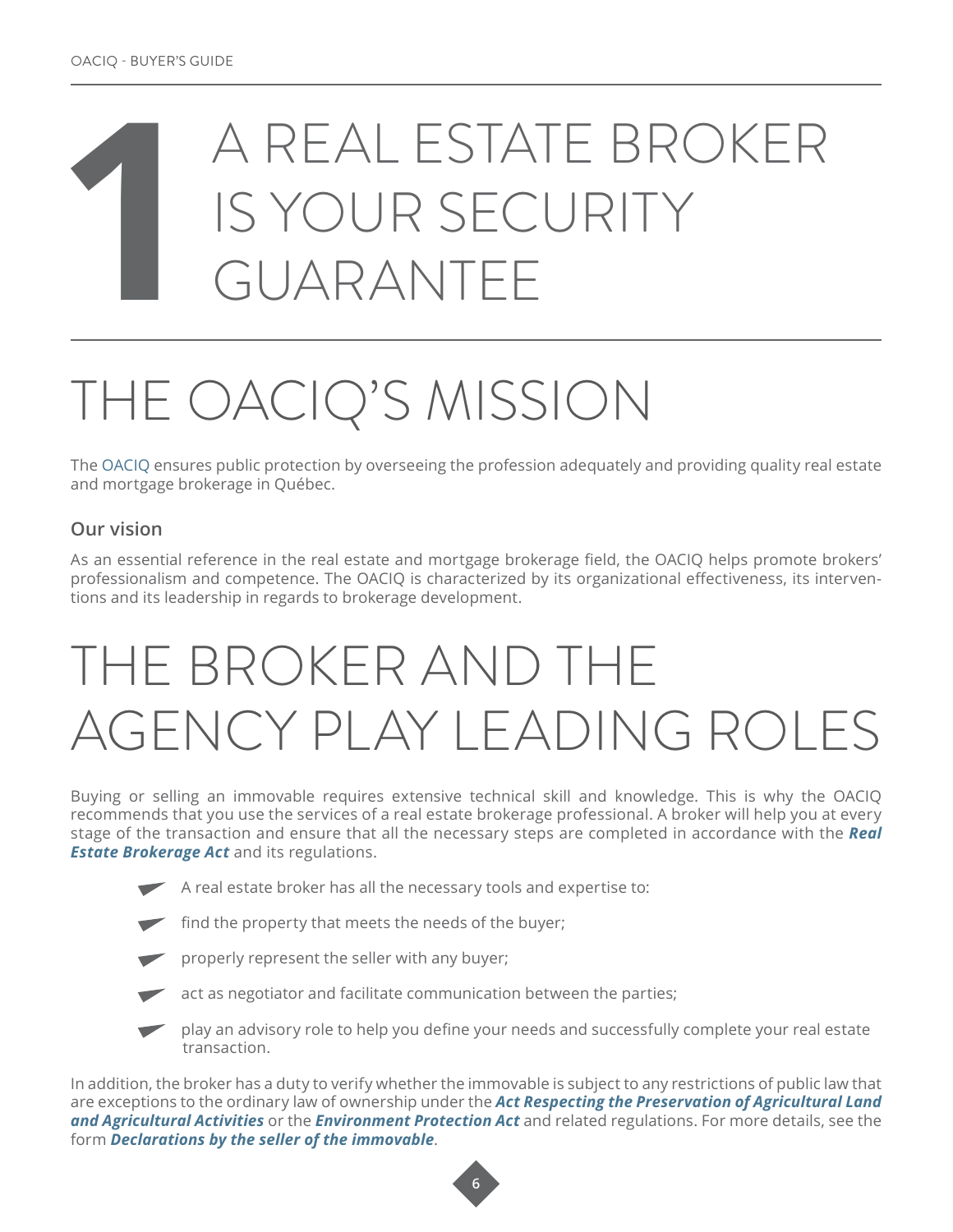## AGENCY AND BROKER: THERE IS A DIFFERENCE

When you do business with a brokerage professional for the sale or purchase of a property, you deal with either a broker representing an agency, or a broker acting on his own account.

**A real estate broker** is an actual person who carries out brokerage activities for the purchase, sale, lease or exchange of immovable property, either on his own account or on behalf of an agency.

**A mortgage broker** is the actual person who carries out brokerage activities restricted to loans secured by immovable hypothec (mortgage). A real estate broker with a full-service brokerage licence is also authorized to carry out mortgage-related activities.

**A real estate agency** is a legal person or firm that carries out brokerage activities through a real estate or mortgage broker.

**A mortgage agency** is a legal person or firm that carries out brokerage activities restricted to loans secured by immovable hypothec through a mortgage broker. Agencies, like brokers, are licensed by the OACIQ.

For more information on licence types, see the section entitled **[Licence issuance](#page-8-0)**.

## DUTIES AND OBLIGATIONS

In order for you to be protected when buying or selling a property through a broker or an agency, the activity of real estate brokerage is regulated and controlled by the *[Real Estate Brokerage Act](http://www.oaciq.com/en/pages/by-laws-and-regulations)*. The Act clearly defines the duties and obligations that the broker or agency has towards you.

### **The obligation of loyalty**

Real estate brokers are bound by a strict obligation of loyalty to their clients and must promote their interests and protect their rights.

Brokers must treat all other parties to a real estate transaction fairly and equitably.

Thus a broker who is representing a seller must protect and promote the interests of the seller. This means that the broker may not disclose confidential or strategic information concerning his client (such as the fact that a client is in the process of divorcing and must sell quickly for that reason) to a prospective buyer.

However, the same broker must also provide fair treatment to the buyer. This means that he has an obligation to inform and advise the buyer objectively of any information that is relevant to the transaction, including by recommending the inclusion of the usual clauses regarding inspection and financing in the buyer's promise to purchase.

#### **The obligation to disclose**

Real estate brokers must disclose certain situations without delay and in writing to all the parties to a transaction, which include the buyer, the seller, their respective spouses, their representatives, as applicable, and their brokers.

For example, if a broker has a personal relationship with one of the parties to the transaction, or if he has an interest in the property concerned (including if the property being sold belongs to a member of his family whom he represents), he must disclose this fact.

If your broker refers you to a specific financial institution from which he receives compensation, he must inform you of this.

For more details, see the section of the *Real Estate Brokerage Act* on the **[Professional Conduct](http://www.oaciq.com/en/pages/by-laws-and-regulations)** of brokers.

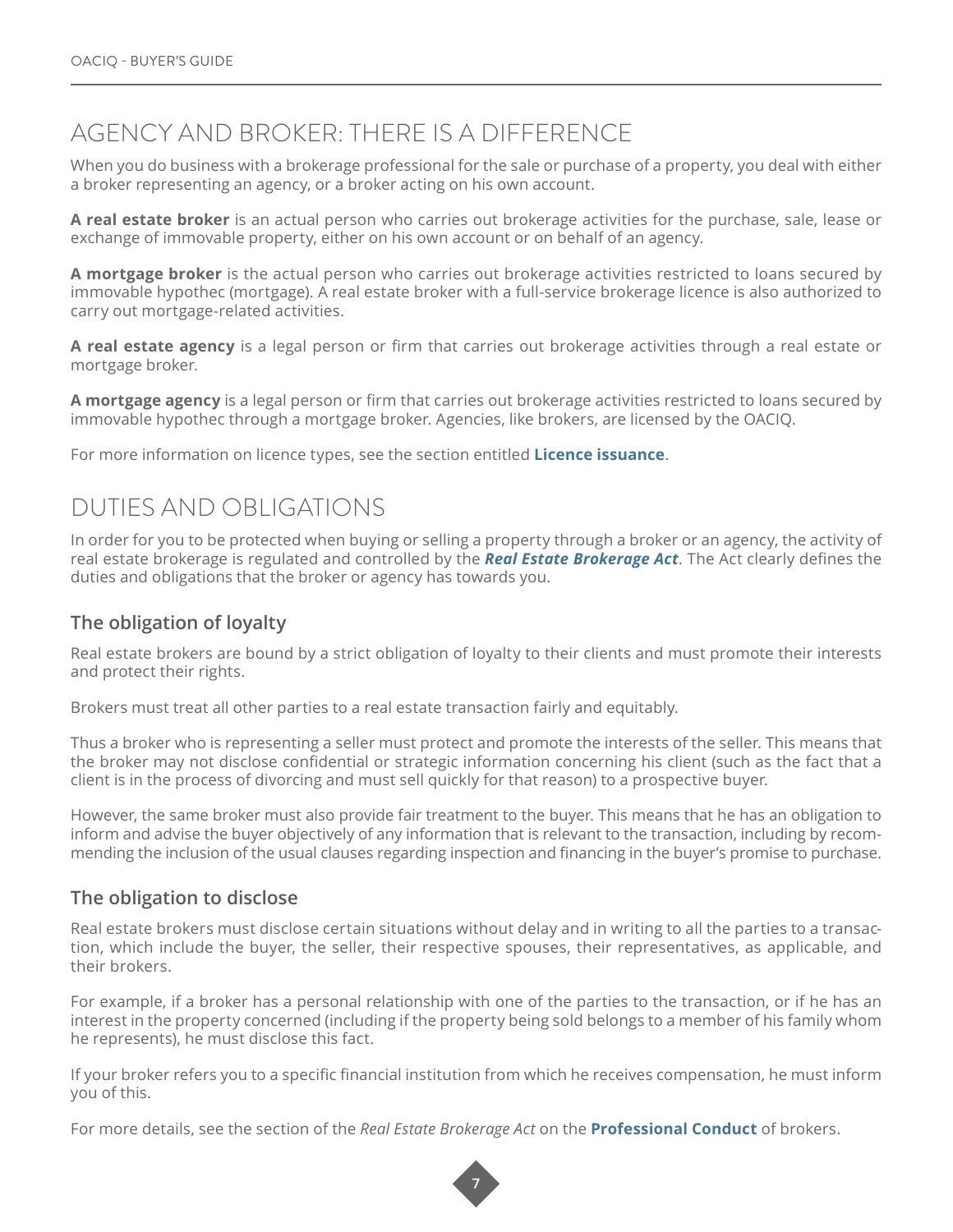### <span id="page-7-0"></span>**Advising and informing objectively and accurately**

Real estate brokers have a duty to advise and inform their clients and all the parties to a transaction objectively, and must provide them with all the explanations they need to fully understand and appreciate the services they are providing. This means your broker has a duty to explain to you all the clauses of the forms he is asking you to sign.

A broker has an obligation to inform all the parties to a transaction of any factor that could unfavourably affect the object of the transaction. For example, he must disclose if the property under consideration has ever been used to grow marijuana, even if it has been put right since then.

A real estate broker must also be able to demonstrate the accuracy of the information he is providing using proper documentation. This information verification principle must be upheld, as the broker and his real estate agency are responsible for the information they disseminate.

## STRONG SAFEGUARDS FOR THE PUBLIC

### PROFESSIONAL DEVELOPMENT

In Québec, real estate and mortgage agencies and brokers must be licensed to practise by the OACIQ. To be issued this licence, candidates must successfully complete a **[basic training program recognized by the OACIQ](http://www.oaciq.com/en/pages/educational-institutions-and-training-programs-recognized-by-the-oaciq)**.

## ENTRANCE EXAMINATIONS

Passing an examination on the skills that a broker must have is another condition to be issued a licence. Each field of practice has its own **[entrance exam](http://www.oaciq.com/en/pages/to-prepare-for-the-oaciq-certification-examinations)**. These examinations ensure that real estate and mortgage agencies and brokers have the knowledge and competence required to carry out all the steps of a real estate transaction.

### MANDATORY LICENCE TO PRACTICE

If you carry out a real estate transaction through an individual or firm that does not hold a valid licence issued by the OACIQ, you will not have the benefit of a real estate or mortgage broker's advice and knowledge, nor will you be eligible for the protection mechanisms provided under the *[Real Estate Brokerage Act](http://www.oaciq.com/en/pages/by-laws-and-regulations)*, as these apply only to the professional actions of duly licensed real estate or mortgage agencies and brokers.

Before taking any step, make sure that the person whose services you wish to retain to act in a broker capacity is the **holder of a valid licence to practice**. To do so, simply check the OACIQ's **[Register of licence holders](http://www.oaciq.com/en/find-broker)**. If the person's name does not appear in the Register, notify the **[OACIQ Assistance Department](#page-9-0)**. For more information on illegal practice, see page 11.

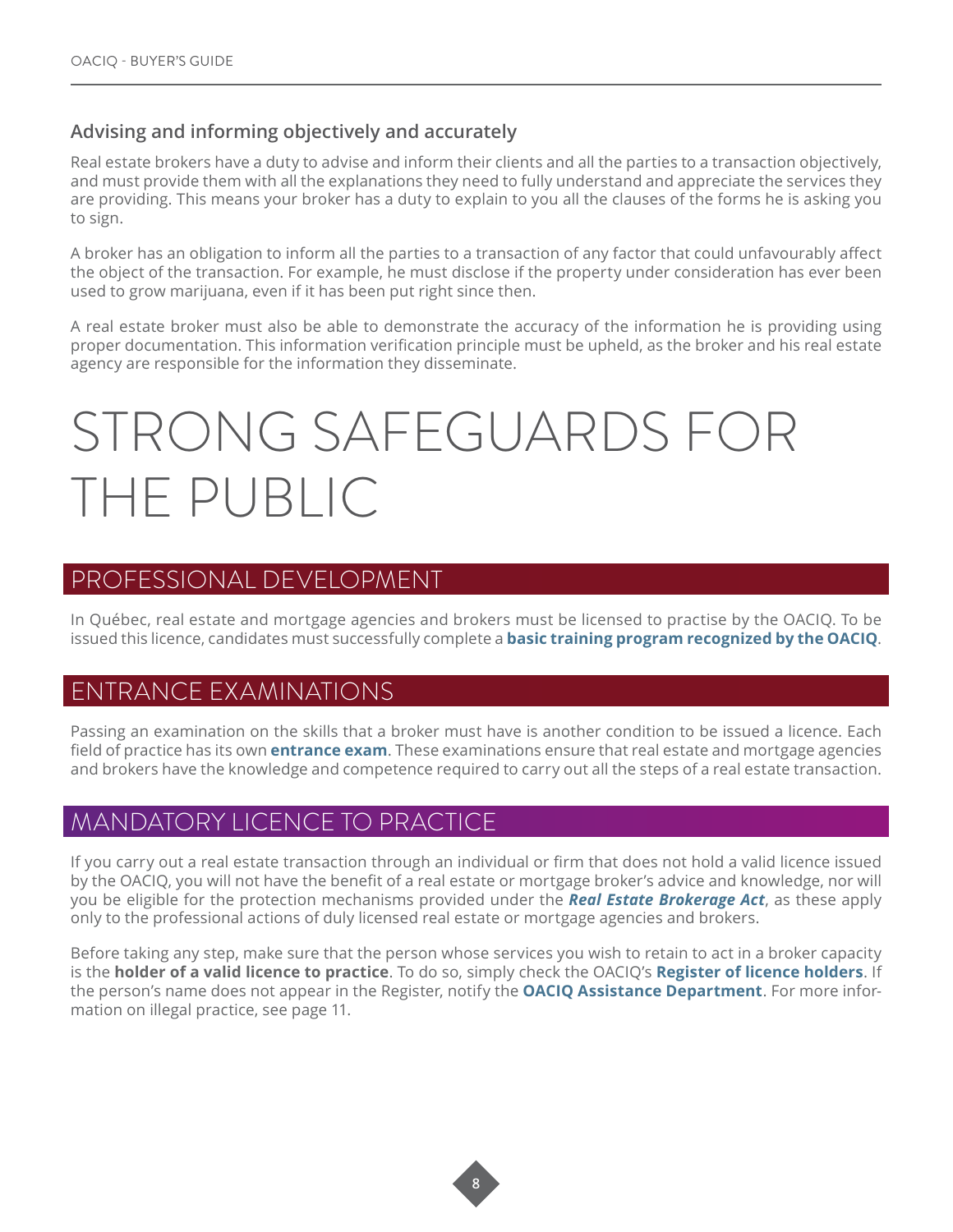## <span id="page-8-0"></span>LICENCE ISSUANCE

Each real estate or mortgage broker practising in Québec must hold a licence to practice issued by the OACIQ. Various licence types are issued by the Organization, in accordance with the *[Real Estate Brokerage Act](http://www.oaciq.com/en/pages/by-laws-and-regulations)*:



A real estate broker can hold a licence restricted to residential or commercial brokerage or



 A real estate broker with a full-service licence can work in residential, commercial and mortgage brokerage;



A mortgage broker can work in mortgage brokerage only.

A broker's licence can be marked "agréé DA" which means that the licence holder has the necessary management skills to act as agency executive officer, in addition to meeting the requirements of the *Real Estate Brokerage Act* to maintain this certification (for example by having successfully completed the mandatory continuing education activity offered by the OACIQ).

A broker's licence can be simply marked "agréé", which means that the holder has the necessary management skills to act as agency executive officer but has not maintained his certification to act as such.

A new broker must work for a real estate or mortgage agency for the first three years after obtaining his licence, after which he may start working on his own account if he so wishes, and become agency executive officer by fulfilling the requirements outlined in the *Real Estate Brokerage Act*. Agencies have an obligation to supervise and oversee the work of new brokers.

## THE LICENCE ISSUE AND MAINTENANCE COMMITTEE

In certain cases, the OACIQ may, through its Licence Issue and Maintenance Committee, refuse to issue, suspend, revoke or impose certain restrictions or conditions on a licence, for instance when an applicant has pleaded guilty to or been found guilty by a court of a violation or a criminal act which, in the opinion of the OACIQ, has a link with the activity of broker or agency.

## OACIQ INFO CENTER

The **[OACIQ Info Center](http://www.oaciq.com/en/pages/info-oaciq)** is the Organization's information centre. It is there to provide information to consumers and to licence holders on:

- al Estate Brokerage Act;
- $\blacktriangleright$  the brokerage contract, the promise to purchase and other real estate brokerage forms published by the OACIQ;



any other question relating to a real estate transaction in which a broker acts as intermediary.

Each year, the agents of the OACIQ Info Center respond to tens of thousands of requests for information.

Do not hesitate to contact them!

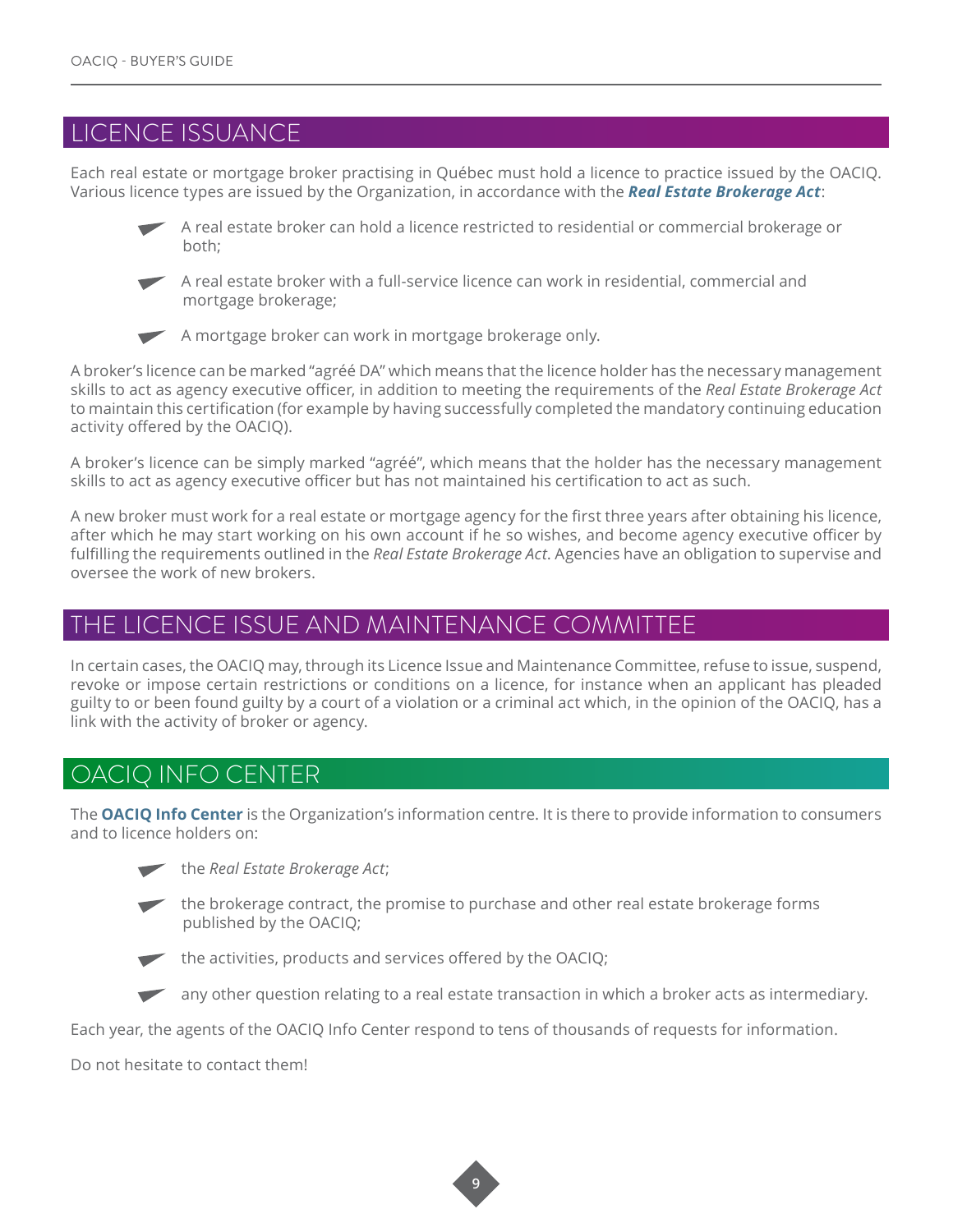## <span id="page-9-0"></span>THE ASSISTANCE DEPARTMENT

The **[Assistance Department](http://www.oaciq.com/en/pages/assistance-department)** is the gateway to soliciting help from the Organization, reporting violations or filing complaints relating to ethical breaches. Whether submitted by a consumer or by a licence holder, all requests are transmitted to an Assistance Department analyst, who can provide information to the claimant about the recourses available; the analyst can also intervene with the broker or the agency executive officer to help find a solution to the problem.

In certain cases, the Assistance Department may, upon request by the parties, act as mediator or conciliator to try and settle a dispute between a broker or agency and a client. If necessary, the request for assistance may also be referred to another OACIQ department (Indemnity Fund, Legal Affairs, Syndic, Arbitration Committee or Licence Issue and Maintenance Committee).

### THE INSPECTION COMMITTEE

The work methods of real estate and mortgage agencies and brokers must be in accordance with the rules of the profession. To ensure this, the Inspection Committee verifies their records, accounts, books and registers and makes appropriate recommendations.

The Inspection Committee can also require a broker or an agency executive officer to successfully complete a course or to attend any other relevant training activity.

If the Committee notes a violation to the *[Real Estate Brokerage Act](http://www.oaciq.com/en/pages/by-laws-and-regulations)*, it notifies the Syndic.

### THE SYNDIC

Any person who believes he has been wronged must first file a request with the Assistance Department, which will determine if the Syndic's intervention is needed.

The **[role of the Syndic](http://www.oaciq.com/en/pages/syndic)** is to investigate any actions by a broker or an agency, including its executive officer or one of its directors, if he has reason to believe that these go against the *Real Estate Brokerage Act*. If so, the Syndic files a complaint with the Discipline Committee.

### THE SYNDIC DECISION REVIEW COMMITTEE

If the Syndic decides not to file a complaint with the Discipline Committee, the person who requested the investigation may, within 30 days following the decision, request an opinion from the Syndic Decision Review Committee, which will review the whole case.

## THE DISCIPLINE COMMITTEE

Completely autonomous and independent from the OACIQ Board of Directors and staff, the **[Discipline](http://www.oaciq.com/en/pages/discipline-committee)  [Committee](http://www.oaciq.com/en/pages/discipline-committee)** hears the complaints referred by the Syndic following his investigations. These are complaints brought against brokers or agencies, including their directors and executive officers, for violations to the *Real Estate Brokerage Act*.

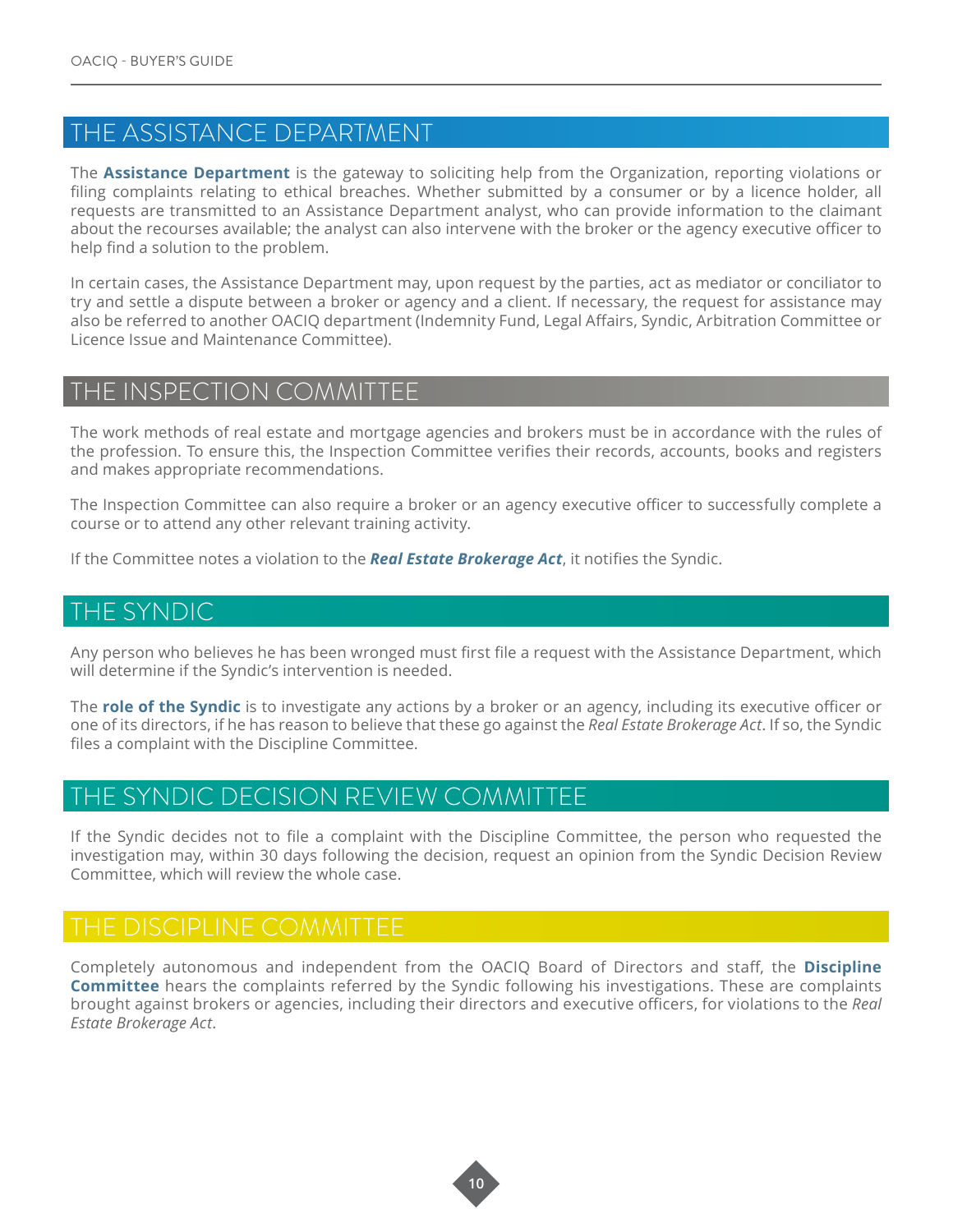Among other powers, this Committee may:

- $\odot$  impose fines;
- suspend or cancel a broker's or agency's licence (including those of its directors or executive officers);
- $\odot$  order a broker or agency to pay a sum of money to a person or firm to whom it is owed.

The Discipline Committee cannot, however, compensate victims the way civil courts can in a damage suit.

### PREVENTION AND RECOURSES AGAINST ILLEGAL PRACTICE

When an individual acts or leads others to believe that he is authorized to act as a real estate broker, mortgage broker or agency without being duly licensed by the OACIQ, this individual is engaging in illegal practice. Such cases may be reported to the OACIQ Assistance Department using a *[Request for assistance](http://www.oaciq.com/en/pages/assistance-department)* form.

The information provided is then reviewed by an investigator. If the allegations prove to be founded, the Organization may initiate criminal proceedings before the Court of Québec. Only the person who signed the Request for assistance form will be informed in writing of the results of the investigation and the OACIQ's decision of whether or not to file a complaint with the courts.

In such a case, the person who has submitted the request for assistance could be subpoenaed to appear as a witness.

An individual found guilty can be ordered to pay a fine ranging from \$1,500 to \$20,000. For a firm, the fine can range from \$3,000 to \$40,000.

The **[FICI](http://www.oaciq.com/en/pages/fici)** was created under the *Real Estate Brokerage Act* and is funded in part by contributions paid by all real estate agencies and brokers in Québec.

The FICI compensates victims of fraud, dishonest tactics or misappropriation of funds for which a broker or agency is responsible. Any claim must be filed using a request for assistance form. The maximum amount payable is \$35,000 per claim.

### FONDS D'ASSURANCE RESPONSABILITÉ PROFESSIONNELLE (FARCIQ)

Independent from the OACIQ, the **[FARCIQ](http://www.oaciq.com/en/pages/farciq)** insures Québec real estate and mortgage agencies and brokers against professional liability.

All brokers and agencies must pay a civil liability insurance premium to FARCIQ. This insurance offers financial protection to consumers in case of fault, error or omission committed by a broker or agency in the performance of their professional activities.

When a broker acting on behalf of an agency commits a fault in the performance of his duties, the agency and the broker share liability for the damage.

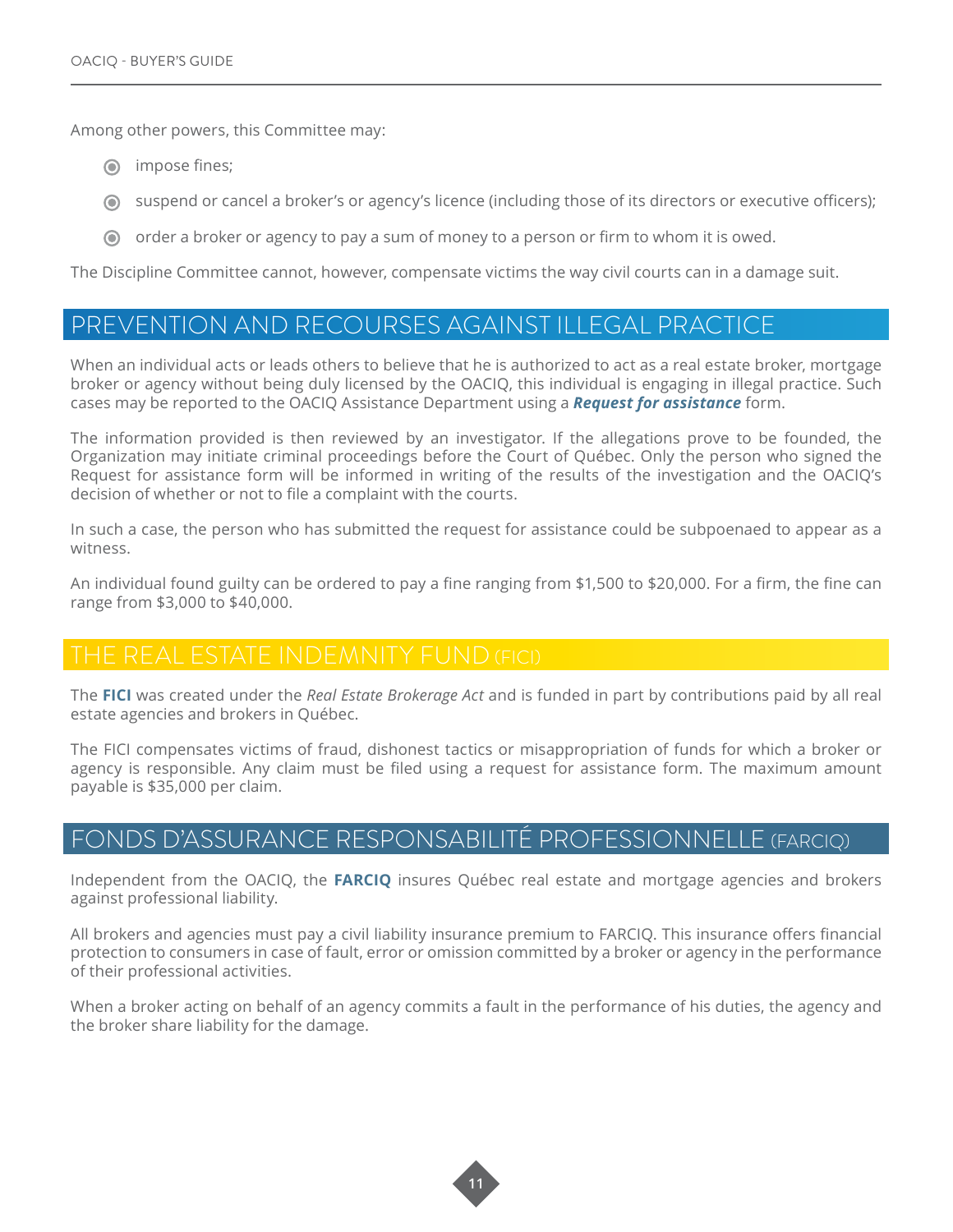## <span id="page-11-0"></span>**2** DETERMINE HOW MUCH CAN AFFORD BEFORE CHOOSING A HOME

## HOW MUCH CAN YOU INVEST?

Before you start your search for a new home, there is one vital step you must complete, which is establishing a realistic budget that takes into account your lifestyle and your goals. The purpose of this exercise is to set a reasonable purchase price. It will help you narrow down your search and avoid being tempted by a property that is above your means.

The key element in this exercise is accuracy: a budget is only useful if it takes into account all your needs and your actual personal or family situation.

## YOUR MONTHLY HOUSING BUDGET

This budget is the amount you have to live in, finance and heat your future home, once you have fulfilled all your other obligations. Your broker will help you clearly set the limits of your mortgage loan.

 $\mathbf{d}$ 

*A mortgage broker or a real estate broker who is also qualified to work in mortgage brokerage can design an appropriate mortgage loan based on your overall financial situation. He will suggest mortgage products that match your needs and your criteria.*



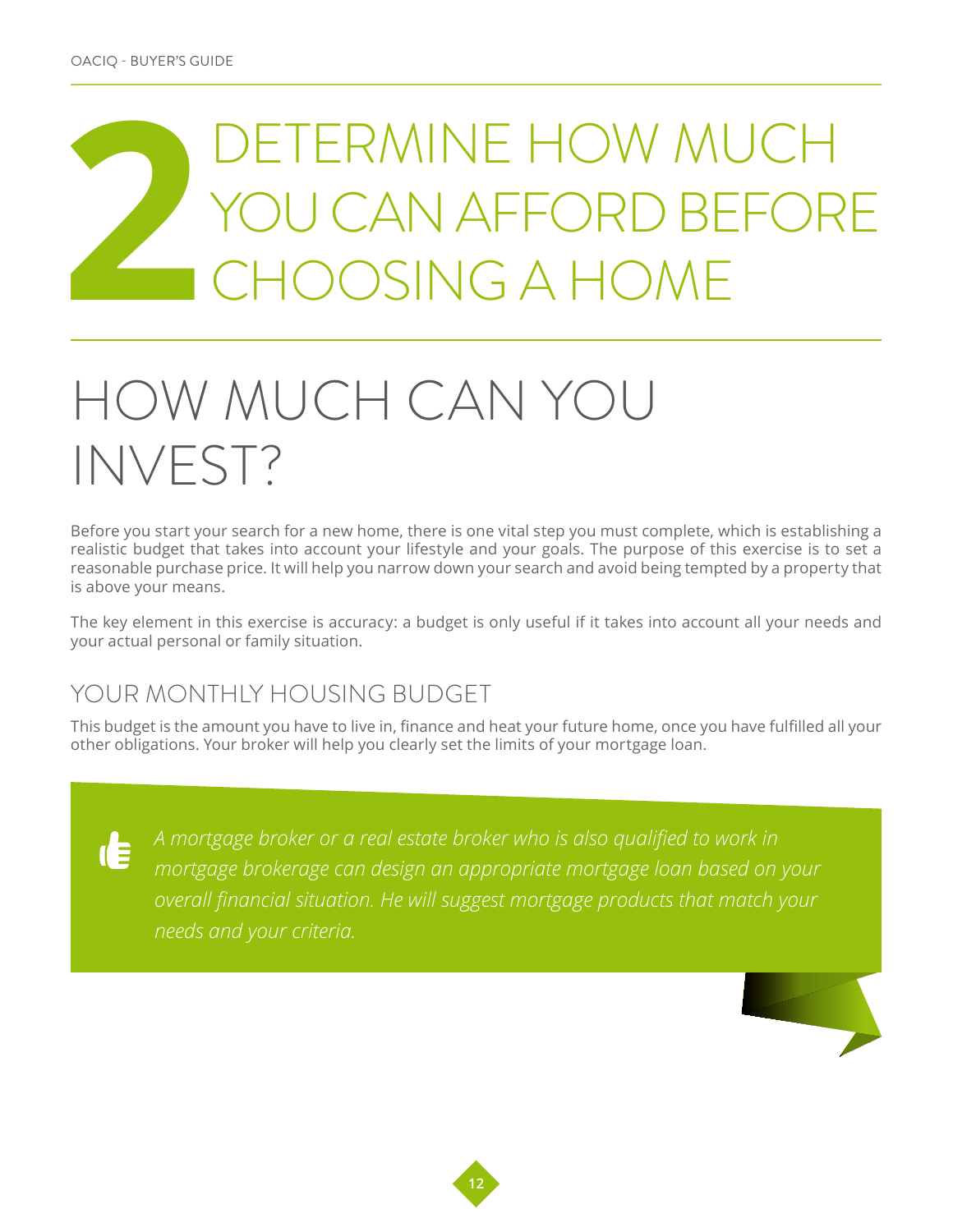For this exercise, you can use much of your current information that will not change when you acquire your new home:

- your net household income;
- your debts (student loan, car loan, etc.);
- your current expenses (food, clothing, insurance, miscellaneous expenses, etc.) See Table 1.

The difference between your net monthly household income and your total monthly expenses is your monthly housing budget. This amount must cover your mortgage payment (principal plus interest), property taxes and heating costs and, if applicable, 50% of your condo fees each month.

## TABLE 1

| Calculating your monthly housing budget          | Current      |  |  |  |  |  |
|--------------------------------------------------|--------------|--|--|--|--|--|
| Groceries and outside meals (including alcohol)  | \$           |  |  |  |  |  |
| <b>Clothing and personal expenses</b>            | \$           |  |  |  |  |  |
| <b>Pharmacy and medication</b>                   | \$           |  |  |  |  |  |
| <b>Public transit</b>                            | \$           |  |  |  |  |  |
| Car expenses                                     |              |  |  |  |  |  |
| car loan                                         | $\spadesuit$ |  |  |  |  |  |
| gas                                              | \$           |  |  |  |  |  |
| maintenance and repairs                          | \$           |  |  |  |  |  |
| insurance                                        | \$           |  |  |  |  |  |
| registration                                     | \$           |  |  |  |  |  |
| licence                                          | \$           |  |  |  |  |  |
| <b>Heating and electricity</b>                   | \$           |  |  |  |  |  |
| Water tax                                        | \$           |  |  |  |  |  |
| Telephone                                        |              |  |  |  |  |  |
| Land line                                        | $\spadesuit$ |  |  |  |  |  |
| Cellular                                         | \$           |  |  |  |  |  |
| Internet                                         | \$           |  |  |  |  |  |
| Cable                                            | $\spadesuit$ |  |  |  |  |  |
| Leisure (outings, movies, theatre, sports, etc.) | \$           |  |  |  |  |  |
| Books, newspapers, magazines, CDs, DVDs          | \$           |  |  |  |  |  |
| Furniture and other consumer goods               | \$           |  |  |  |  |  |

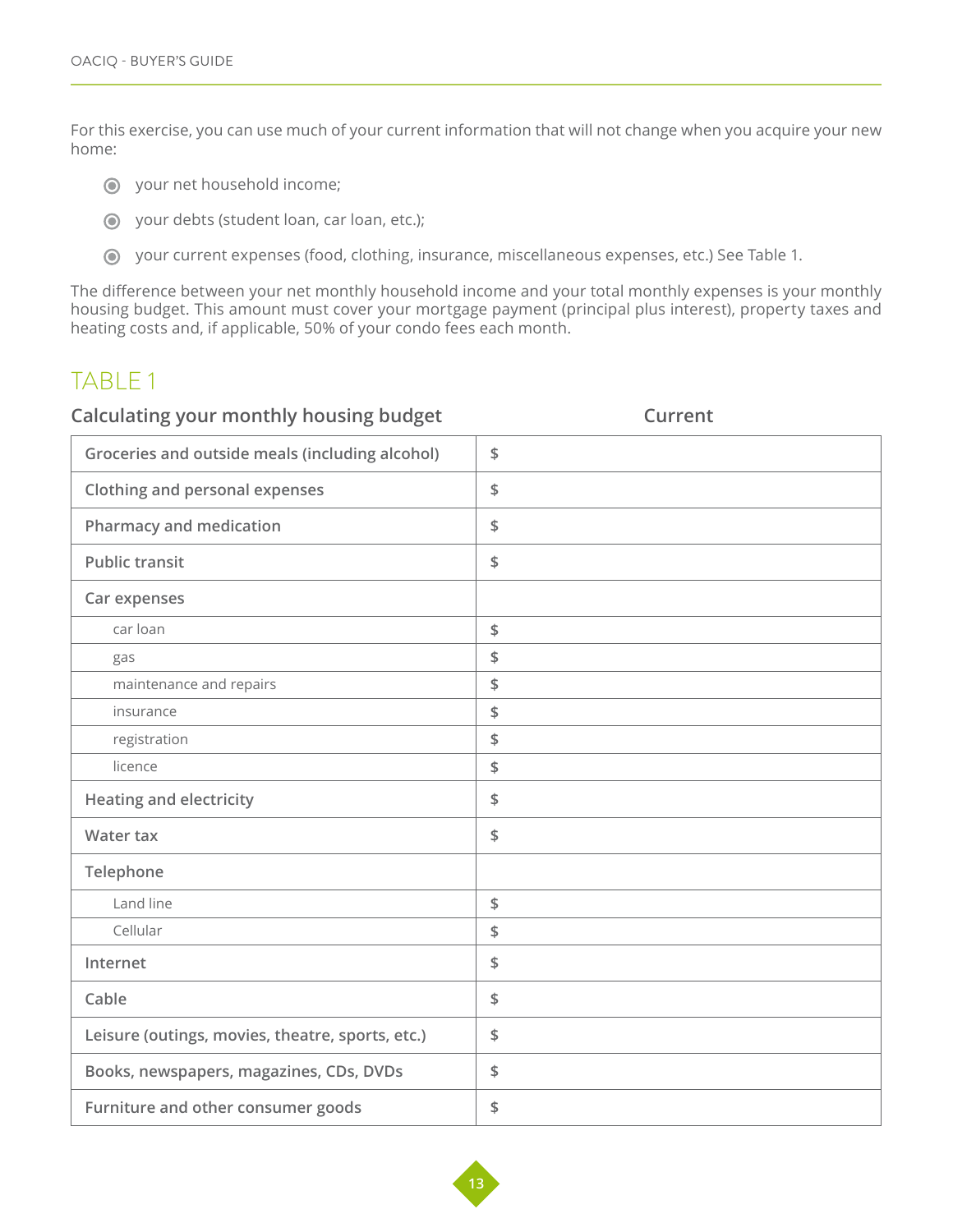## TABLEAU 1 – CONTINUED

| Calculating your monthly housing budget | Current |
|-----------------------------------------|---------|
| Savings (RRSP, etc.)                    | \$      |
| Minimum credit card payment             | \$      |
| Home insurance                          | \$      |
| Life insurance                          | \$      |
| Other (daycare fees, etc.)              | \$      |
| <b>Total monthly expenses</b>           | \$      |
| <b>Summary of calculations</b>          |         |
| Net household income                    | \$      |
| Monthly household expenses (above)      | \$      |
| Monthly housing budget*<br>$=$          | \$      |

\* We recommend that you take the time to prepare a detailed budget.

## YOUR BORROWING CAPACITY

Now that you know how much you need to live, with the help of your broker you can estimate the amount of the loan a mortgage lender may be prepared to give you.

You can also obtain a mortgage pre-approval: this consists in determining your borrowing capacity, without taking the purchase price of a future acquisition into account. Although the mortgage pre-approval is optional, it helps you determine your buying power, guarantee a rate and show your legitimacy as a potential buyer. A mortgage broker (or a real estate broker authorized to work in this field of practice) can help you navigate through this process. It is important to note that you will still need to obtain a final mortgage approval based on the terms of your promise to purchase.

Most mortgage lenders use two ratios to establish the maximum loan that they can extend:

## GROSS DEBT SERVICE (GDS RATIO)

Le GDS ratio normally sets the maximum amount that can be loaned at 32% of your gross income. This ratio can be higher for certain borrowers with an excellent credit rating.

**Example** : **TDS radio** = (principal + interest + taxes + heating + 50% of annual condo fees if applicable + annual personal debt repayment) ÷ gross annual income

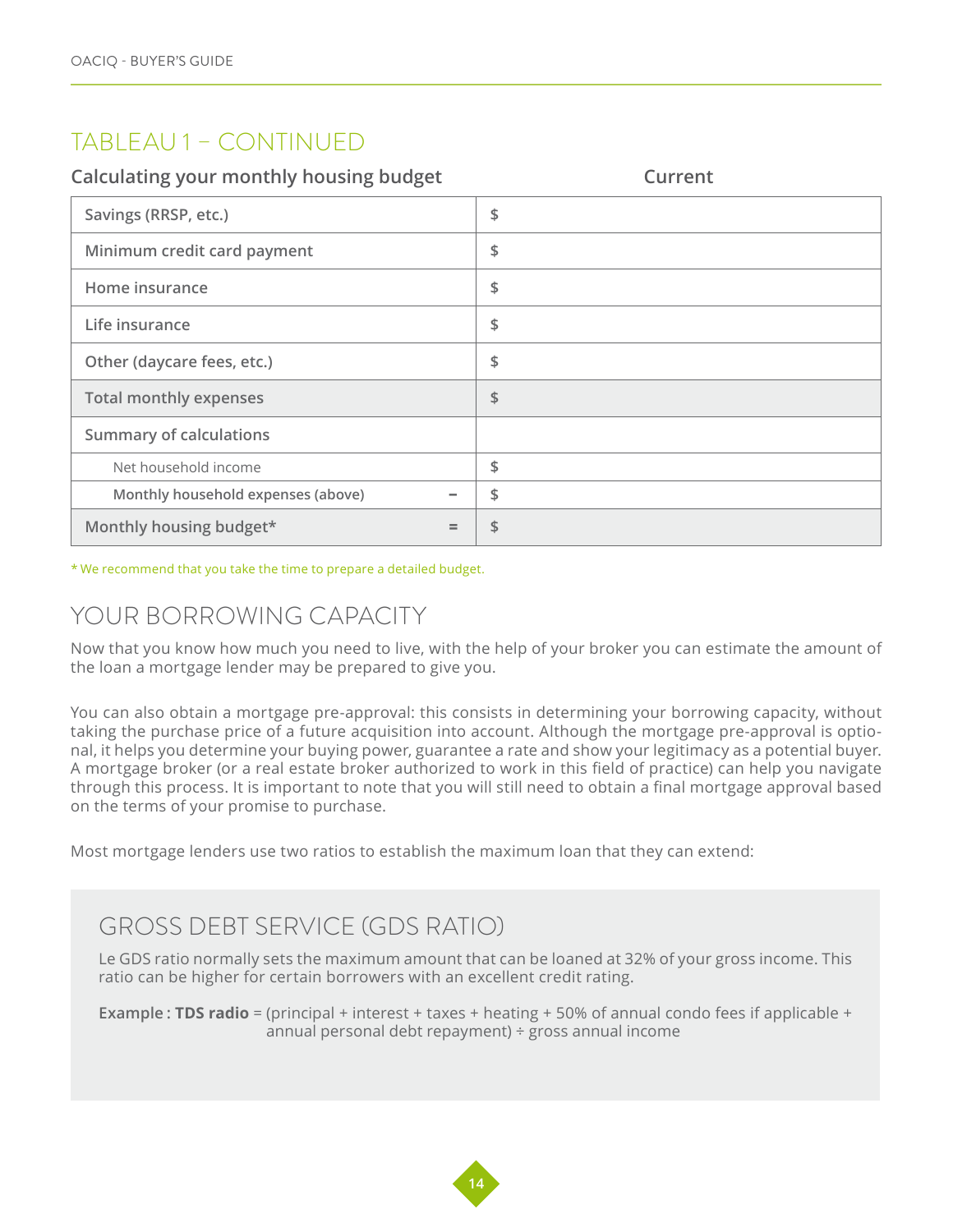## <span id="page-14-0"></span>TOTAL DEBT SERVICE (TDS RATIO)

The TDS ratio takes into account personal debt in addition to the rest. It normally sets the maximum amount that can be loaned at 40% of your gross income. This ratio can be higher for certain borrowers with an excellent credit rating.

**Exemple : TDS radio** = (principal + interest + taxes + heating + 50% of annual condo fees if applicable + annual personal debt repayment) ÷ gross annual income

## TABLE 2

 $\mathbf{d}$ 

| Rate | Cost / \$1,000 | Rate | Cost / \$1,000 | Rate  | Cost / \$1,000 |
|------|----------------|------|----------------|-------|----------------|
| 3.0% | \$4.74         | 5.5% | \$6.11         | 8.0%  | \$7.64         |
| 3.5% | \$5.01         | 6.0% | \$6.40         | 8.5%  | \$7.95         |
| 4.0% | \$5.26         | 6.5% | \$6.70         | 9.0%  | \$8.28         |
| 4.5% | \$5.54         | 7.0% | \$7.01         | 9.5%  | \$8.62         |
| 5.0% | \$5.82         | 7.5% | \$7.32         | 10.0% | \$8.95         |

#### **Monthly payment per \$1,000 borrowed \***

\* Calculation based on a 25-year amortization period.

*A mortgage broker (or a real estate broker authorized to work in this field of practice) will help you analyze your financial situation: credit rating, borrowing capacity, debt, downpayment, etc. He will answer all your questions and help you determine exactly how much you can invest in a new home.*

## HOW MUCH DO YOU NEED TO BORROW?



Now that you know your financial capacity, you can start looking for the house of your dreams! Once you find it, you will have to calculate the loan you need to be able to purchase it.

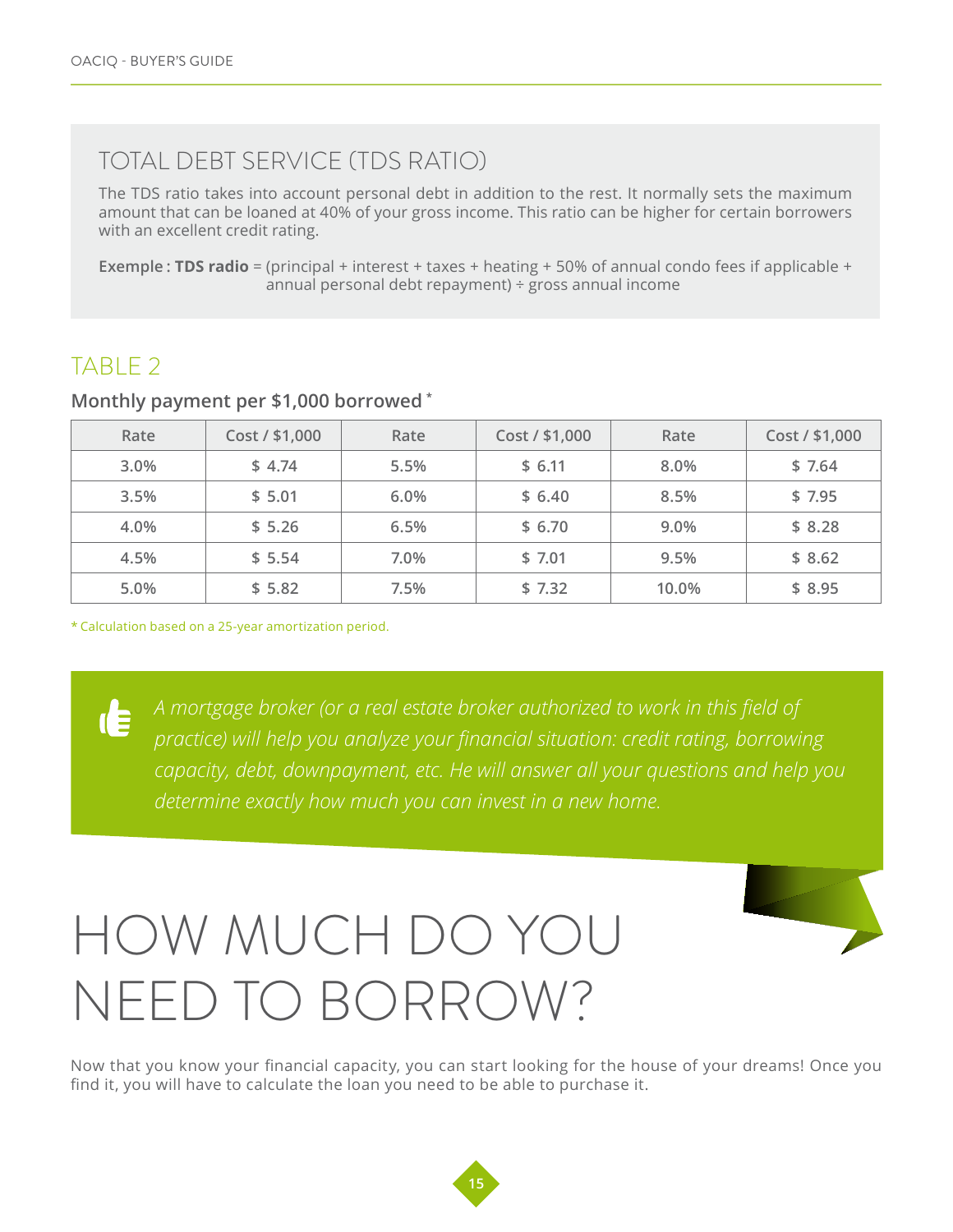To do so, you need to know the purchase price and determine the amount of your downpayment:

#### **Purchase price**

The remuneration you are required to pay to your broker under your brokerage contract - purchase, if applicable, can be calculated as part of the purchase price and included in the amount of the loan.

See the section on the Brokerage contract - purchase for more information on the broker's remuneration.



The downpayment is the amount that you already have towards the purchase of your property: you can subtract it from the purchase price since it is not included in the amount of your loan.

Don't forget to consider the various cash expenses and indirect costs involved (see table 3 on page 16): unless you have an amount already set aside for these expenses, they could have an impact on the actual amount of your downpayment since they will need to be paid from your available cash.

## CALCULATING YOUR DOWNPAYMENT

The downpayment is definitely the biggest investment you will make at the time of purchase. The amount you have as a downpayment will have a direct impact on the amount you will need to borrow to purchase your new home. Remember that the higher your downpayment, the lower your loan payments will be.

If your downpayment is less than 20% of the purchase price, your mortgage loan will **have to be insured** by a company that provides this type of insurance, such as:

- **[Canadian Mortgage and Housing Corporation](https://www.cmhc-schl.gc.ca/en/index.cfm) (CMHC)**;
- **[Canada Guaranty](http://www.canadaguaranty.ca/)**;
- **[Genworth Canada](http://genworth.ca/en/index.aspx)**.

If this is the case, you will have to take the insurance premium into account, based on a percentage of the loan granted. The premium will be added to the amount of the loan, plus provincial tax on the premium, payable at the time of signing before the notary.

#### **Deposit**

To show your legitimacy as a buyer when you present your promise to purchase, you will probably make a deposit on the price of the property. This deposit will then be deducted from the downpayment you will have to pay at the signing of the deed of sale.

#### **Indirect costs**

Several indirect costs must be taken into consideration when buying a home, including:

- cost of building inspection and other expert reports;
- **O** notary fees;
- **O** property transfer tax (welcome tax);
- $\odot$  moving costs.

You must make sure you have enough money to cover these expenses.

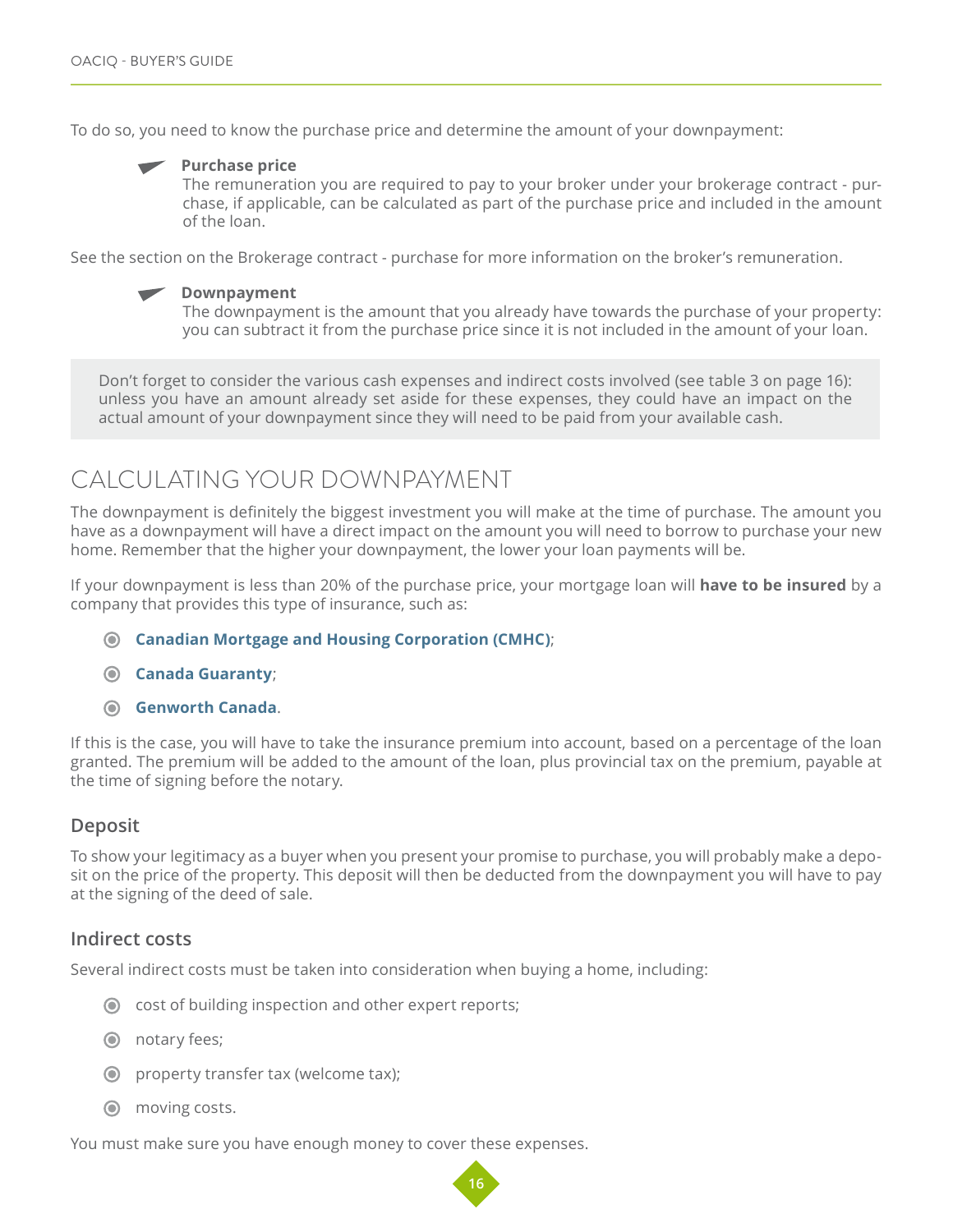Use Table 3 to calculate your indirect costs and discuss them with your broker.

## TABLE 3

### **Calculation of indirect costs**

| Building inspection and other expert reports              | \$ |
|-----------------------------------------------------------|----|
| Legal and notary fees                                     | \$ |
| GST/QST (new construction or other taxable<br>properties) | \$ |
| Property transfer tax (welcome tax)                       | \$ |
| Adjustments and tax distribution                          | \$ |
| Water quality and quantity certificate (artesian well)    | \$ |
| Tax on mortgage insurance premium                         | \$ |
| Moving expenses                                           | \$ |
| Renovations and repairs                                   | \$ |
| Furniture, appliances, carpets, paint, etc.               | \$ |
| Utility hookup (new construction)                         | \$ |
| Other                                                     | \$ |
| <b>Total</b>                                              | \$ |

## SUMMARY OF CALCULATIONS

Once you have reviewed all the costs related to the purchase of your property, you can make your final calculation:

- Enter the purchase price of the property;
- Subtract the amount of your downpayment (including your deposit).

The result of this calculation will be the amount of financing you need to purchase the property under consideration.

Now you are in a position to verify if the loan you need to purchase this property fits your budget.

Don't hesitate to make the necessary adjustments and change your objectives and your budget as necessary.

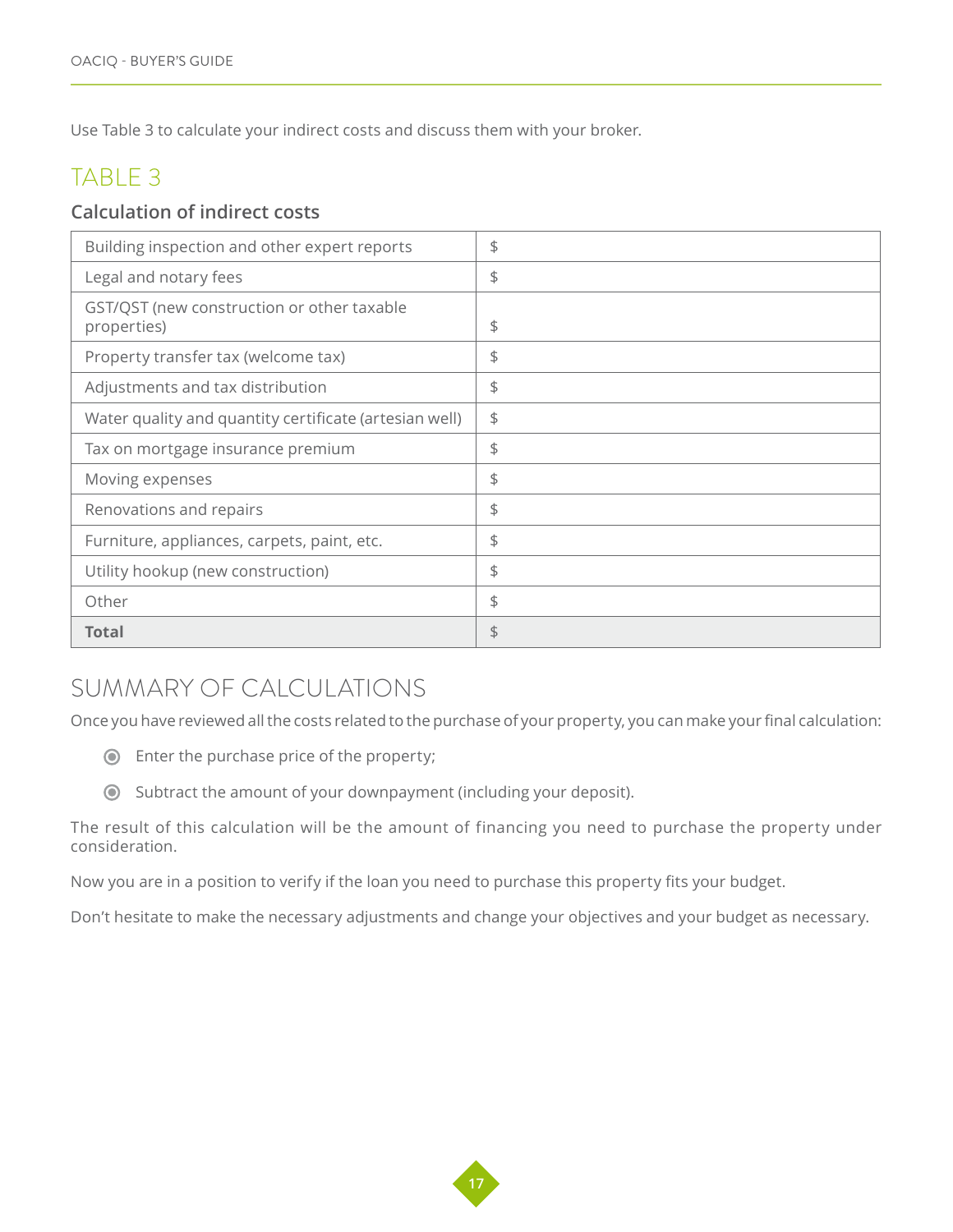## <span id="page-17-0"></span>THE MORTGAGE LOAN

Most people need to borrow to finance the purchase of their home. A mortgage loan is a method of financing in which the property is used as security for repayment of the loan.

There are many ways to go about getting a mortgage loan: you can contact a lender directly or go through a mortgage broker (or a real estate broker authorized to work in mortgage brokerage) to receive advice that is adapted to your situation at every step of your transaction. Moreover, as the mortgage broker is an OACIQ licence holder, you are assured that he is a competent professional and that you benefit from protections set out in the *[Real Estate Brokerage Act](http://www.oaciq.com/en/pages/by-laws-and-regulations)*.

## $\mathbf{d}$

*Mortgage brokers have access to attractive rates thanks to their network of lenders and can quickly negotiate the terms of your loan. Your mortgage broker will help you choose the best combination: Fixed or variable rate mortgage? Weekly or monthly payment? Do you need your loan to be insured by the [CMHC](https://www.cmhc-schl.gc.ca/en/index.cfm)? The mortgage broker represents you and acts in your best interest, and his remuneration is generally paid by the lender.*



## INTEREST

The interest is calculated on the amount of your loan at current market rates. Interest rates are influenced by multiple economic factors and their behaviour is difficult to predict.

## LOAN REPAYMENT

The amortization period is the number of years required to repay the entire loan. It is usually between 10 and 25 years. The term of the loan is generally between six months and five years.

Monthly payments are established based on both the loan amortization period and the applicable interest rate.

*Your broker will recommend a loan based on recent interest rate activity on the*  **IE** *market and on your ability to face potential rate increases.*

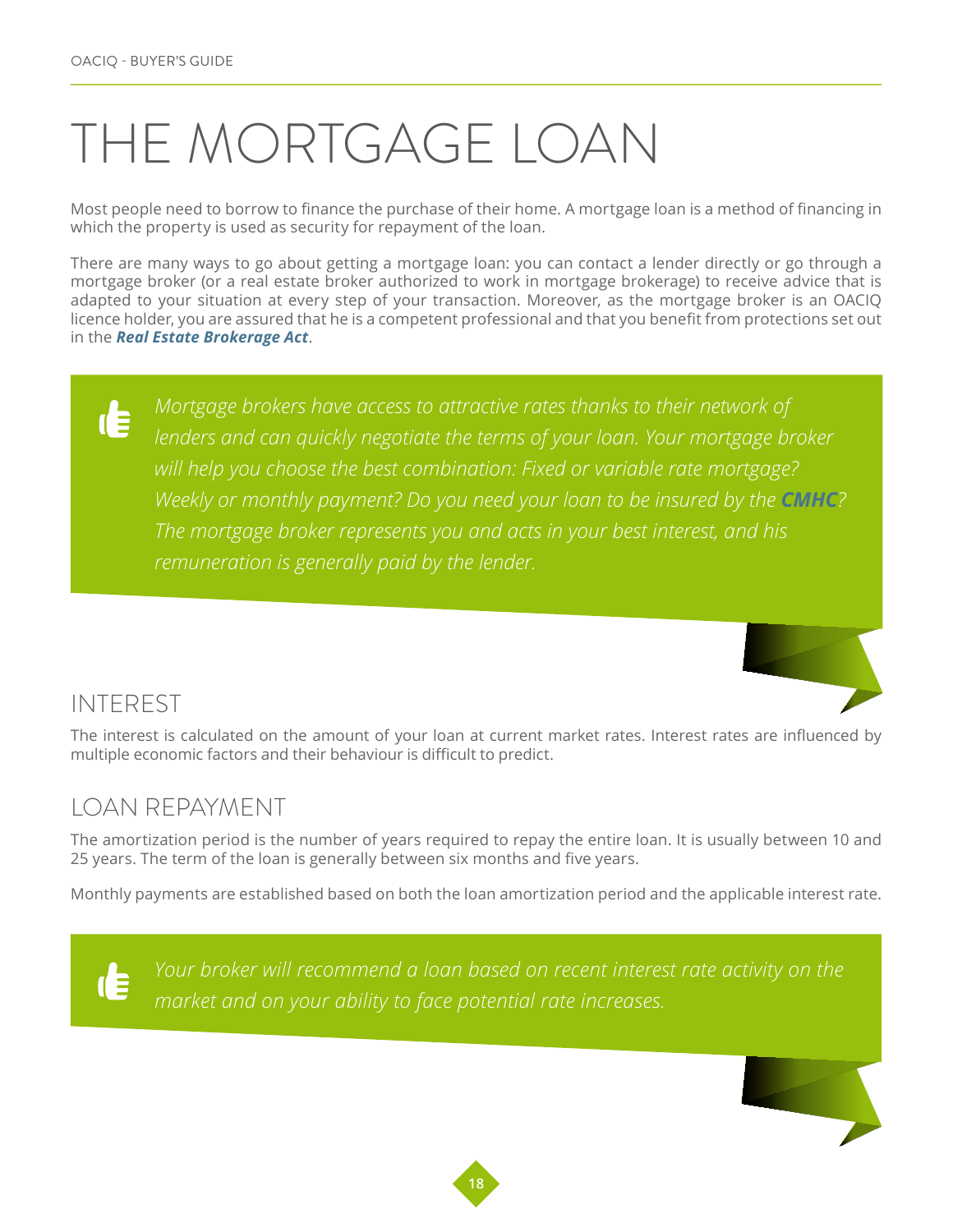## TYPES OF LOANS

Different types of mortgage loans are available on the market: open, closed, variable, fixed… You will need to decide which one best fits your needs.

*Enlist the services of a broker qualified to work in the field of mortgage brokerage*  d *to help you in this process! He will carefully shop around for a loan and find the best possible terms for you.*

## HOME BUYERS' PLAN (HBP)

If you are buying your first home, or if you have not owned a principal residence in the last five years, the Home Buyers' Plan (HBP) may offer an interesting avenue for you. The Plan allows you to use funds from your Registered Retirement Savings Plan (RRSP) to purchase a home. Each buyer may withdraw up to \$25,000 from his RRSP without having to pay tax at the time of withdrawal.

The funds must be in the RRSP for at least 90 days prior to the withdrawal, and the amount of the withdrawal must be repaid into the RRSP over a maximum period of 15 years. For more details on the HBP and eligible properties, visit the **[Canada Revenue Agency](http://www.cra-arc.gc.ca/menu-eng.html)** website.

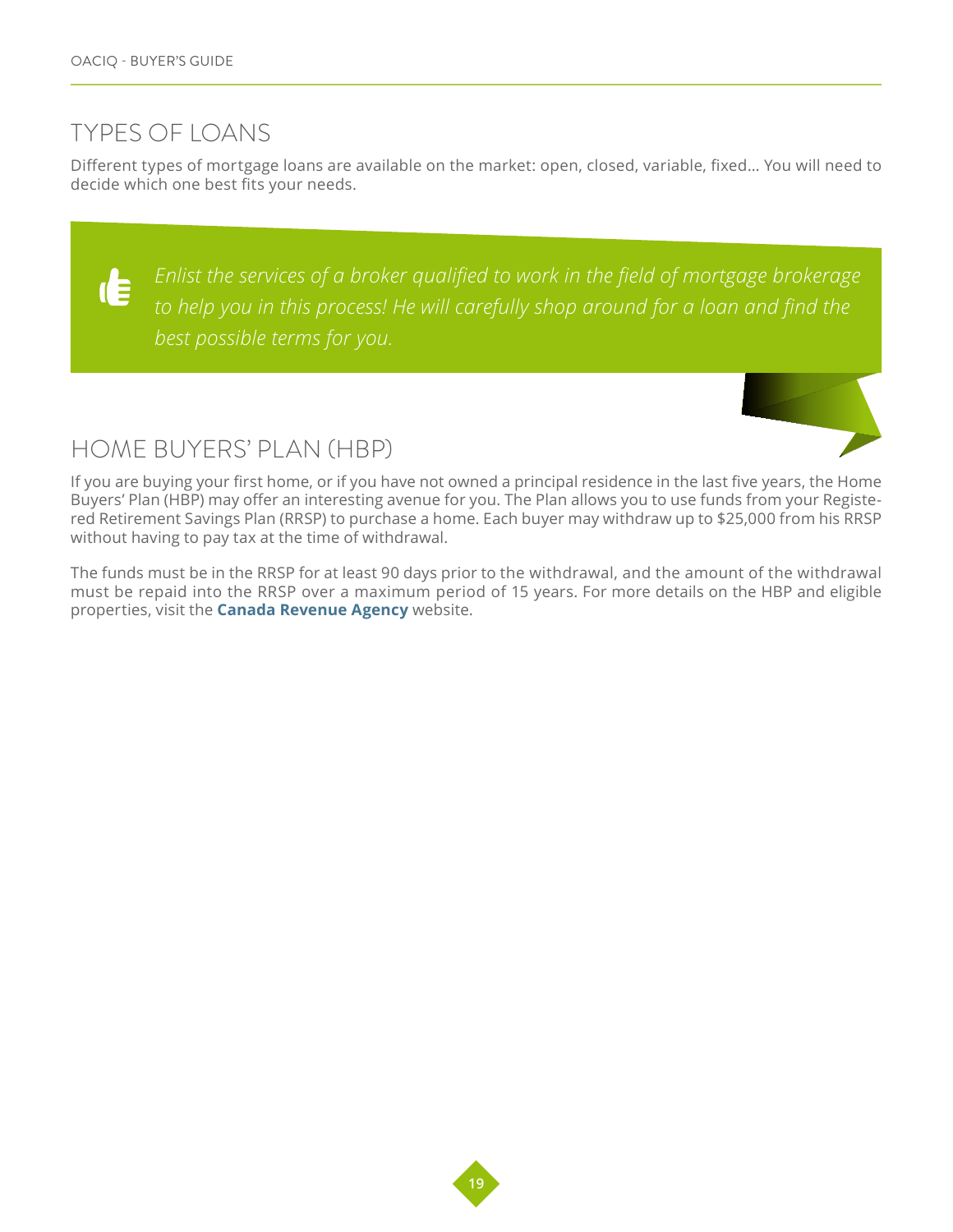## <span id="page-19-0"></span>**3**THE BASICS OF A WORRY-FREE REAL ESTATE TRANSACTION

## THINGS GO BETTER WITH A REAL ESTATE BROKER

You have determined your financial capacity and made a budget accordingly? Before you start looking for your future home, consider your options:

## PURCHASING ON YOUR OWN

If you purchase on your own, you will have to carry out the entire transaction yourself. For example, you will need to:

- verify all the information provided by the seller (size of the property, restrictions of public law such as flood zones and other declarations by the seller);
- draft the various clauses needed in the transaction documents, with the risks that this entails;
- negotiate your terms yourself with the broker representing the interests of the seller or with the seller himself, if the seller has also chosen not to be represented.

## RETAINING THE SERVICES OF A REAL ESTATE BROKER

- A real estate broker will guide you through the entire transaction process. He will manage all the steps of your purchase, from monitoring new properties coming on the market to the signing of the deed of sale at the notary's, so that you can continue going about your normal business without having to worry.
- You are not required to sign a brokerage contract purchase with the broker who represents you, but more and more buyers are choosing to do so.
- If you buy a property listed by another broker, you will have no remuneration to pay as this will be covered by the seller, under the principle of collaboration, based on the sharing conditions specified in his brokerage contract – sale.

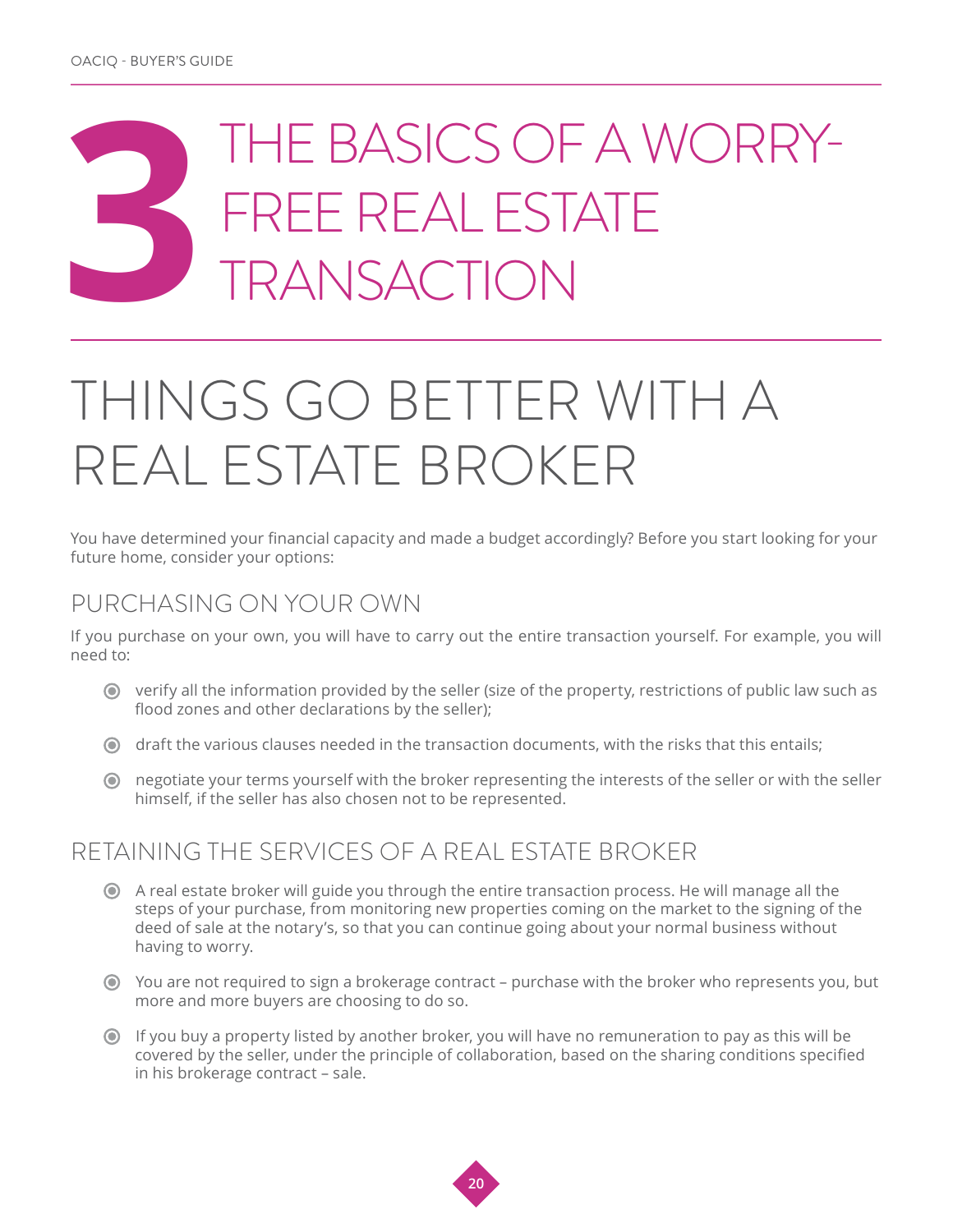<span id="page-20-0"></span>d

*To choose a broker who's right for you, prepare a list of questions to ask regarding potential candidates:* 

- *Does the broker know the area and the neighbourhood where you wish to buy?*
- *Does the broker understand your needs and your requirements?*
- *Do you feel at ease with this broker? Do you trust him?*

*And remember to make sure the broker is properly licenced by checking the OACIQ's [Register of licence holders](http://www.oaciq.com/en/find-broker)*.

## THE *EXCLUSIVE BROKERAGE CONTRACT – PURCHASE*

It is a good idea to enter into a brokerage contract - purchase, especially if the property you are considering is being sold directly by the owner, without the services of a broker. This way you will benefit from the advice and the verifications of your broker (ownership documents, factors that could have an unfavourable impact on you, etc.).

Another thing the broker with whom you sign a brokerage contract - purchase can do for you is solicit the owners of properties of interest to you that are not currently on the market.

If you choose to enter such a contract, your broker must use the mandatory form *[Exclusive brokerage contract](http://www.oaciq.com/en/pages/real-estate-brokerage-forms)  [– Purchase](http://www.oaciq.com/en/pages/real-estate-brokerage-forms)* if the purchase concerns:

- a residential immovable containing less than 5 dwellings; or
- a divided co-ownership property; or
- an undivided co-ownership property.

This form, created and published by the OACIQ, was designed to provide you with maximum protection while clearly establishing the terms under which the broker will act. It specifies, among other things:

- the essential and additional features of the immovable;
- $\odot$  the desired price and terms of purchase;

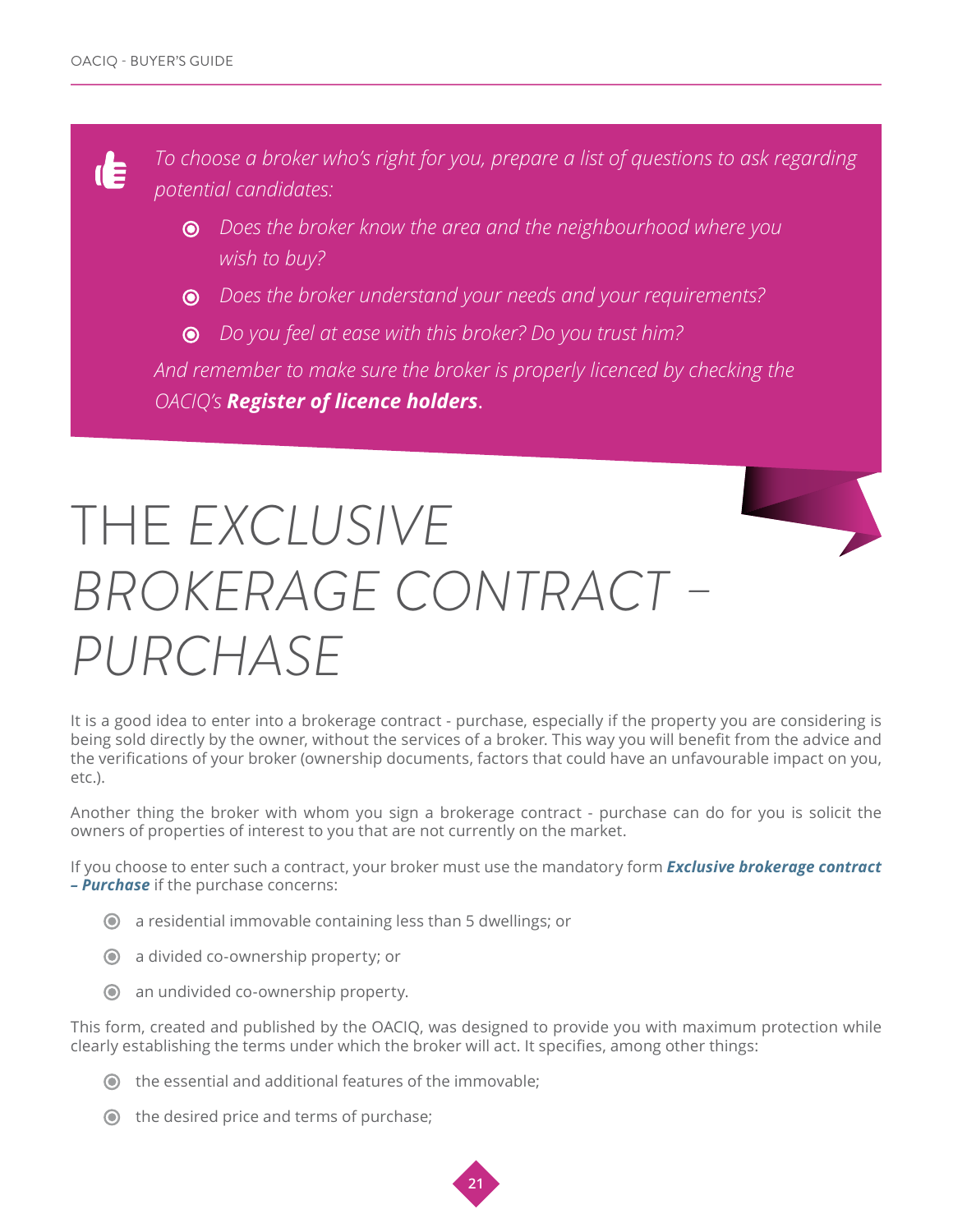<span id="page-21-0"></span> the respective obligations of the buyer and the broker, including as regards the remuneration of the buyer's broker (which can be paid directly by the buyer or added to the purchase price offered for the immovable and included in the mortgage loan).

Good to know: In accordance with clause 6.3 of the *[Exclusive brokerage contract – Purchase](http://www.oaciq.com/en/pages/real-estate-brokerage-forms)*, the broker undertakes to collect any remuneration due by another agency or broker. The amount thus collected by your broker is then deducted from the remuneration payable under your brokerage contract – purchase. This means you may not be required to pay the remuneration provided for in your brokerage contract – purchase!

## HOW TO CHOOSE A HOME

## DETERMINE YOUR NEEDS

This exercise is very important as it will help you define your priorities and identify the features that your future home must have.

*Consider every aspect in order not to forget anything: doing business with a broker*  **de** *is the best way to achieve this, as he will be sure to show you properties that meet all your requirements.*

Use the following list to start the thinking process:

#### **What type of property would you like to buy?**

- $O$  Single-family
- $O$  Income property
- Co-ownership property (Condo)
- O New
- Used

**In what kind of environment would you like to live?**

- $O$  City
- Country
- $O$  Suburb
- O New neighbourhood
- O Older neighbourhood

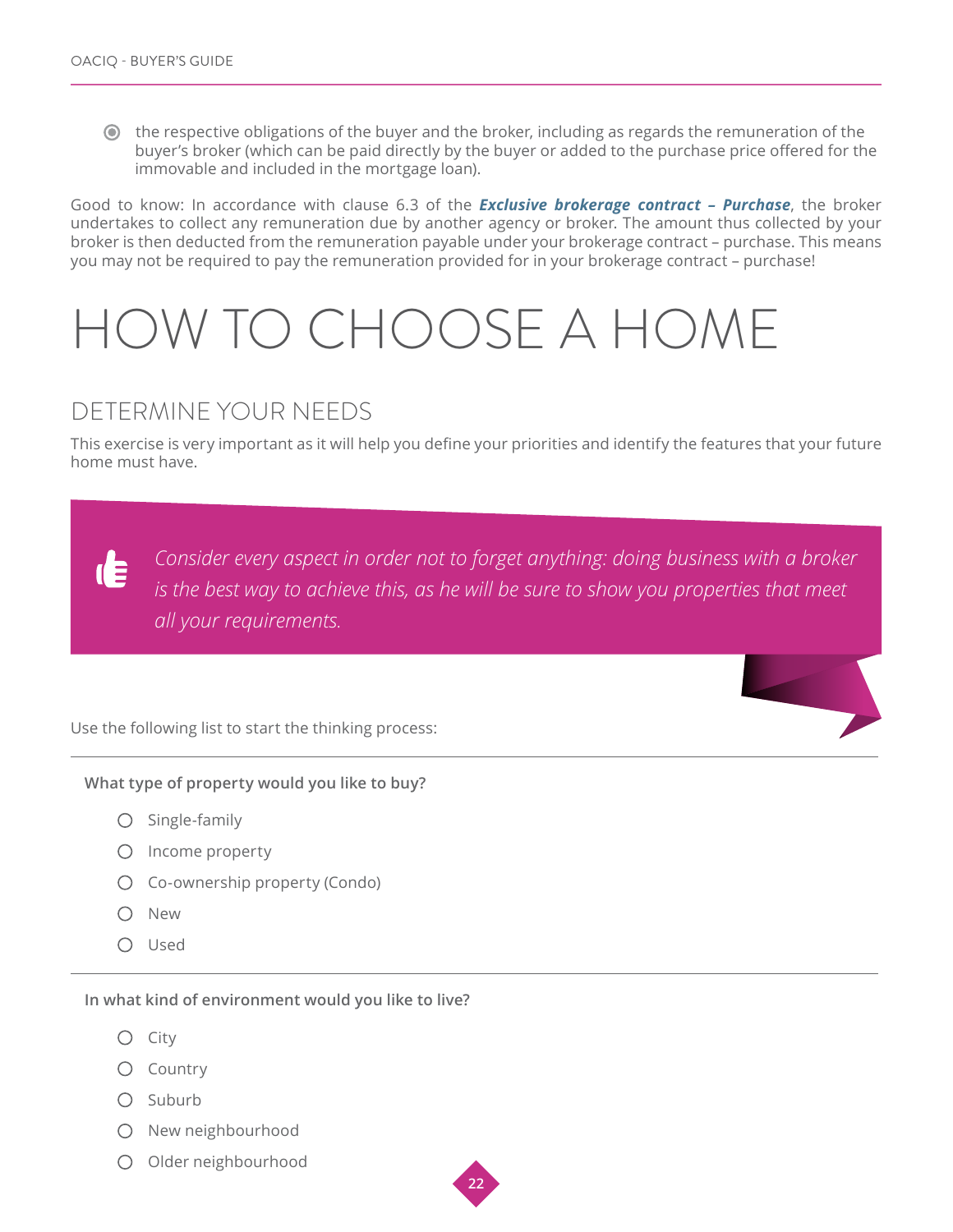#### **What services do you need nearby?**

- $O$  Schools
- $O$  Public transit
- Workplace
- Hospital
- $O$  Fire station
- $O$  Police station
- $O$  Shopping center

#### **What are your needs in terms of space and comfort?**

- $O$  Total number of rooms
- $\bigcirc$  Number of bedrooms
- O Number of bathrooms
- Integrated air conditioning
- Heating: electricity, gas, oil?
- $O$  Storage space
- O Brightness

#### **What outdoor aspects are important to you?**

- $O$  Parking space(s)
- Garage
- Yard or patio
- $O$  Balcony(ies)
- O Pool
- $O$  Paved or grassy area(s)

#### **Are you prepared to do renovations?**

- $O$  No, I want a turnkey home
- $\bigcirc$  Yes, and I have an amount of \$ \_\_\_\_\_\_\_ to put towards renovation work

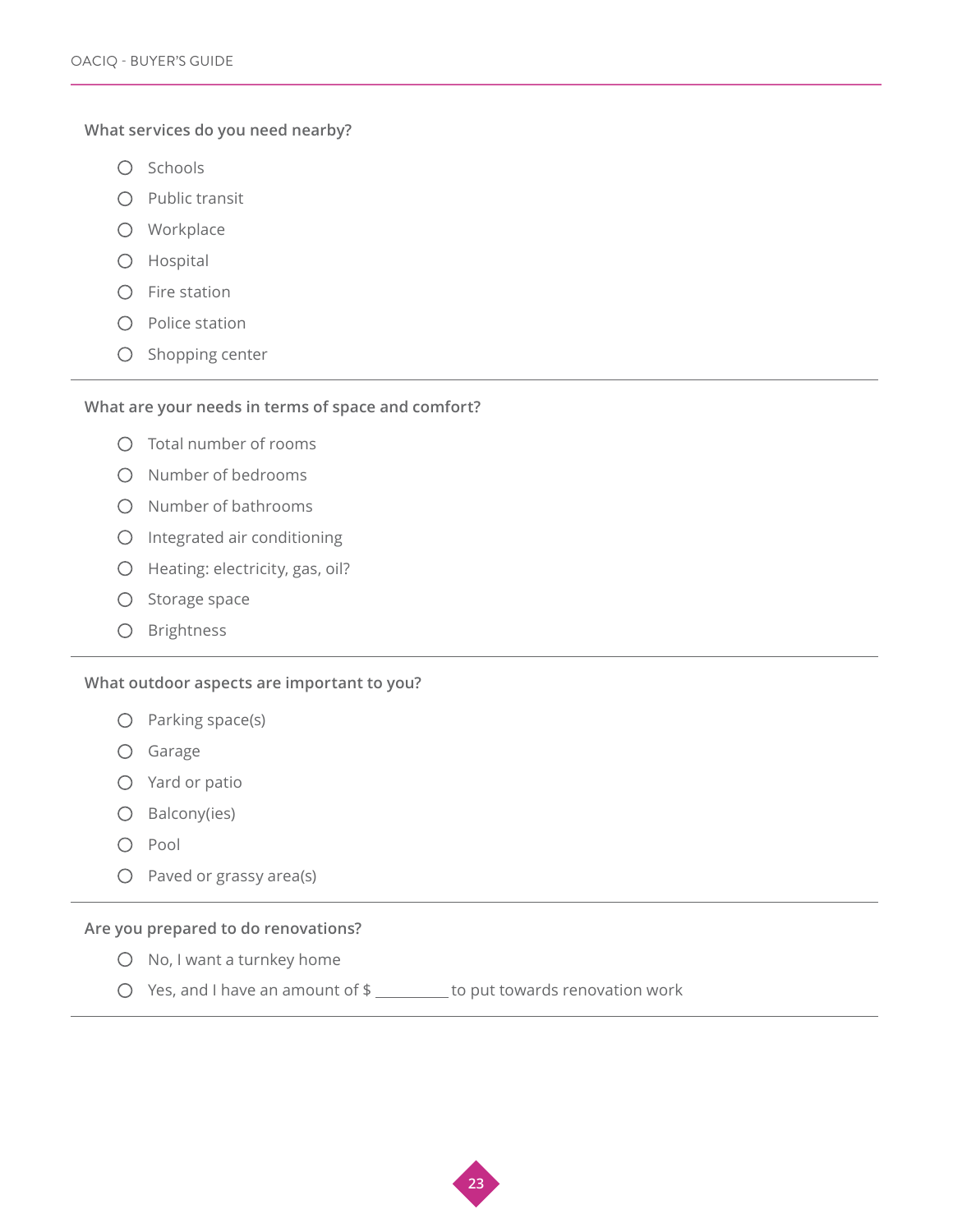## ORGANIZE YOUR SEARCH

The key to success in your choice of home is to know exactly what you are looking for. Organizing your search is not a mere step in the process: it is the most important and often the longest step in the process. It is recommended that you take all the time you need before you buy.

*Discuss your priorities with your broker. Try to identify the features that you want and those on which you might be ready to compromise. This way you will avoid wasting time looking at properties that are too expensive or too large, or that simply do not meet your requirements.*

### **Define your search area**

Œ

Visit those areas you like and that best suit your needs.

*Your broker can help you select a sampling of homes that meet your expectations. Because he has access to detailed information on the properties for sale in the areas of interest to you, he can save you valuable time. He will also be able to provide information on the characteristics or phenomena that are particular to a given area, and any specific problems with properties located in those areas.*

## MAKE THOROUGH VISITS

Make sure you visit any home you like at least twice:

- $\odot$  once during the day and once at night;
- once during the week and once on the weekend.

This is the best way to see the activity level in the neighbourhood during the hours when you will likely be at home. It will allow you to appreciate:

- $\odot$  the amount of traffic;
- ambient noise;
- **●** street lighting, etc.





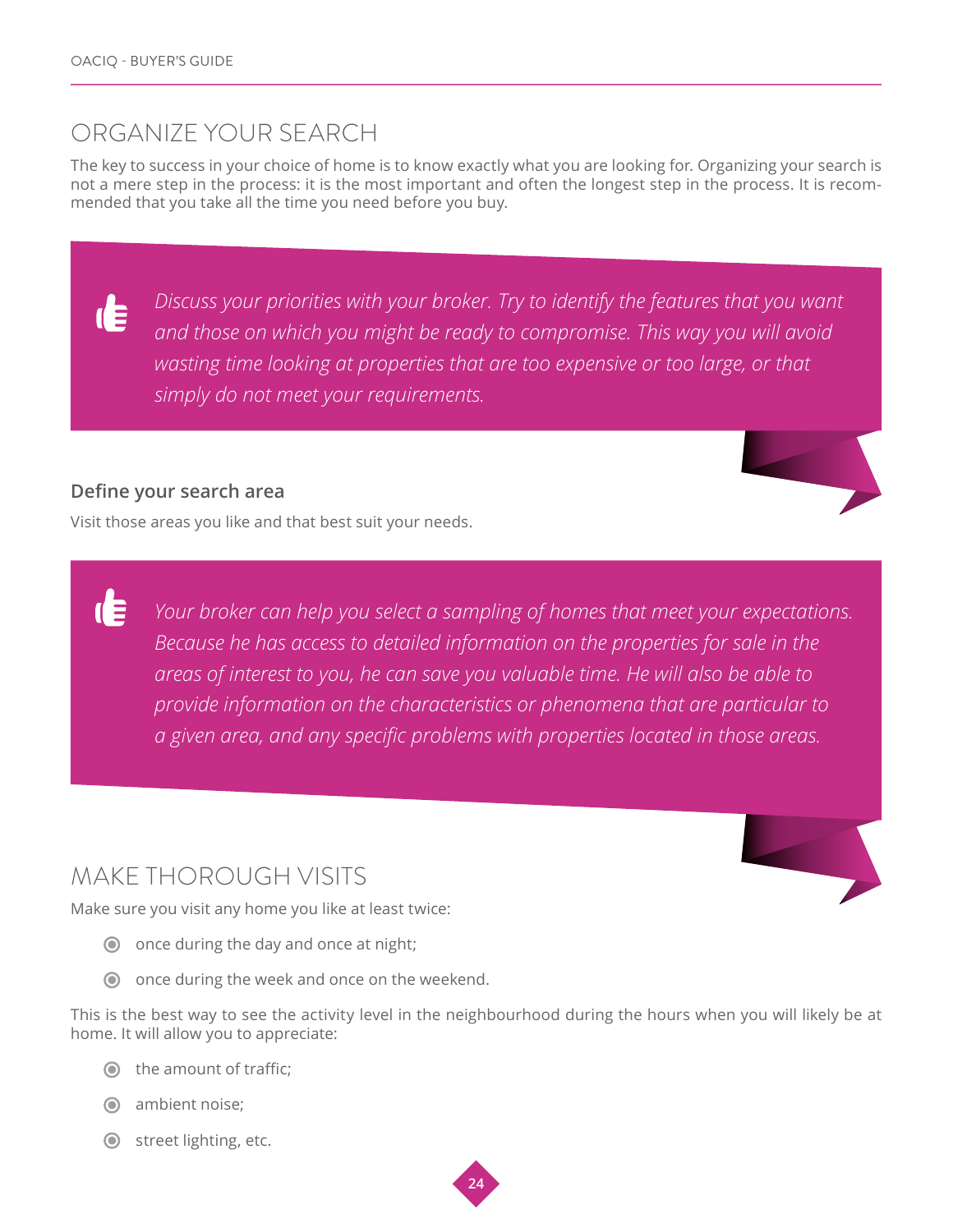## TOOLS TO JOG YOUR MEMORY

You may visit several properties in one day. When you think back on the properties you have seen to compare the various features that have drawn your attention, you may begin to have doubts: how was the first house oriented for sunlight? Was it the second one that had a fireplace or the little white one with the dormers?...

Here is a list of tools that will be very useful to note and compare the features of each of the properties you visit.

#### **Detailed description sheet**

The detailed description sheet provided by your own broker or by the seller's broker will help you review the features of a property in which you are interested. It contains a detailed description of the property in its current state, with all the details that could have an impact on your decision.

#### *Declarations by the seller of the immovable*

The OACIQ *[Declarations by the seller of the immovable](http://www.oaciq.com/en/pages/real-estate-brokerage-forms)* form is available only if the seller is represented by a broker. If not, your broker can add as a condition to your promise to purchase that this form be completed by the seller. On this form the seller must provide, in good faith and to the best of his knowledge, comprehensive information on the condition of his property. With your broker, take the time to review this information as it will help you assess the quality of the property under consideration.

During your visits, review your list of priorities. Then take the time to reflect: buying a home that does not quite meet your needs or that has a major defect can have serious consequences.

#### **Fact sheet**

This tool is designed for you to note the features of a property and any comments you have about it. It is a useful tool when you are hesitating between two properties and want to compare their features (see Table 4).

#### **Remember to check these items:**

- Check the general state of the exterior of the property: roof, gutters, siding, paint, etc.
- Is the house energy-efficient? Is it well insulated? Are the heating costs high?
- How is the air quality and circulation?
- Does the house feel damp? Are there traces of mildew? If so, check for cracks or water infiltration.
- Do you have reason to believe there are structural problems? Stuck windows or uneven floors point to this sort of problem.
- Flush the toilets and turn on the faucets to check for sufficient water pressure.

Note that this information should also be covered in the *Declarations by the seller of the immovable* form.

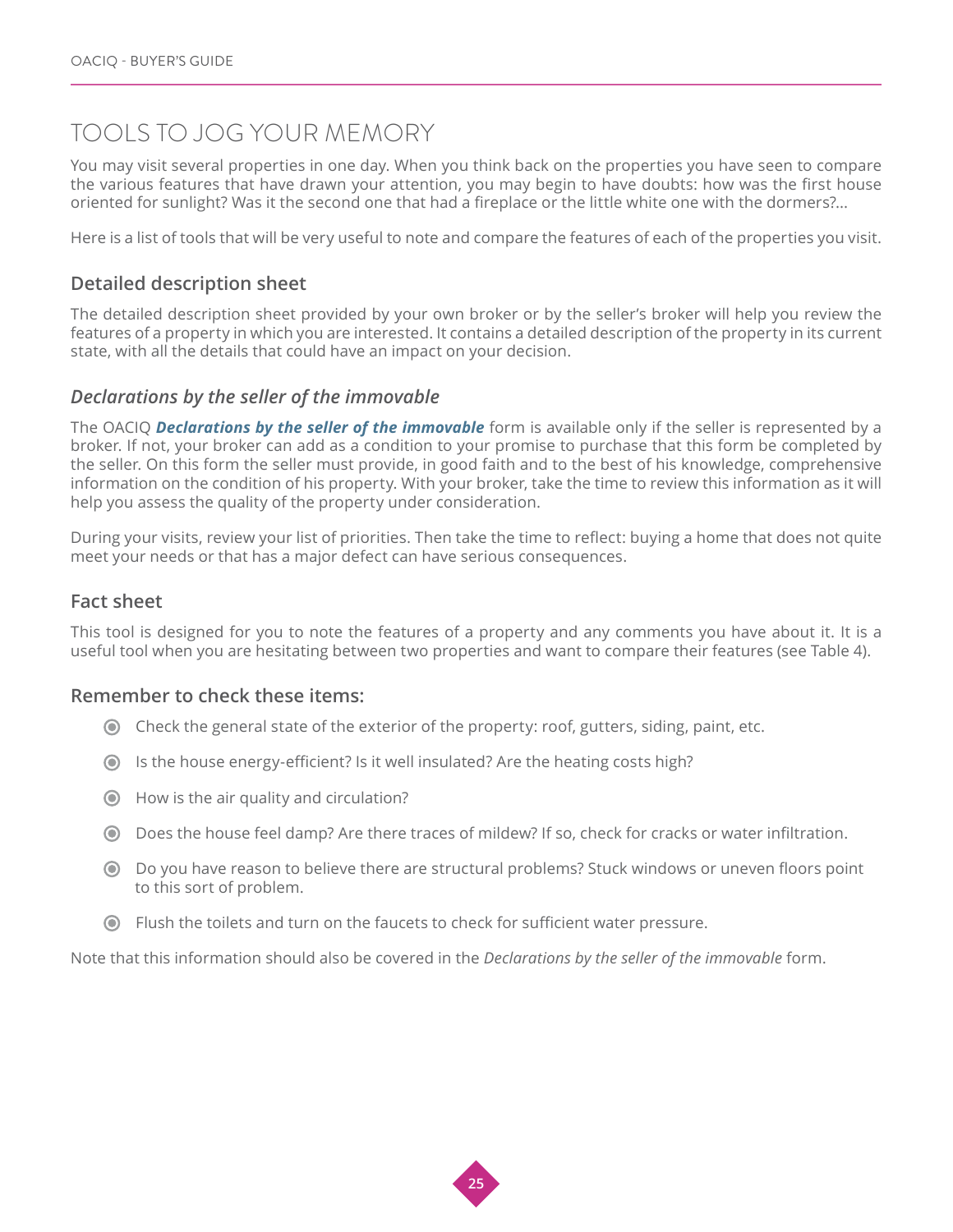## TABLE 4

### **Fact sheet**

| <b>Address</b>                                                |
|---------------------------------------------------------------|
| Real estate agency                                            |
| Name of broker                                                |
| Phone #/cell #                                                |
| Asking price                                                  |
| Date of occupancy                                             |
| Type and year of construction                                 |
| Rooms                                                         |
| Total number of rooms                                         |
| Number of bedrooms                                            |
| Number of bathrooms                                           |
| Number of entrances                                           |
| Area and size                                                 |
| Land                                                          |
| Immovable                                                     |
| Outdoor aspect (appearance and year of replacement, if known) |
| Siding                                                        |
| Roof                                                          |
| Windows                                                       |
| Doors                                                         |
| Garage                                                        |
| Parking area                                                  |
| Indoor aspect                                                 |
| Walls                                                         |
| Floors                                                        |
| Light fixtures                                                |
| Windows                                                       |
| Kitchen cabinets                                              |
| <b>Bathtubs</b>                                               |
| Showers                                                       |
| Storage space                                                 |

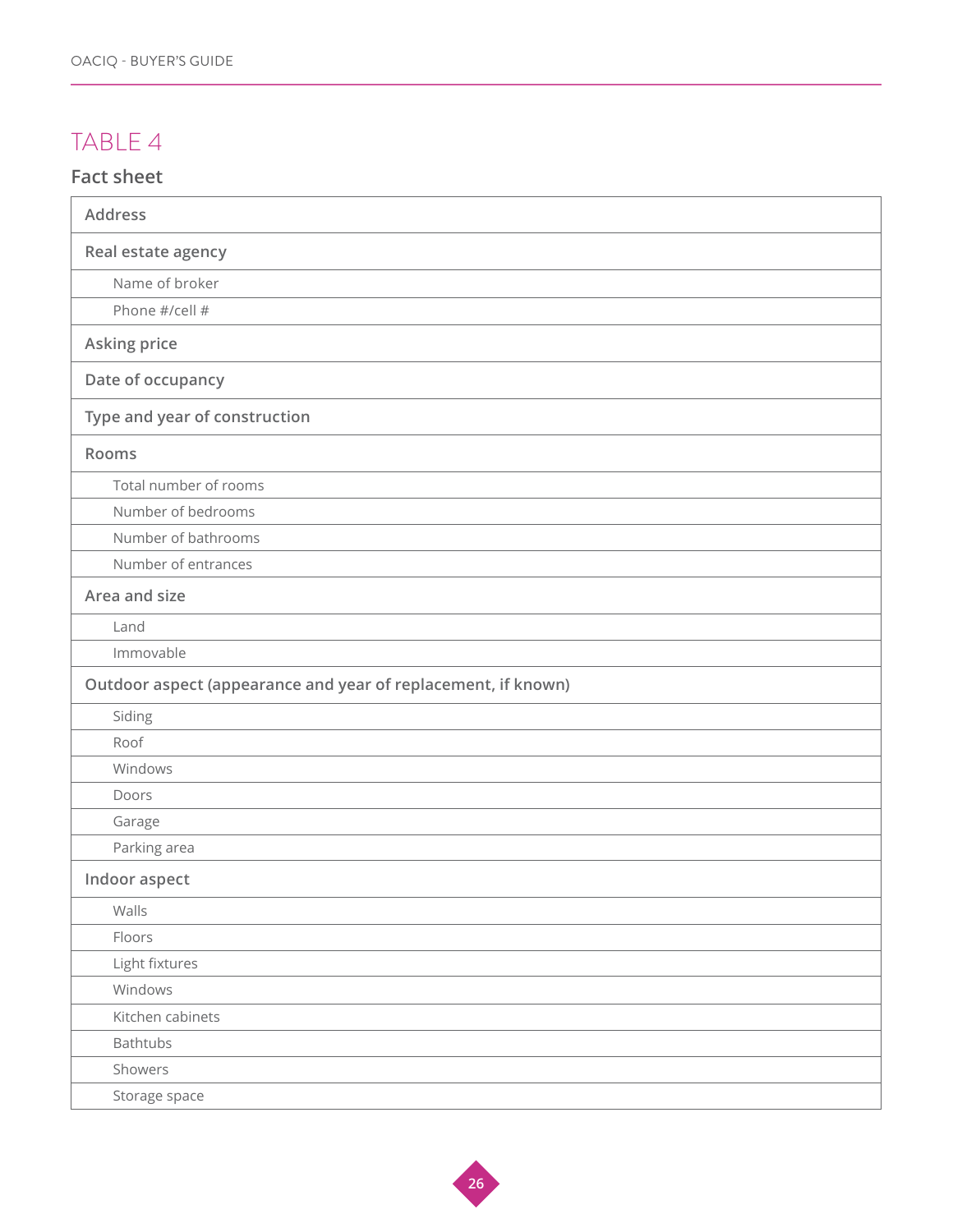## TABLE 4 – CONTINUED

### **Fact sheet**

| Neighbourhood                                       |
|-----------------------------------------------------|
| Noise                                               |
| Safety                                              |
| Air and water quality                               |
| Traffic                                             |
| Industries                                          |
| Commercial activity                                 |
| Railroads                                           |
| Flood risk                                          |
| Annual expenses                                     |
| Property taxes                                      |
| School taxes                                        |
| Garbage removal (if not included in property taxes) |
| Water tax (if applicable)                           |
| Special tax (if applicable)                         |
| Equipment (year of installation, if known)          |
| Heating                                             |
| Electrical system                                   |
| Plumbing                                            |
| Air conditioning                                    |
| Water supply system                                 |
| Waste disposal system                               |
| Alarm system                                        |
| Inclusions                                          |
| Window coverings                                    |
| Appliances                                          |
| Garden shed                                         |
| Pool                                                |
| Hot tub                                             |
| Other                                               |
| <b>Exclusions</b>                                   |
|                                                     |
|                                                     |

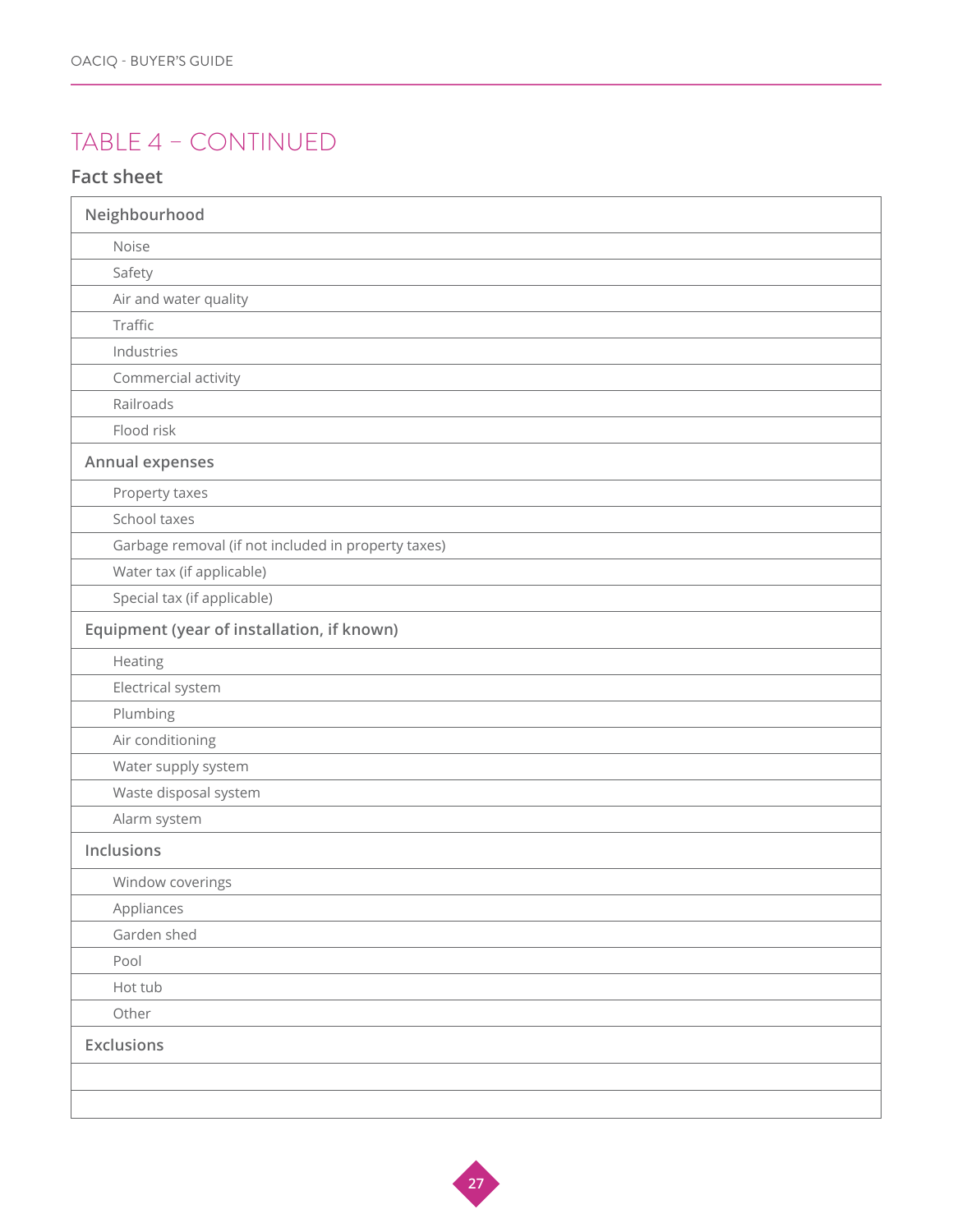## TABLE 4 – CONTINUED

### **Fact sheet**

| <b>Outdoor features</b> |  |
|-------------------------|--|
| Orientation             |  |
| Landscaping             |  |
| Fence                   |  |
| Patio of balcony        |  |
| Pool                    |  |
| Walkways                |  |
| <b>Indoor features</b>  |  |
| Entrance                |  |
| Kitchen                 |  |
| Living room             |  |
| Family room             |  |
| Bedrooms                |  |
| Bathrooms               |  |
| Basement                |  |
| <b>Distances</b>        |  |
| Work                    |  |
| Grocery store           |  |
| Pharmacy                |  |
| Shops                   |  |
| Schools                 |  |
| Police station          |  |
| Hospital                |  |
| Medical clinic          |  |
| Dentist                 |  |
| Public transit          |  |
| Condo                   |  |
| æB<br>Parking           |  |
| Storage space           |  |
| Recreational areas      |  |
| Shared spaces           |  |
|                         |  |

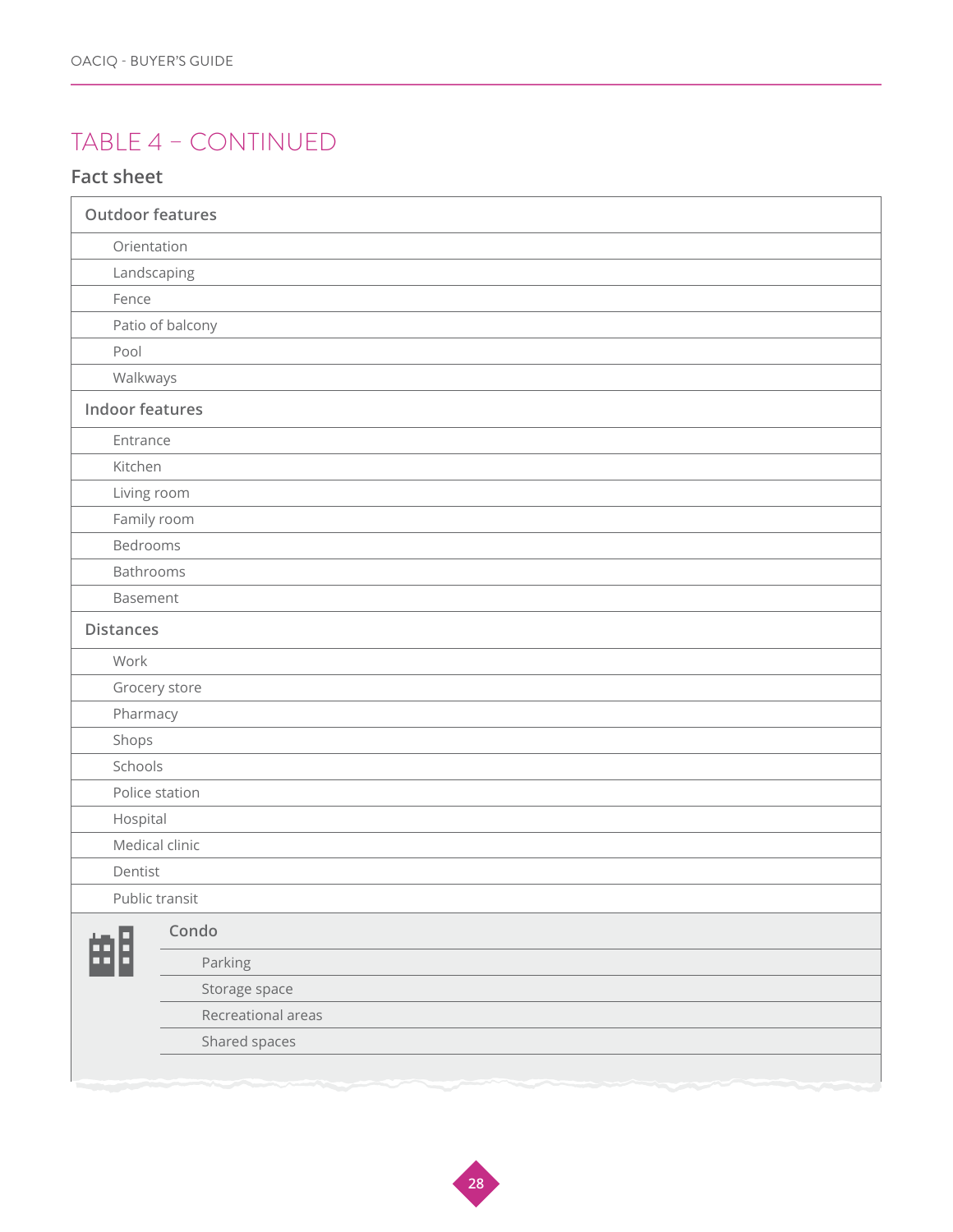## TABLE 4 – CONTINUED

#### **Fact sheet**

**Comments on documents provided to the buyer**

*Declarations by the seller of the immovable* (DS) form

Others

## ESTIMATING THE FAIR MARKET VALUE OF A PROPERTY

Once you find a property you like, it is important to get an idea of its actual value on the market.

With the help of your broker, compare the house you like to other properties in the neighbourhood that have been sold during the same period. Identify the features that can increase or decrease the asking price:

- **O** location;
- $\odot$  size:
- year of construction;
- $\odot$  state of preservation of the property;
- number and layout of rooms;
- $\odot$  materials used;
- **O** landscaping;
- $\odot$  features specific to the area, etc.

*This is another situation where it is advantageous to do business with a broker: the*  **dE** *broker has access to tools to help him identify comparable properties. In addition, thanks to his knowledge of the area and his talent for assessing the market value of an immovable, he can guide you on the best price you should offer to the seller.* 



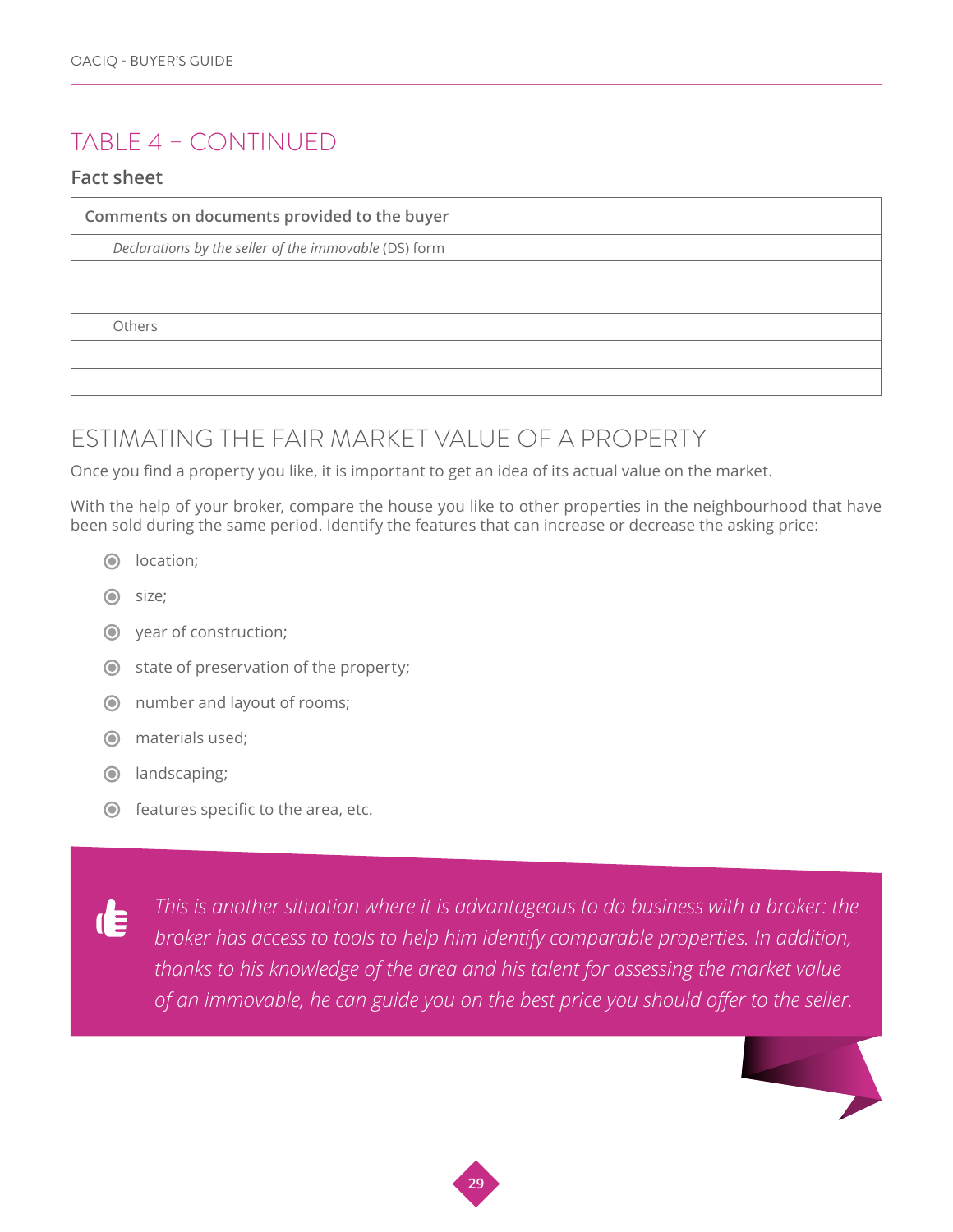## <span id="page-29-0"></span>THE PROMISE TO PURCHASE

You have finally found the ideal home! You are now ready to draft a promise to purchase. This is the document you present to the seller to indicate that you are interested in purchasing his property. By accepting your promise to purchase, the seller undertakes to sell it to you.

*Of course you are not alone to draft this contract document! Your broker will*   $\mathbf{d}$ *complete all the sections of the promise to purchase with you and explain each of the clauses. You will then review it together to make sure everything is correct before signing it and presenting it to the seller.*



The broker must use the following promise to purchase forms that are mandatory for the transactions they concern:

- *[Promise to purchase Chiefly residential immovable containing less than five dwellings](http://www.oaciq.com/en/pages/real-estate-brokerage-forms)  [excluding co-ownership](http://www.oaciq.com/en/pages/real-estate-brokerage-forms)*
- *[Promise to purchase Undivided co-ownership Share of a chiefly residential immovable held](http://www.oaciq.com/en/pages/real-estate-brokerage-forms)  [in undivided co-ownership](http://www.oaciq.com/en/pages/real-estate-brokerage-forms)*
- *[Promise to purchase Divided co-ownership Fraction of a chiefly residential immovable held](http://www.oaciq.com/en/pages/real-estate-brokerage-forms)  [in divided co-ownership](http://www.oaciq.com/en/pages/real-estate-brokerage-forms)*

## CONTENT OF A PROMISE TO PURCHASE

d

The promise to purchase form is mandatory, and its content may not be systematically amended by the broker.

*Since the promise to purchase is a negotiation tool between the parties, there are instances where it can be amended by your broker, as long as such amendments respect the spirit of the promise to purchase form.*



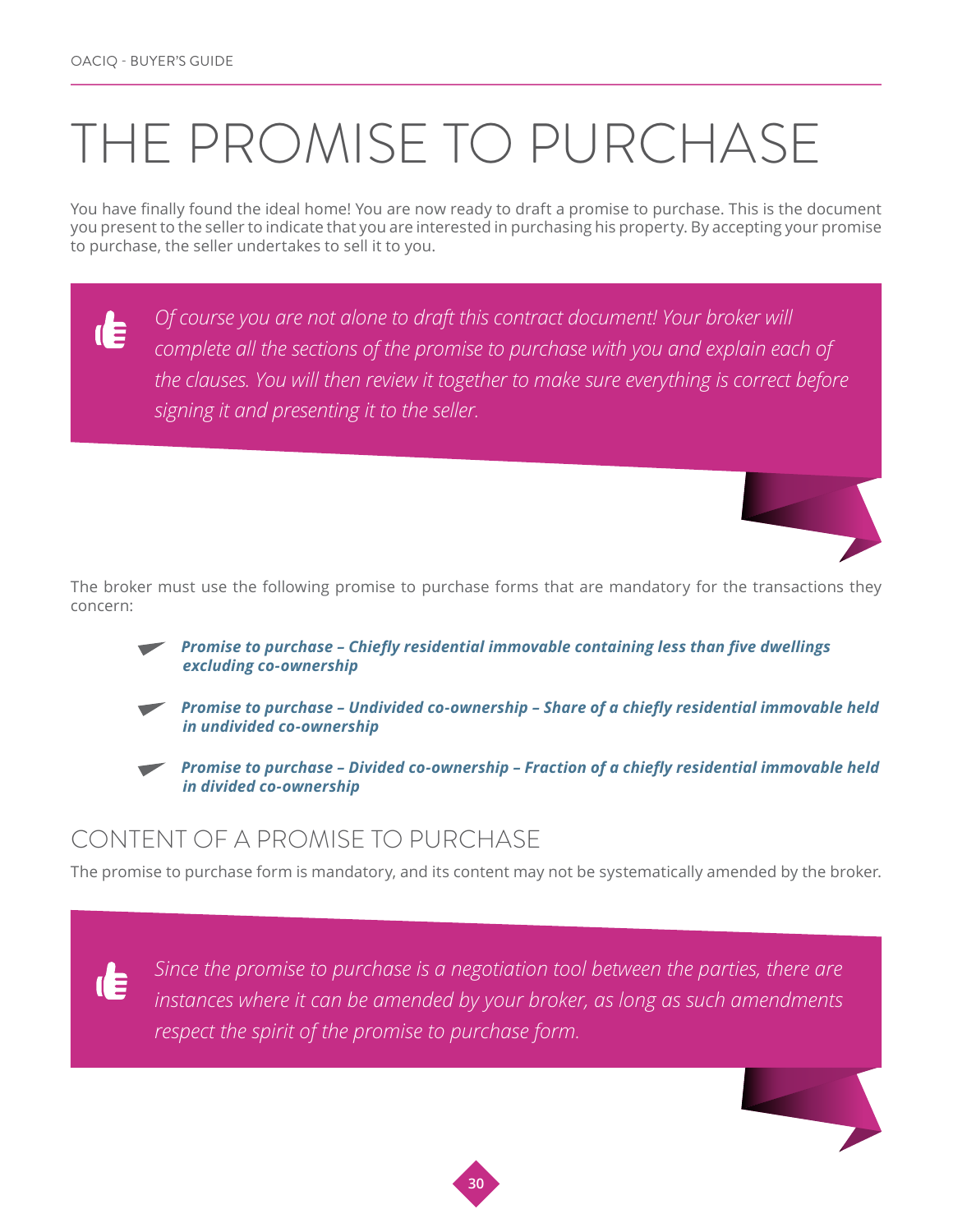### **Identification of the parties**

This section is used to identify you and the seller. It must contain your names, addresses, telephone numbers and email addresses (if available).

If a mandatary or any other representative is acting on your behalf or on behalf of the seller, the same information must be entered for them.

#### **Object of the promise to purchase**

This is where you promise to purchase the property and where the broker acting as your intermediary is identified.

Your broker must also indicate whether he represents an agency and, if so, if he carries on his activities within a business corporation or is acting on his own account.

#### **Summary description of the immovable**

The promise to purchase must contain a description of the immovable, including:

- address:
- cadastral description;
- size and area of the lot.



#### **What if it's a condo?**

If the property is held in **[undivided co-ownership](http://www.oaciq.com/en/pages/real-estate-brokerage-forms)**, the promise to purchase must particularly specify:

- the exclusive uses relating to the share being purchased;
- $\odot$  the area of this share;
- whether the area indicated on the certificate of location is "gross" or "net".

If the property is held in **[divided co-ownership](http://www.oaciq.com/en/pages/real-estate-brokerage-forms)**, the promise to purchase must specify in particular the cadastral description of the private portion. If parking and storage spaces are also private portions, their cadastral descriptions must also be indicated since they are different.

In addition, the promise to purchase must indicate the share and cadastral descriptions of the common portions, and specify whether the parking and storage spaces are private portions, common portions for restricted use, or other.



*Your broker will verify the accuracy of this important information for you.*

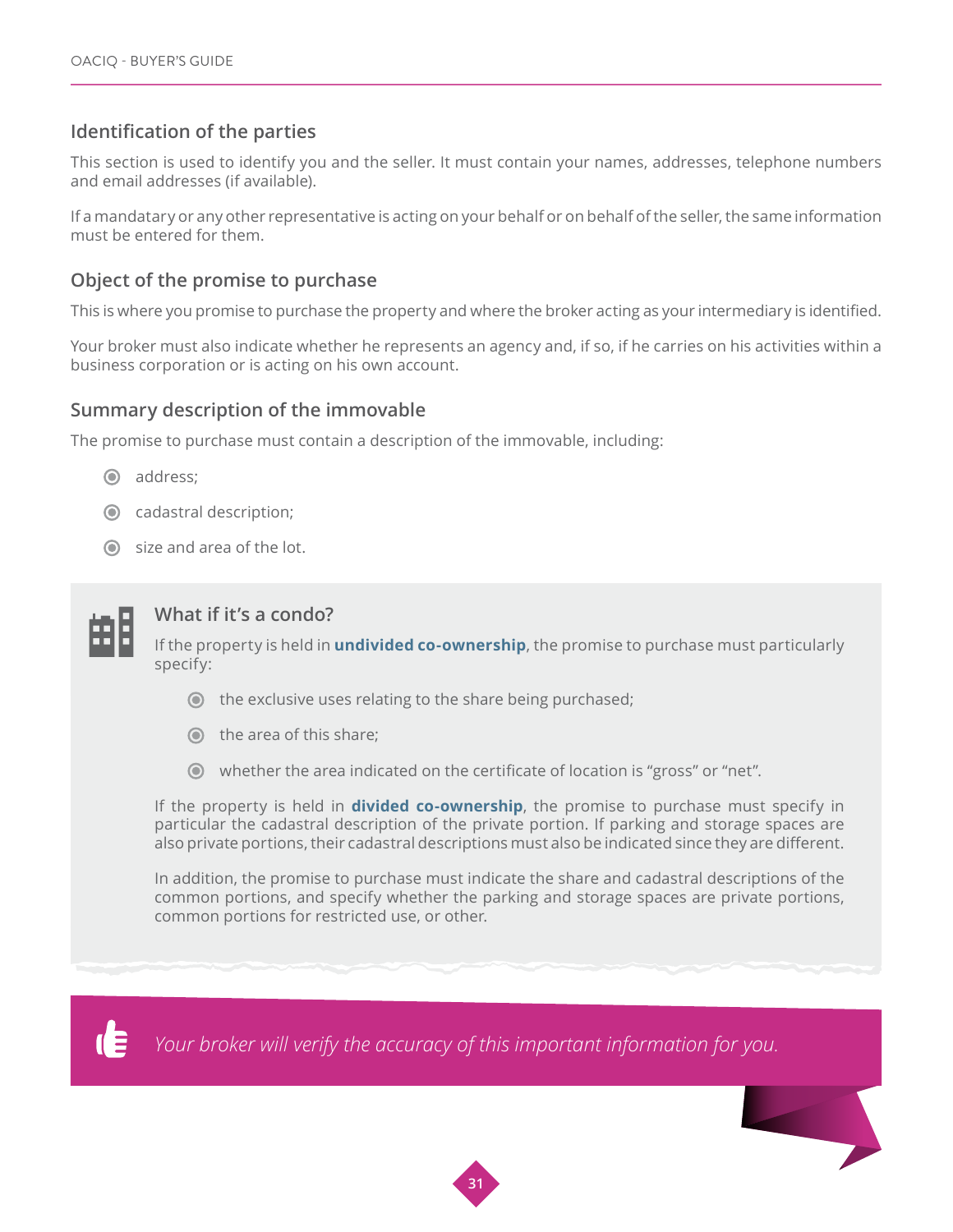### **Price and deposit**

This is the section of the form where you will enter the price you are offering to the seller for his property, price which you undertake to pay in full at the signing of the deed of sale.

This is also the clause that specifies whether or not the property is subject to GST and QST and, if so, in what proportion. This information will have been provided by the seller's broker. Generally, the sale of a residential property that is not a new construction and has not had major renovation work done to it is exempt from GST and QST.

*To show the seller that you are a serious buyer, you will give your broker a deposit*  d *on the purchase price. In accordance with his ethical obligations, your broker must recommend that you pay a reasonable deposit. There is a space to indicate this on the promise to purchase form.* 

*If your promise to purchase is accepted, your deposit will be placed without delay in the trust account of:* 

- *your broker's agency; or*
- *your broker, if acting on his own account; or*
- *the seller's broker's agency; or*
- *the seller's broker acting on his own account.*

*The broker or agency in trust will be identified in the promise to purchase. At your request your broker can amend the clause to delay the deposit until the conditions are fulfilled.*

### **Method of payment**

The promise to purchase specifies how the purchase price will be paid, including deposit, additional sum, and mortgage loan.

### **New hypothecary loan**

The terms of the mortgage loan which you undertake to obtain must be entered here. In addition to the amount required, the clause must specify the current interest rate that shall not be exceeded, the duration of the amortization plan and the minimum term you desire.

When insurance is required for your mortgage loan (e.g. by the CMHC), the insurance premium is taxable. This premium will be added to the amount of the mortgage loan, which will increase the amount you will have to repay to the lender.

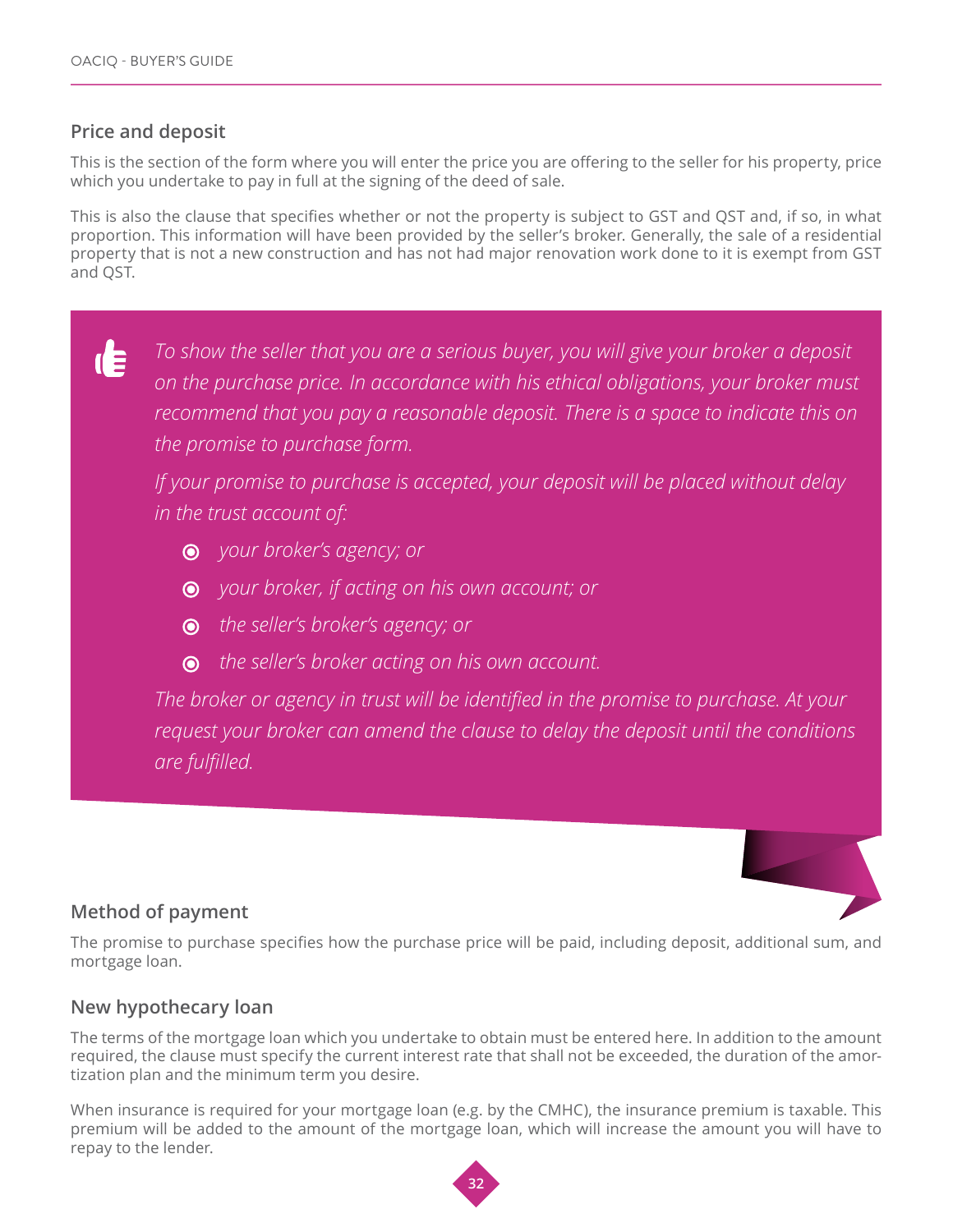If you do not provide proof of borrowing of the amount offered on the promise to purchase within the specified deadline, the seller may:

- $\odot$  require that you file a new application for a mortgage loan conforming to the conditions set out in the promise to purchase, with a specific mortgage lender and within a given period of time; or
- render your promise to purchase null and void.

If the seller does not avail himself of these options within the time period stipulated, your promise will become null and void.

### **Declarations and obligations of the buyer**

This clause specifies various elements, including:

- when you visited the property;
- $\odot$  that you are satisfied therewith;
- that the notary's fees (cost of the deed of sale, its publication and any copies) are at your expense;
- that you undertake to pay the transfer duties (commonly known as the "welcome tax"), a tax levied by all municipalities when transferring ownership of a property on their territory (see Table 5);
- that you may not sell, assign or otherwise alienate your rights in the promise to purchase without the prior written consent of the seller.

Finally, in the event that no deed of sale is signed through your fault, you undertake to compensate the agency or the broker bound to the seller by brokerage contract, by paying damages equal to the remuneration that the seller would have had to pay.

## TABLE 5

#### **Example of transfer tax calculation**

| Sale price |               | \$0 to \$50,000 |     | \$50,000 to<br>\$250,000 |    | \$250,000 and over |           | <b>TOTAL</b> |     |    |       |
|------------|---------------|-----------------|-----|--------------------------|----|--------------------|-----------|--------------|-----|----|-------|
|            |               | $(0.5\%)$       |     | $(1\%)$                  |    |                    | $(1.5\%)$ |              |     |    |       |
| \$78,500   | $\rightarrow$ | \$              | 250 | $^{+}$                   | \$ | 285                | $^{+}$    |              | $=$ | \$ | 535   |
| \$100,000  | $\rightarrow$ | \$              | 250 | $^{+}$                   | \$ | 500                | $^{+}$    |              | $=$ | \$ | 750   |
| \$125,000  | $\rightarrow$ | \$              | 250 | $\pm$                    | \$ | 750                | $^{+}$    |              | $=$ | \$ | 1,000 |
| \$400,000  | $\rightarrow$ | \$              | 250 | $^{+}$                   | \$ | 2,000              | $^{+}$    | 2,250<br>\$  | $=$ | \$ | 4,500 |

City of Montréal:  $\longrightarrow$  plus 2% on the portion exceeding \$500,000

plus 2.5% on the portion exceeding \$1,000,000

PLEASE NOTE: The information in this table is subject to change. With the help of your broker, always consult the municipality where the property is located for up-to-date taxation rates.

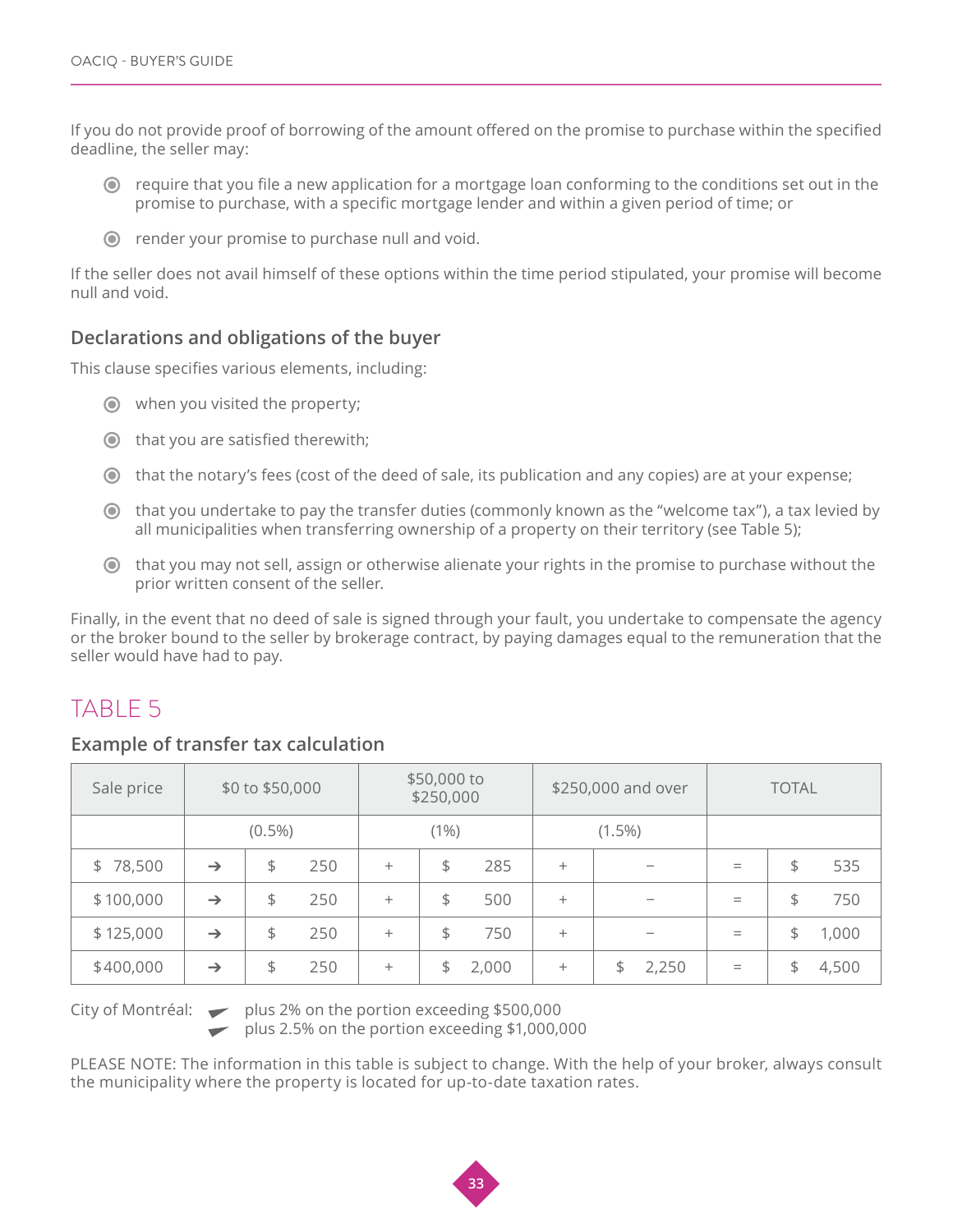#### **Inspection by a person chosen by the buyer**

This is where you indicate if your promise to purchase is conditional upon an inspection by a building inspector or a professional. If so, you must also specify the time period in which this inspection must be completed.



For a property held in **divided co-ownership**, you can limit the inspection to the private portion.

*You may also waive this right by checking the box to this effect on the promise to*  d *purchase, but you should know that your broker has an obligation to recommend a thorough inspection. He may provide you with a list (containing more than one name) of professionals or building inspectors who meet the requirements specified in the Act.* 



#### **Review of documents by the buyer**

In this clause you can enter the documents that you would like to review. You will also specify the time period (maximum number of days) which the seller has to provide you with these documents. Thus your promise to purchase will be conditional upon a review and verification of these documents to your satisfaction.



In the forms concerning **[divided co-ownership](http://www.oaciq.com/en/pages/real-estate-brokerage-forms)**, certain documents are automatically listed, including the declaration of co-ownership, the by-law of the immovable and the minutes of meetings of the co-owners.

If you do not obtain these documents within the specified time period, or if you are not satisfied following your review and verification, you will have the right to cancel your promise to purchase. In this case, you must notify the seller in writing within seven days following the expiry of the period in which the seller had to produce the documents.

#### **Declarations and obligations of the seller**

This is the clause where the seller declares that he is the owner of the immovable or is duly authorized to sign the promise to purchase.

The declarations concerning the immovable are covered in the form *[Declarations by the seller of the immovable](http://www.oaciq.com/en/pages/real-estate-brokerage-forms)*.

#### **Delivery of the immovable**

In the promise to purchase, the seller undertakes to deliver the immovable in the condition in which it was when you visited it.

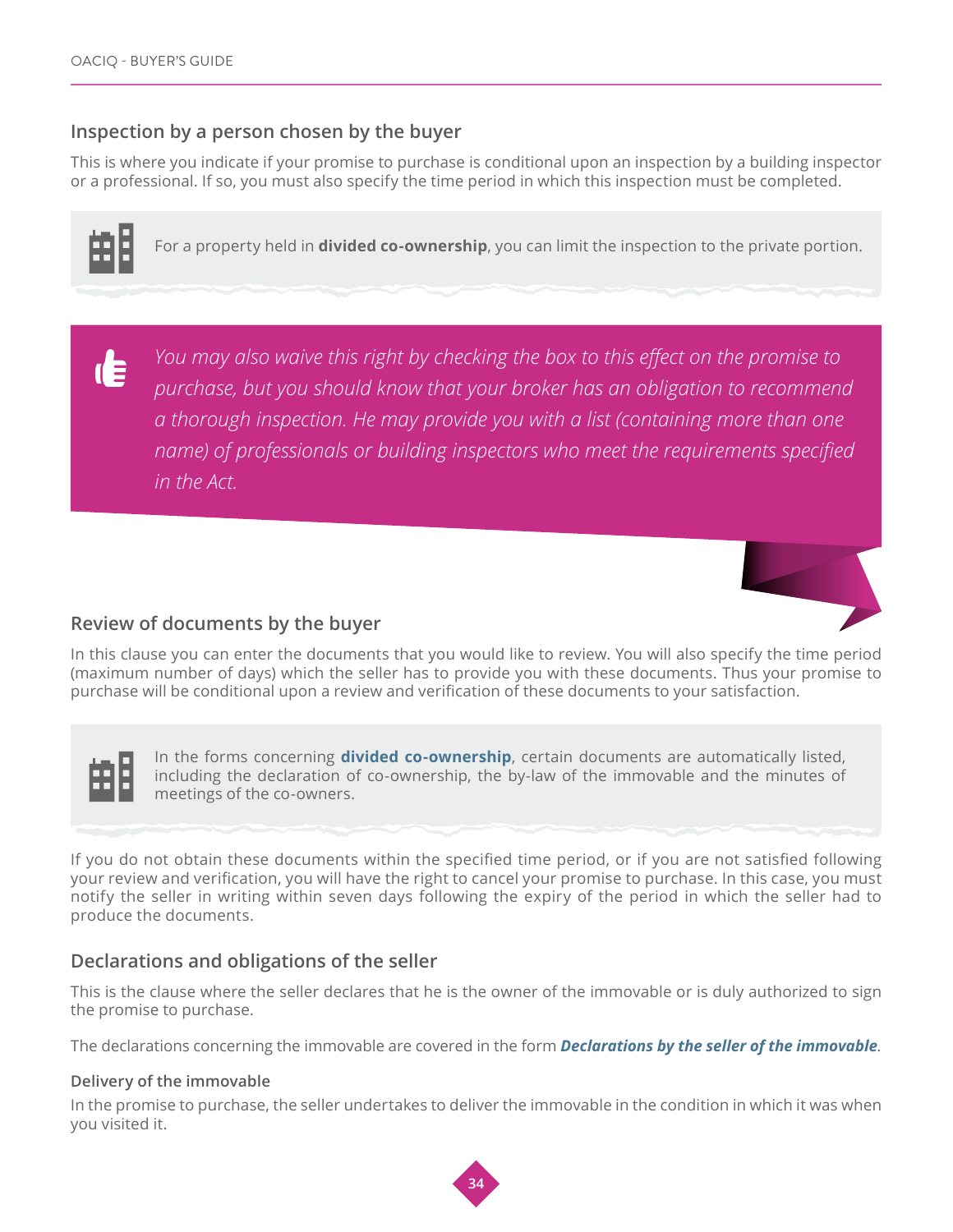#### **Ownership documents**

The promise to purchase specifies the seller's obligations regarding ownership titles. The seller must provide you with a valid title of ownership attesting that the immovable is being sold free of any real right and other charges, other than the usual and apparent servitudes of public utility.

The seller must also provide you with his title of acquisition and the certificate of location describing the current state of the immovable and reflecting any cadastral renovation, if any. In this context, the phrase "Current state" refers to both the physical and legal state of the immovable; therefore, a change in zoning by-laws (e.g.: flood, erosion or ground movement zones) would require a new certificate of location.



#### **Certificate of location**

**If the immovable is held in divided co-ownership**, the seller must provide you with a certificate of location describing the current state of the **entire** co-ownership, which includes the private portion or, failing this, with a certificate of location pertaining to the private portion only.

If the certificate of location provided covers the entire immovable held in co-ownership, it must include a description of the private portion (the lot or door numbers of the private portions without any description is not sufficient). When the entire certificate does not include a description of the private portion, a certificate pertaining to the private portion must be obtained. She same applies if modifications have been made to the private portion.

#### **Costs relating to repayment and cancellation**

This clause indicates that the costs related to the seller's mortgage loan (repayment, cancellation, etc.) are to be borne by the seller.

#### **Defect or irregularity**

The promise to purchase provides a mechanism in case, after signing, you discover a defect or irregularity that affects the declarations and obligations of the seller.

For example, if you learn of the existence of defects pertaining to the fireplace prior to the signing of the deed of sale and this defect was not disclosed on the *[Declarations by the seller of the immovable](http://www.oaciq.com/en/pages/real-estate-brokerage-forms)* form annexed to your promise to purchase, you would not be obliged to buy the property with this defect if the seller does not correct it. You could request in writing that the defect or irregularity be remedied and, in case of refusal, cancel your promise to purchase. Should such a situation occur, your broker will guide through the steps of this process.

#### **Intervention of spouse**

The promise to purchase also includes a clause stipulating that the seller must provide proof of the spouse's consent:

- if the immovable or a portion of it constitutes the seller's family residence; or
- $\odot$  if rendered necessary by the seller's matrimonial regime.

#### **Damages**

According to this clause, in the event that no deed of sale is signed through the seller's fault, the seller undertakes to compensate the agency or the broker bound to you by a brokerage contract, by paying damages equal to the remuneration which you would otherwise have had to pay.

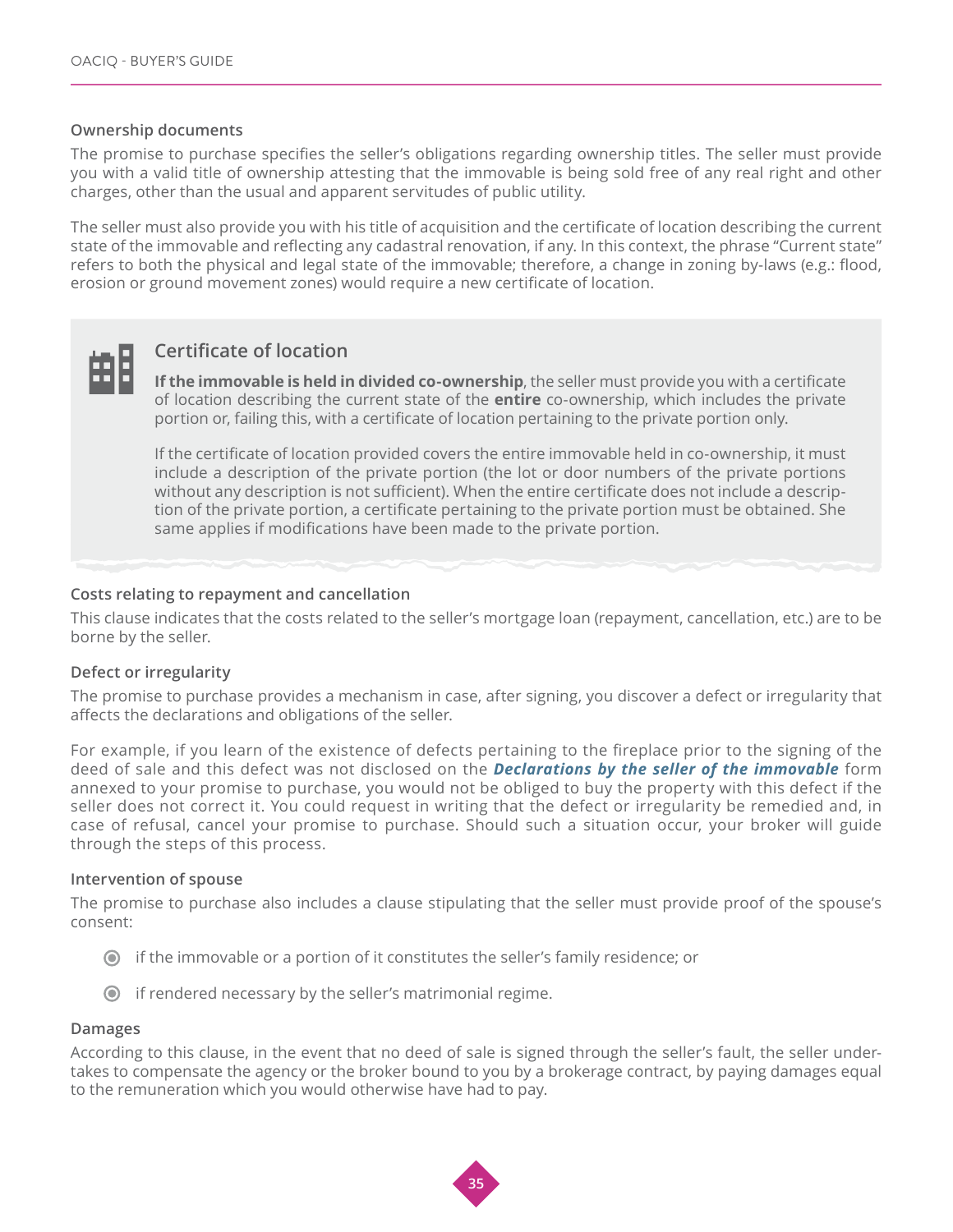#### **Declarations and obligations common to both parties**

The promise to purchase includes declarations and obligations that are common to both parties:

- The date of the signing of the deed of sale at the notary's;
- The date and time of occupancy of the premises;
- The date when the adjustments will be made for taxes (real estate, general and special), condo fees, fuel reserves and income and expenses relating to the immovable;
- If necessary, the amount of compensation that will be paid by the seller if he occupies the premises after the signing of the deed of sale;
- The instructions to the notary regarding the payment of remuneration;
- The items included in and excluded from the sale;
- Any leased equipment or goods covered by a service or leasing contract (or any other contract which must be assumed by you).

*Your broker will consult and advise you regarding the date of signing of the deed of sale and the occupancy date. In certain cases, a longer time period will be required (for example when two or more transactions are interrelated, such as when you have to sell your current home before purchasing the new one).*

### **Reference to annexes**

The promise to purchase can refer to annexes; these documents form an integral part of the promise to purchase.

Your broker will help you navigate through these annexes and understand their clauses. Here are a few examples:

- *[Declarations by the seller of the immovable](http://www.oaciq.com/en/pages/real-estate-brokerage-forms)* form;
- *[Annex F Financing](http://www.oaciq.com/en/pages/real-estate-brokerage-forms)*, which contains the clauses relating to the taking over the existing hypothecary obligations and the balance of sale price required for the purchase of your home;
- *[Annex R Residential immovable](http://www.oaciq.com/en/pages/real-estate-brokerage-forms)*, which contains other clauses concerning the transaction, such as the condition of selling your current property;
- *[Annex Expert report](http://www.oaciq.com/en/pages/real-estate-brokerage-forms)*, which includes clauses allowing you to make your promise to purchase conditional upon the performance of certain tests, analyses or studies (including on soil quality);
- *[Annex Drinking water and septic system](http://www.oaciq.com/en/pages/real-estate-brokerage-forms)*, which includes clauses allowing you to make your promise to purchase conditional upon the performance of certain tests, analyses or studies regarding the drinking water and the septic system.

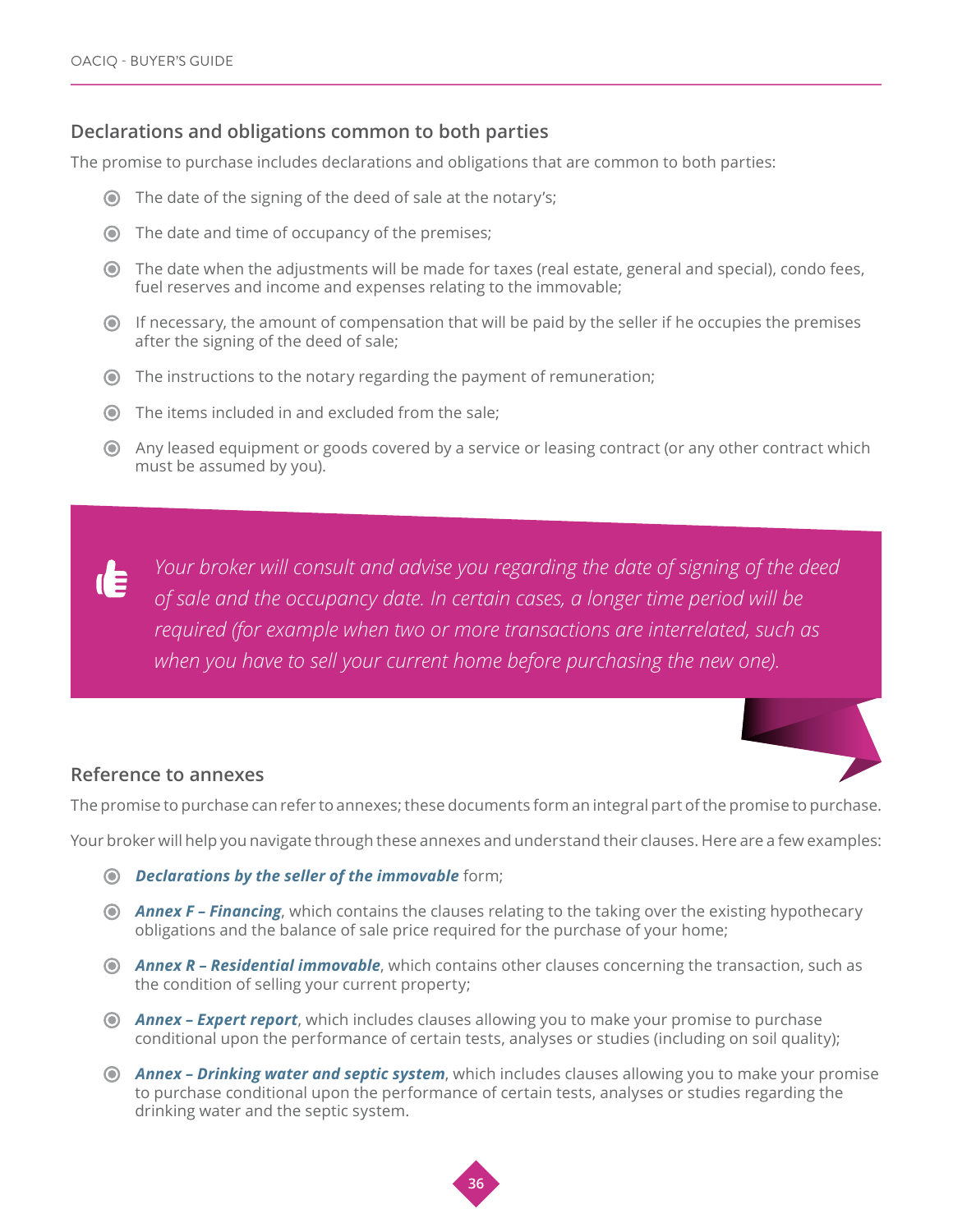As mentioned previously, in the event that the *[Declarations by the seller of the immovable](http://www.oaciq.com/en/pages/real-estate-brokerage-forms)* form is not available at the time of signing of your promise to purchase, your broker must make obtaining this form a condition of your promise to purchase.

#### **Conditions of acceptance**

This clause sets the deadline (date and time) by which the seller must signify his acceptance of your promise to purchase. This deadline is important, because if it is not respected, the promise to purchase becomes null and void.

If you change your mind during this period, you cannot withdraw your promise to purchase. However, the Civil Code of Québec allows you a short period in which you can cancel your offer, which is the period between the time when you sign the promise to purchase and the time when it is presented to the seller. A cancellation that reaches the seller before the presentation of the promise to purchase renders the promise null and void.

#### **Signatures**

The promise to purchase must be signed by all buyers and all sellers and, if applicable, the sellers' spouses. The signature of a witness is recommended but not essential to the validity of the contract.

## REMEMBER!

Make sure you read and clearly understand the promise to purchase before you sign it. Ask your broker any questions you may have so that no doubt remains in your mind. You may also contact the OACIQ Info Center with any additional questions.

## CONDITIONS

Make sure that all your conditions appear in your promise to purchase:

- Obtainment of a mortgage financing;
- Building inspection;
- Sale of your current home; etc.

If the property you are considering is located in a rural area, your broker will surely recommend a water test (quality and quantity) and a verification of the sewage treatment system.

If you wish to add conditions to your promise to purchase in addition to those already included in the form, your broker can draft a clause in a clear and precise manner so as to avoid misinterpretation, which could become a source of dispute between the parties.

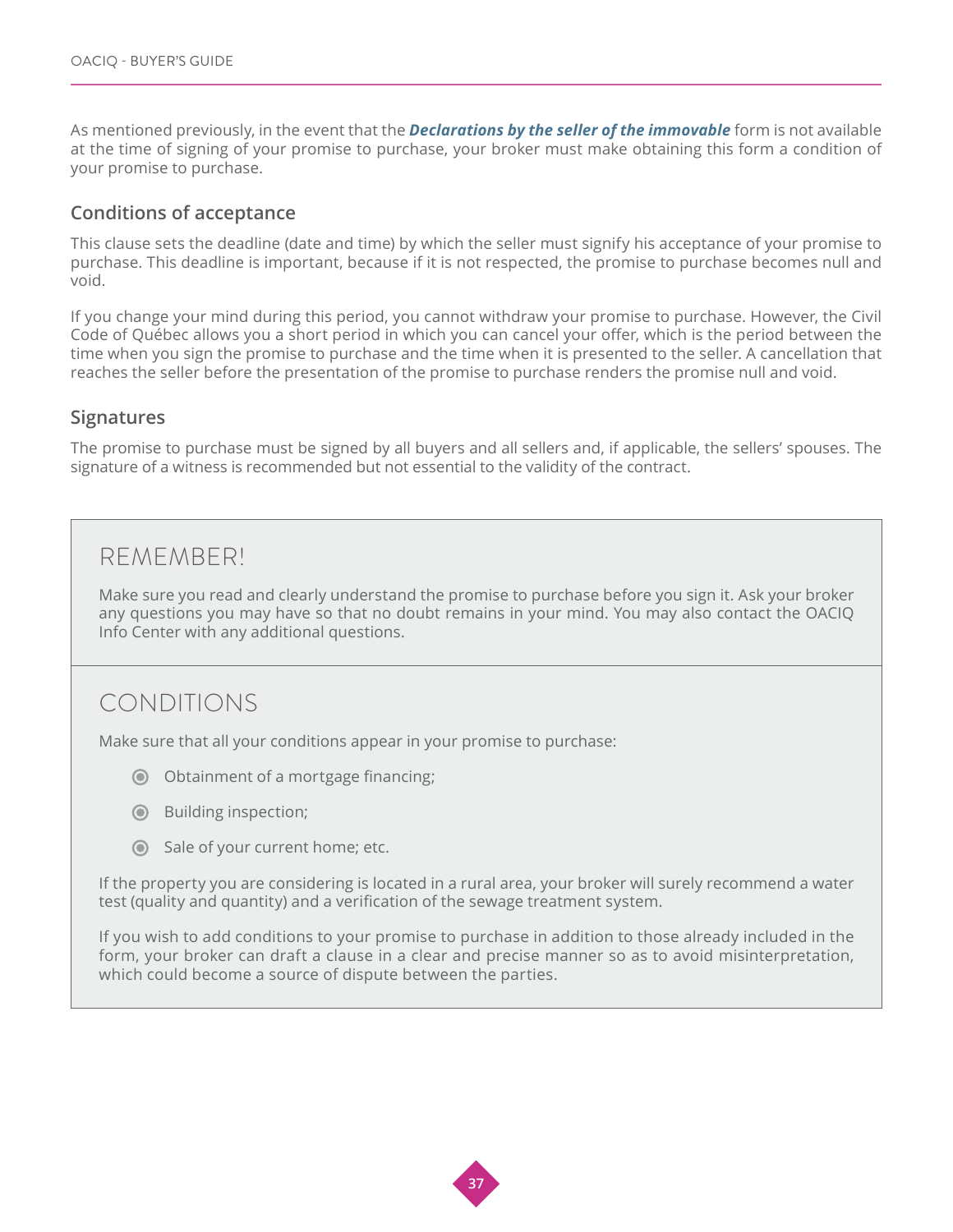Œ

## CONDITIONS – SUITE

Your broker will make sure each clause includes a deadline, the consequence if it is not fulfilled, and the need to issue a notice, whether or not the condition is fulfilled.

*Drafting a contract is never simple. Your broker is a real estate professional who will draft clauses that are specific to your situation. When the parties disagree on the meaning of a clause, they can end up in court. By doing business with a broker, you can avoid all kinds of legal tangles!* 

## ITEMS INCLUDED IN THE SALE

If you wish to include certain items in the sale (appliances, chandeliers, garden shed, pool, etc.), you must list them separately in the promise to purchase, as they cannot be requested after the promise to purchase is signed, unless the seller agrees.

It is prudent to specify on the promise to purchase the serial or registration number and the brand of the included items, if possible. The promise to purchase form also specifies that the movable items included in the sale are included without legal warranty of quality, at the buyer's risk.

de

*If you wish the items to include the legal warranty of quality, you must discuss this with your broker and have him amend the contract accordingly. This change must be initialed by you, then by the seller when accepting the promise to purchase.*

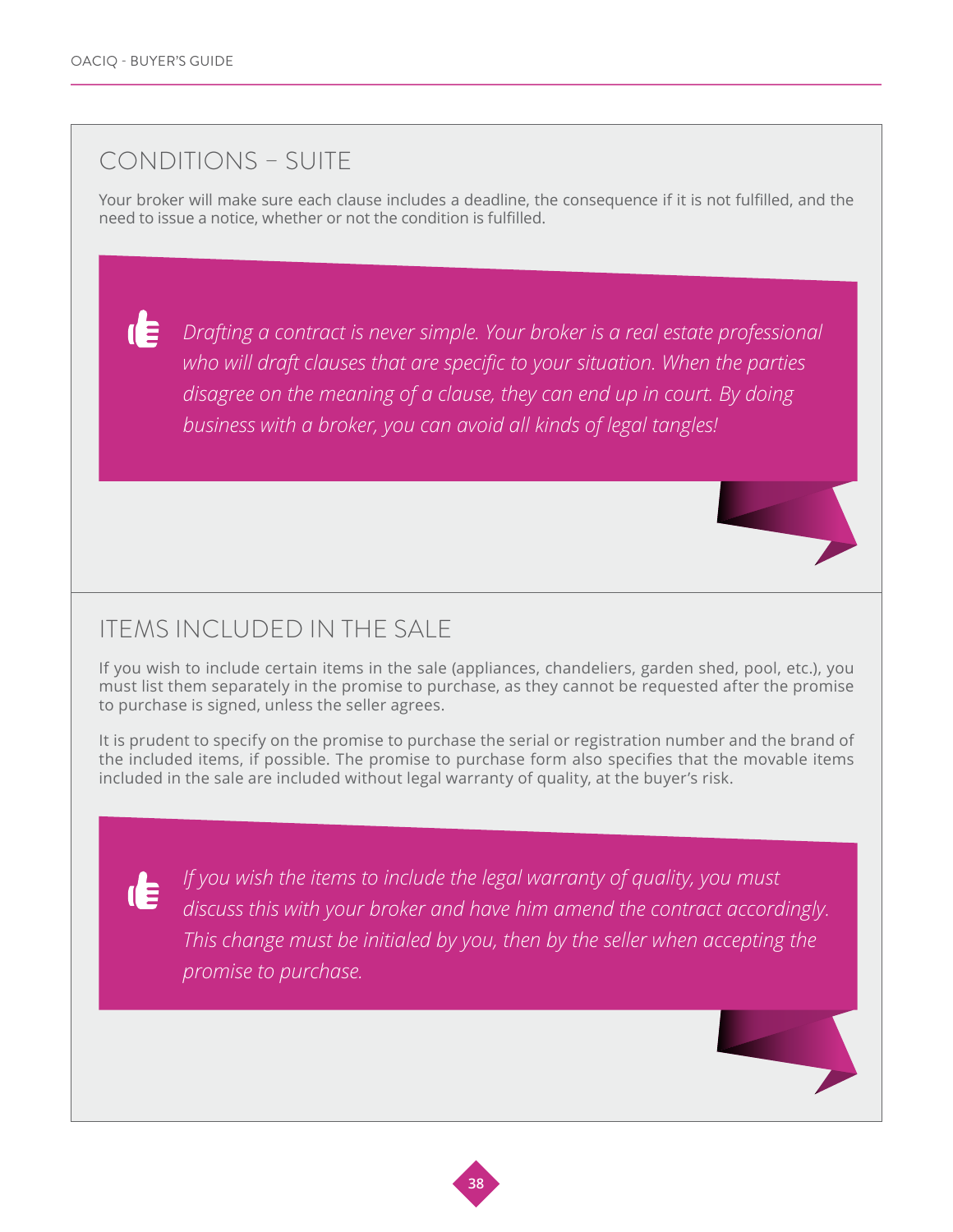## <span id="page-38-0"></span>CHECKING THE DATES

Make sure you check the dates entered for occupancy, adjustments (including the date at which you become responsible for property taxes and utilities), and the signing of the deed of sale.

To avoid any misunderstanding, the phrase "To be determined" should never be entered in lieu of a date on the promise to purchase.

## DEPOSIT IN TRUST

When signing your promise to purchase, it is recommended to pay a deposit that will be applied to your downpayment.

Once the promise to purchase is accepted, the broker will place the deposit in a trust account without delay.

If the transaction does not go through, your deposit will be refunded.

## THE COUNTER-PROPOSAL

The seller of the property may accept or refuse any promise to purchase presented to him. He can also issue a **[counter-proposal](http://www.oaciq.com/en/pages/real-estate-brokerage-forms)**. The first purpose of the counter-proposal is to signify to you that your offer has been rejected. The counter-proposal also allows the seller to accompany his refusal by a new proposal that would be acceptable to him:

- by including or excluding certain items (or by making minor clarifications);
- by changing the selling price or deadlines such as the occupancy date;
- by making any other change to the proposal.

In turn, you may use a counter-proposal form to respond to the seller's counter-proposal, and so on.

A counter-proposal has the effect of cancelling all previous counter-proposals made by either the buyer or the seller.

The last counter-proposal must include all inclusions and exclusions that are not mentioned in the initial promise to purchase (without regard to any previous counter-proposals).

The agreement that will bind you to the seller consists in the promise to purchase as amended by the last counter-proposal, without regard to any previous counter-proposals.

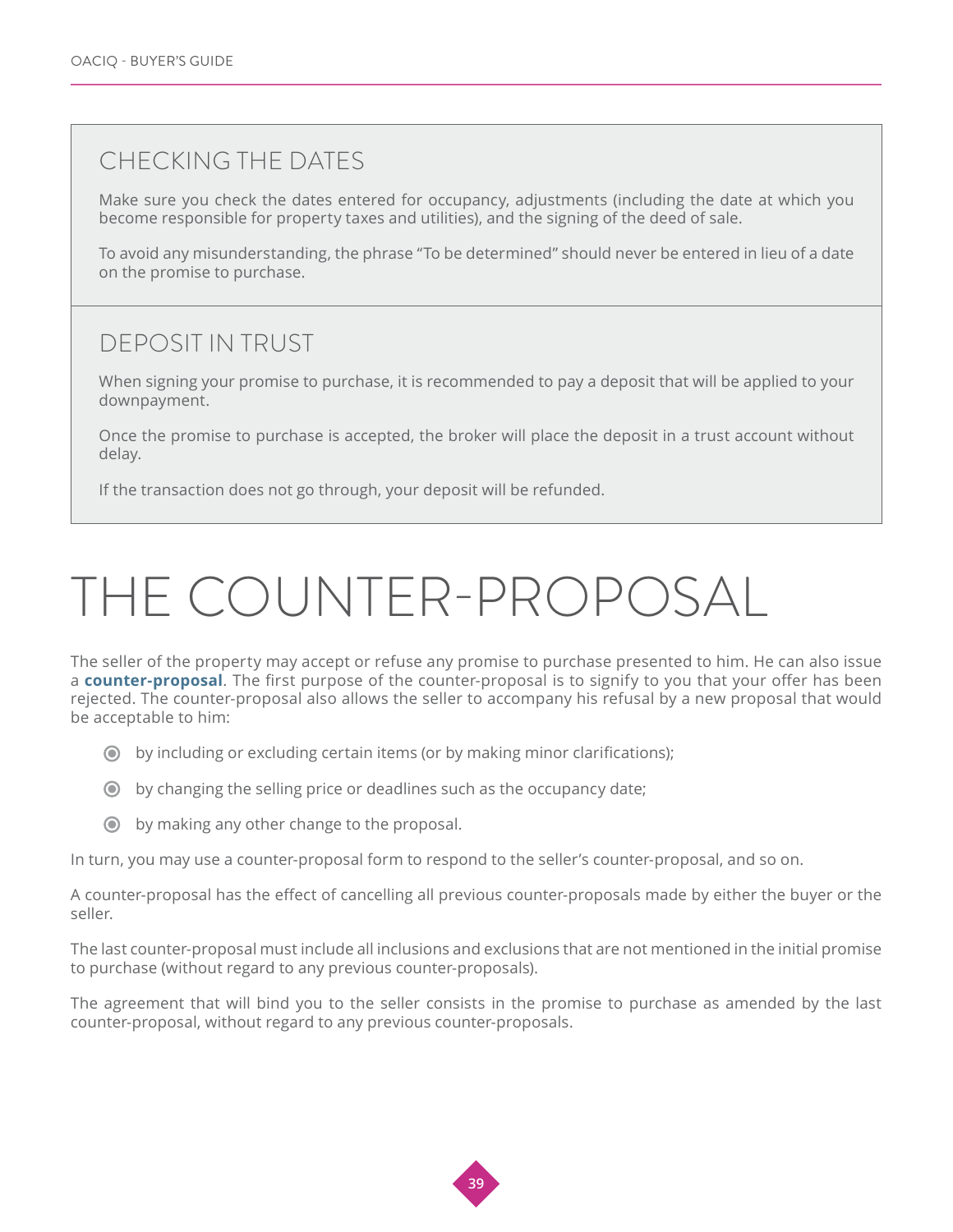<span id="page-39-0"></span>*Your broker will manage all these document exchanges, making sure nothing gets*  **TE** *dropped from one version to the next.*

## CONDITIONS OF ACCEPTANCE

Like in the promise to purchase, this clause specifies the deadlines (date and time) by which the respondent must accept the counter-proposal.

During this period, the counter-proposer cannot withdraw his counter-proposal. This deadline is important, because if it is not respected, the counter-proposal becomes null and void.

Like in for the promise to purchase, you may withdraw your counter-proposal between the time when you sign it and the time when it reaches the seller. A cancellation that reaches the seller before the counter-proposal renders the counter-proposal null and void.

## EXPERTS AT YOUR SERVICE

Dealing with properly qualified individuals whose services are covered by a professional liability insurance plan helps protect your interests in the course of your transaction.

*One of the many skills your real estate broker has is the ability to draw on a*  **IE** *network of seasoned professionals. Don't hesitate to ask him for a list of experts in your area!*

## THE MAIN EXPERTS INVOLVED IN THE PURCHASE OF YOUR HOME

### **The building inspector**

A building inspection is an important step in a real estate transaction: it is a key element of your protection. Therefore it is highly recommended to have the property under consideration thoroughly inspected by a professional or a building inspector.

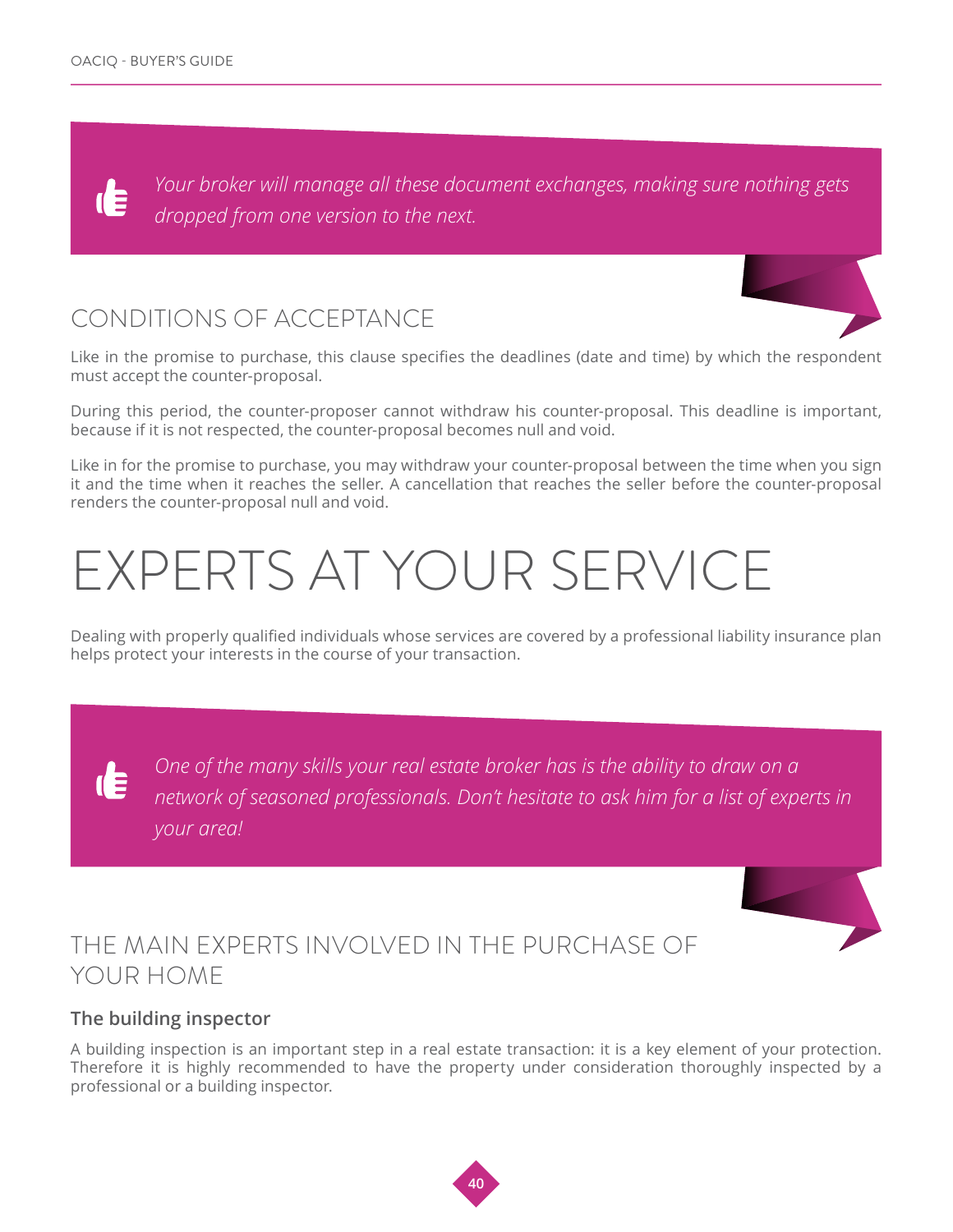<span id="page-40-0"></span>Under the regulations, real estate agencies and brokers must make sure that the building inspectors they recommend:

- are covered by professional liability insurance;
- use a recognized inspection service agreement;
- perform their inspections according to recognized building inspection standards;
- submit a written report to the party that requested their services.

*The broker has an obligation to recommend a thorough inspection by a*  **TE** *recognized expert. He may provide you with a list of professionals or building inspectors who meet the requirements outlined in the regulations.* 

#### **The land surveyor**

The land surveyor will study the boundaries of the property. Using a certificate of location, he will express his opinion on the location and the condition of the immovable compared to the titles, cadastres, as well as any easements, laws or regulations governing the immovable.

#### **The mortgage broker**

A mortgage broker can help you identify the most advantageous loans on the market based on your needs and the type of loan you want. He must be licensed to practice by the OACIQ, and is therefore governed by the *[Real](http://www.oaciq.com/en/pages/by-laws-and-regulations)*  **[Estate Brokerage Act](http://www.oaciq.com/en/pages/by-laws-and-regulations)**. Note that a real estate broker who holds a valid unrestricted licence is also qualified to provide this service.

#### **The notary**

The notary plays an important role in the successful conclusion of a real estate transaction, including when it comes to title examination. One of the notary's main responsibilities is to draw up the deed of sale and the deed of loan.

## THE PROPERTY TRANSFER

Once the promise to purchase or the counter-proposal has been accepted and all the conditions have been fulfilled, the next step is to make the transaction official. The two main components at this stage are the title examination and the deed of sale. The property transfer requires the services of a notary.

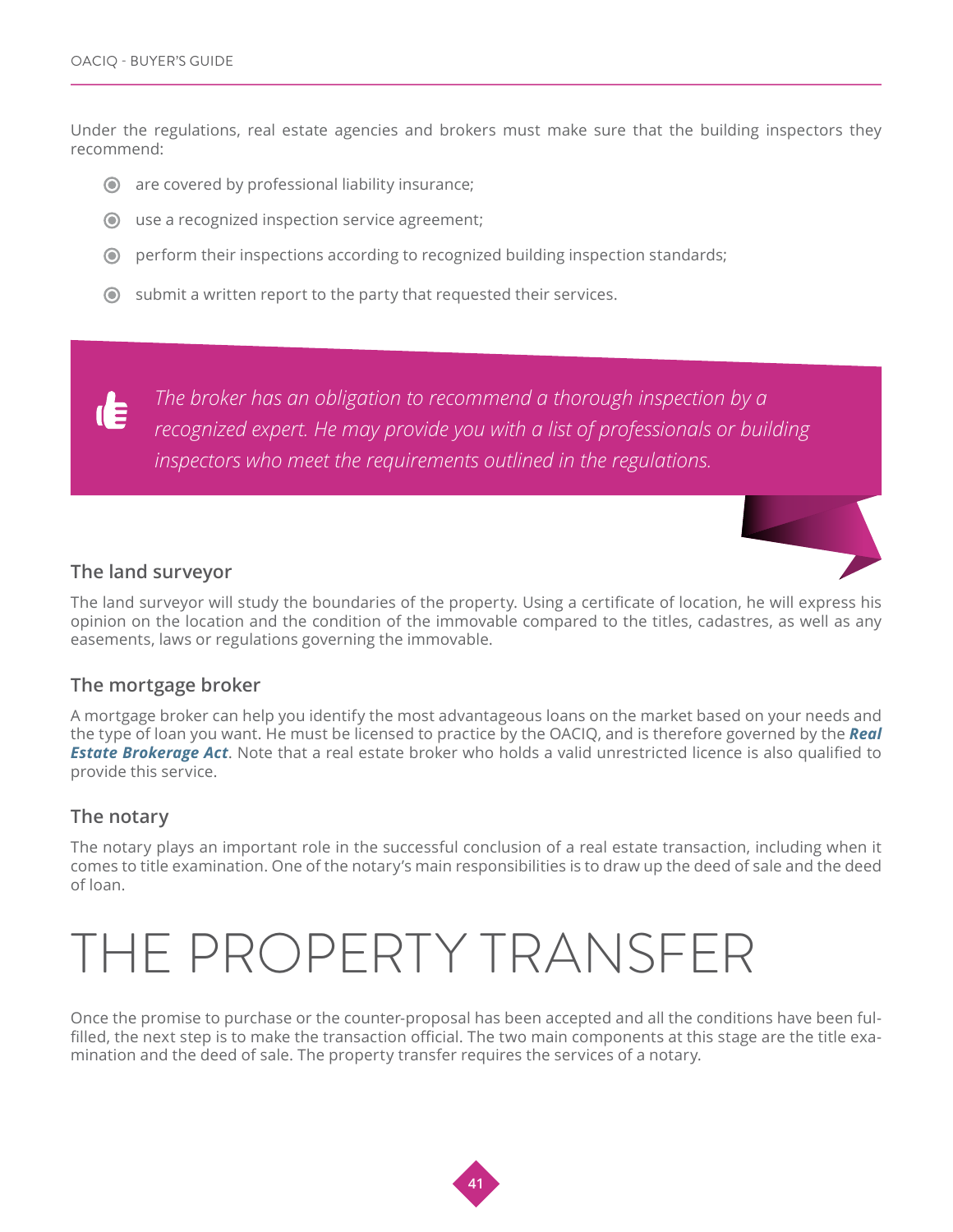*Your real estate broker continues to play a pivotal role at this stage of the*  d *transaction, making sure that all documents required are available and otherwise assisting in the process.*

## TITLE EXAMINATION

The notary will do the necessary research in order to verify:

- that the seller is indeed the owner of the immovable;
- whether the seller has the right and the ability to sell;
- whether the seller's spouse or other persons must consent to the sale, etc.

Using the certificate of location, the notary will verify:

- whether the lot measurements are accurate;
- whether the immovable is actually erected on the lot sold;
- whether the house was built in accordance with municipal by-laws and zoning laws;
- whether the neighbour's property encroaches on the lot;
- whether there are rights of passage, etc.

Through the title examination, the notary will be able to detect the charges or real rights likely to affect or limit the right of ownership: for example, an easement (right of passage on your lot) to the benefit of the neighbour.

## THE DEED OF SALE

The final step of the transaction is the drafting and signing of the deed of sale, which officializes the purchase of the immovable. In it, the notary specifies the clauses and conditions that are essential to the protection of your rights.

## REGISTRATION OF RIGHTS OF OWNERSHIP

Once the deed of sale is final, the notary will register the transaction with the Bureau de la publicité des droits (land registry office). He must retain the funds until this step has been completed.

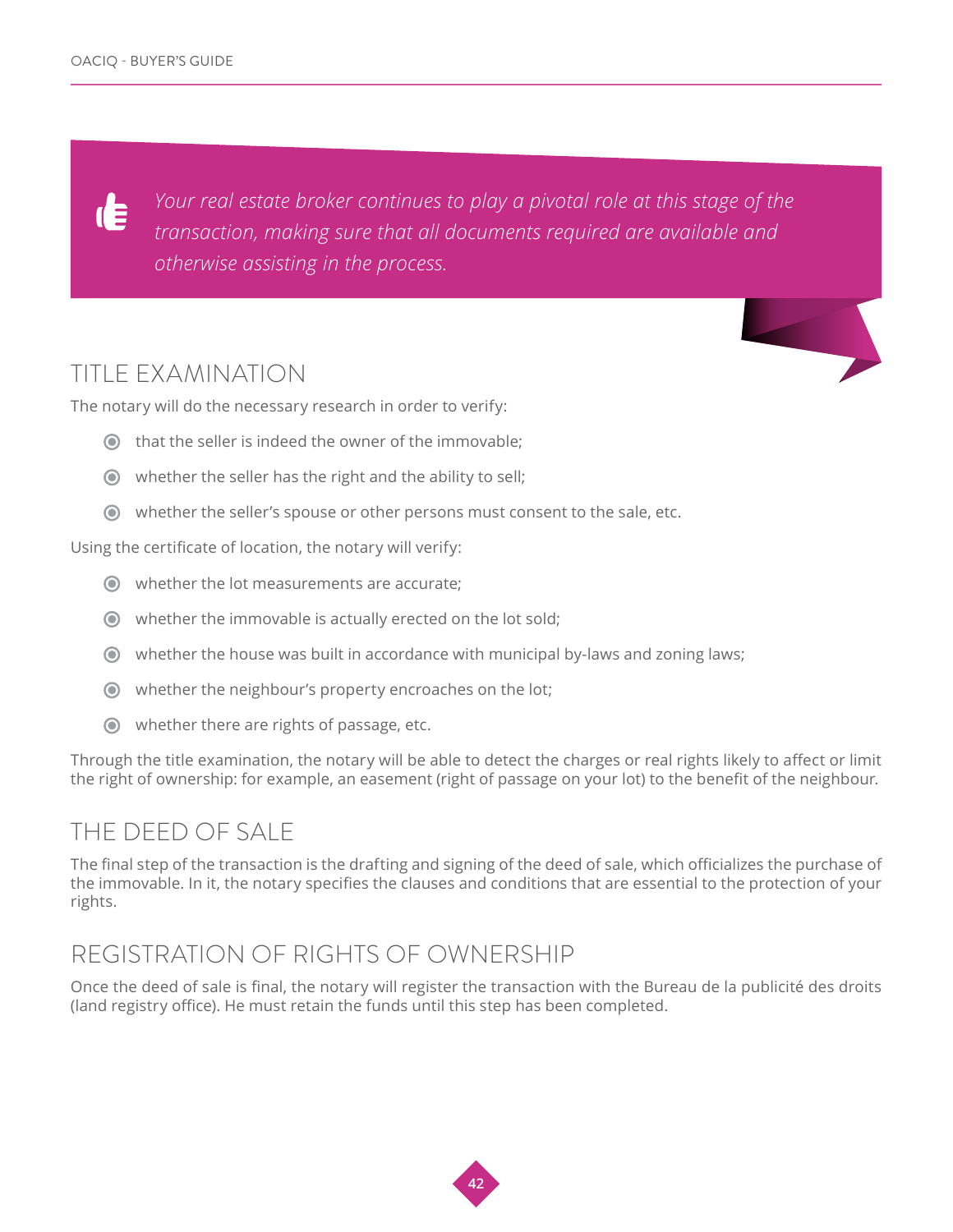## <span id="page-42-0"></span>ARE YOU SATISFIED?

## DON'T BE AFRAID TO ASK YOUR BROKER ANY QUESTION YOU MAY HAVE!

You are about to enter into a real estate transaction and you still have a thousand unanswered questions? Don't hesitate to ask your real estate broker!

If you are not entirely satisfied with your broker's response, contact the executive officer of the agency for which he works. The AEO will make sure you have the necessary information to be able to make an informed decision.

The **[OACIQ Info Center](http://www.oaciq.com/en/pages/info-oaciq)** is the Organization's information hub. It is there to provide information to consumers and licence holders on:



the **[Real Estate Brokerage Act](http://www.oaciq.com/en/pages/by-laws-and-regulations)** and the regulations thereunder;



 the brokerage contract, the promise to purchase and other real estate brokerage forms published by the OACIQ, as well as the activities, products and services offered by the OACIQ;



Each year, the agents of the Info OACIQ Center respond to tens of thousands of requests for information.

Do not hesitate to contact them!

## OACIQ INFO CENTRE

450 462-9800 or 1 800 440-7170

#### [info@oaciq.com](mailto:info%40oaciq.com?subject=)

## ASSISTANCE DEPARTMENT

The **[Assistance Department](http://www.oaciq.com/en/pages/assistance-department)** is the gateway to soliciting help from the Organization and reporting violations. Whether submitted by a consumer or by a licence holder, all requests are handled by an Assistance Department analyst, who can provide information to the claimant about the recourses available; the analyst can also intervene with the broker or the agency executive officer to help find a solution to the problem.

In certain cases, the Assistance Department may, upon request by the parties, act as mediator or conciliator to try and settle a dispute between a broker or agency and a client. If necessary, the request for assistance may also be referred to another OACIQ department (Syndic, Indemnity Fund, Legal Affairs, Arbitration Committee or Licence Issue and Maintenance Committee).

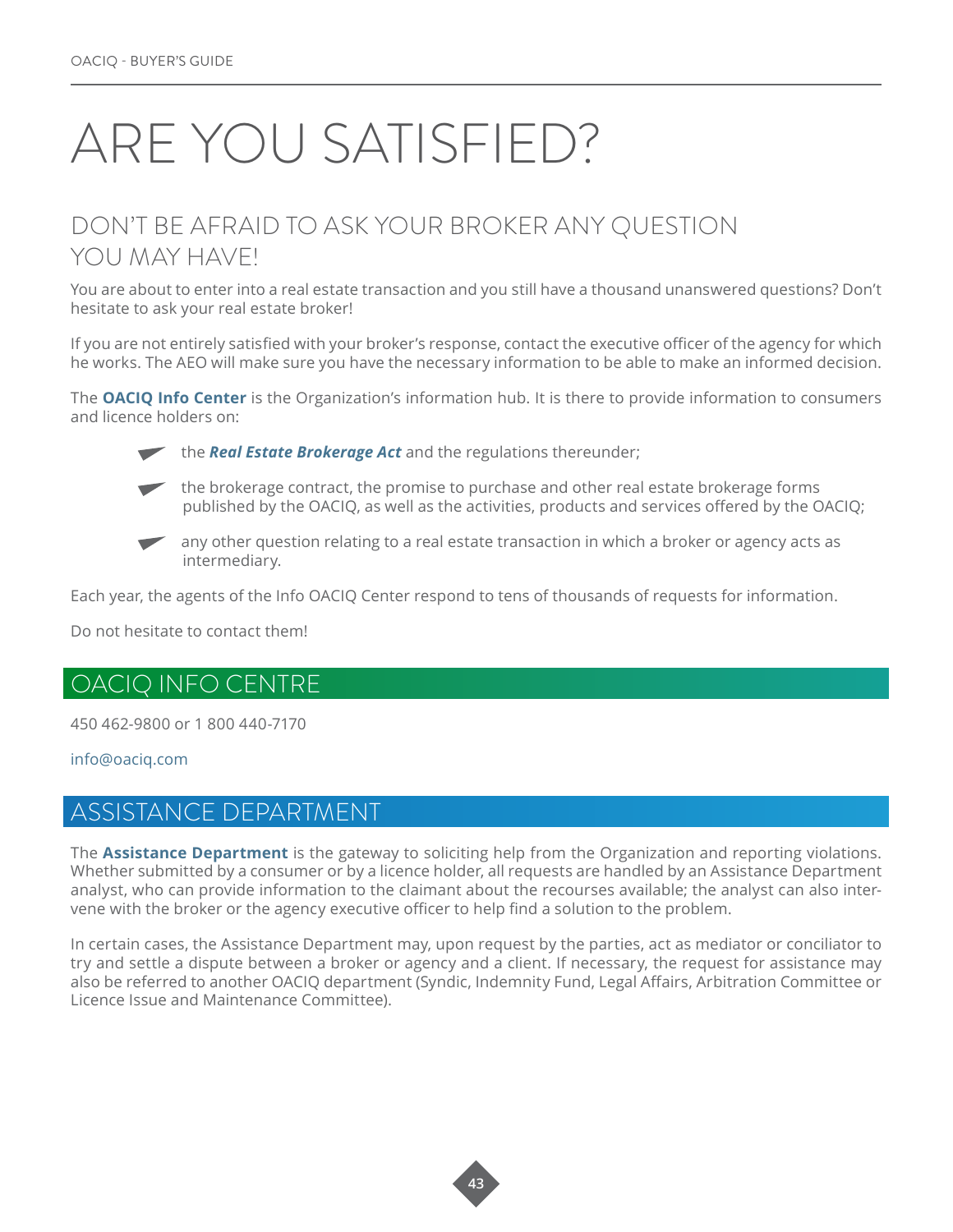## <span id="page-43-0"></span>USEFUL LINKS

#### **Real estate associations**

The Canadian Real Estate Association [crea.ca](http://crea.ca)

Association provinciale des constructeurs d'habitations du Québec (APCHQ) [apchq.com](http://apchq.com)

Québec Federation of Real Estate Boards [fciq.ca](http://fciq.ca)

Regroupement des gestionnaires et copropriétaires du Québec [rgcq.org](http://rgcq.org)

#### **Consumer protection organizations**

Éducaloi [educaloi.qc.ca](https://educaloi.qc.ca)

Option consommateurs [option-consommateurs.org](http://option-consommateurs.org) [info@option-consommateurs.org](mailto:info%40option-consommateurs.org?subject=) 

Protégez-Vous [protegez-vous.ca](http://www.protegez-vous.ca) [service@protegez-vous.ca](mailto:service%40protegez-vous.ca?subject=)

#### **Government organizations**

Office de la protection du consommateur [opc.gouv.qc.ca](http://www.opc.gouv.qc.ca)

Insurance Bureau of Canada (IBC) [bac-quebec.qc.ca](http://bac-quebec.qc.ca/) 

Bureau de la publicité des droits [www.registrefoncier.gouv.qc.ca](http://www.registrefoncier.gouv.qc.ca)

Office of the Superintendent of Bankruptcy Canada [ic.gc.ca/eic/site/bsf-osb.nsf/eng/home](http://ic.gc.ca/eic/site/bsf-osb.nsf/eng/home)

Curateur public www[.curateur.gouv.qc.ca](http://www.curateur.gouv.qc.ca/cura/fr/index.html) 

Régie du logement www[.rdl.gouv.qc.ca](http://www.rdl.gouv.qc.ca/fr/accueil/accueil.asp)